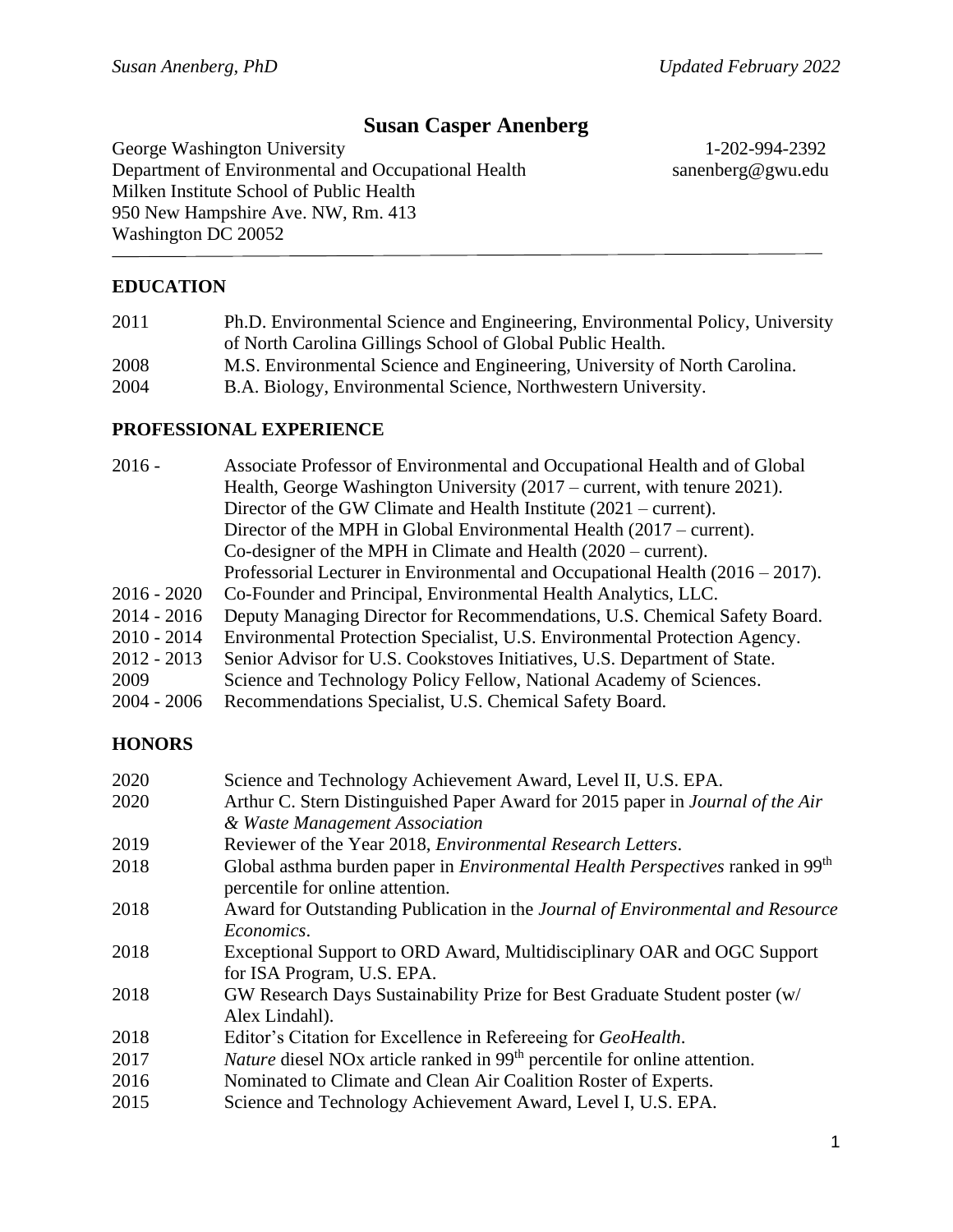| 2014          | Science and Technology Achievement Award, Level II, U.S. EPA.                    |
|---------------|----------------------------------------------------------------------------------|
| 2014          | Special Accomplishment Recognition Award, U.S. EPA.                              |
| 2014          | Director's Award for Leadership and Collaboration, U.S. EPA.                     |
| 2013          | Best Feature article in <i>Environmental Science and Technology</i> .            |
| 2012          | Article featured in <i>Environmental Health Perspectives</i> Science Selections. |
| $2010 - 2011$ | Presidential Management Fellowship, U.S. EPA.                                    |
| 2011          | Special Act Award for Leadership and Collaboration, U.S. EPA.                    |
| 2011          | Academic Excellence Award, Delta Omega Honorary Society in Public Health.        |
| 2011          | Harvard University Center for the Environment Fellowship (declined, 2011).       |
| 2010          | Outstanding Student Paper Award, American Geophysical Union 2010 Fall            |
|               | Meeting.                                                                         |
| 2010          | Elected to Sigma Xi.                                                             |
| 2009          | School-wide Student Travel Award, UNC School of Public Health.                   |
| 2009          | Student Achievement Award, UNC Environmental Science and Engineering.            |
| 2008          | First place, student poster competition, 40th Annual Air Pollution Workshop.     |
| $2007 - 2008$ | Graduate Student Fellowship, UNC Institute for the Environment.                  |
|               |                                                                                  |

#### **CONTRACTS AND GRANTS**

Total costs are shown (portion managed by Anenberg in parentheses, if different from total)

#### **Current**

- 1. "Value of GeoXO atmospheric composition data for estimating air pollution-related health impacts", NOAA August 1, 2021 – July 31, 2022, PI: Susan Anenberg, \$199,416.
- 2. "Using satellite NO2 observations for public health surveillance and environmental policy planning at global, national, and urban scales", NASA January 25, 2021 – January 24, 2025, PI: Susan Anenberg, \$756,993.
- 3. "Data-driven forecasts of hazardous air quality events over North America", NASA January 25, 2021 – January 24, 2025, PI: Daniel Tong (Anenberg is Co-Investigator), \$499,000 (\$145,691).
- 4. "Advancing GW cross-disciplinary collaboration in climate change and public health research" George Washington University Cross-Disciplinary Research Fund, July 1, 2020 – June 30, 2022, PI: Susan Anenberg, \$49,895.
- 5. "Integrating satellites, ground monitoring, and modeling to estimate long-term NO2 exposures and pediatric asthma impacts" Health Effects Institute, February 1, 2020 - January 31, 2022, PI: Susan Anenberg, \$125,000.
- 6. "ACRoBEAR Arctic Community Resilience to Boreal Environmental change: Assessing Risks from fire and disease" Belmont Forum, January 1, 2020 – December 31, 2023, PI: Stephen Arnold (Anenberg is Co-Investigator), \$2,182,800 (\$20,000).
- 7. "Methods and tools to integrate air quality and health into urban climate action planning" Wellcome Trust, November 1, 2019 – October 31, 2022, PI: Susan Anenberg, \$645,611.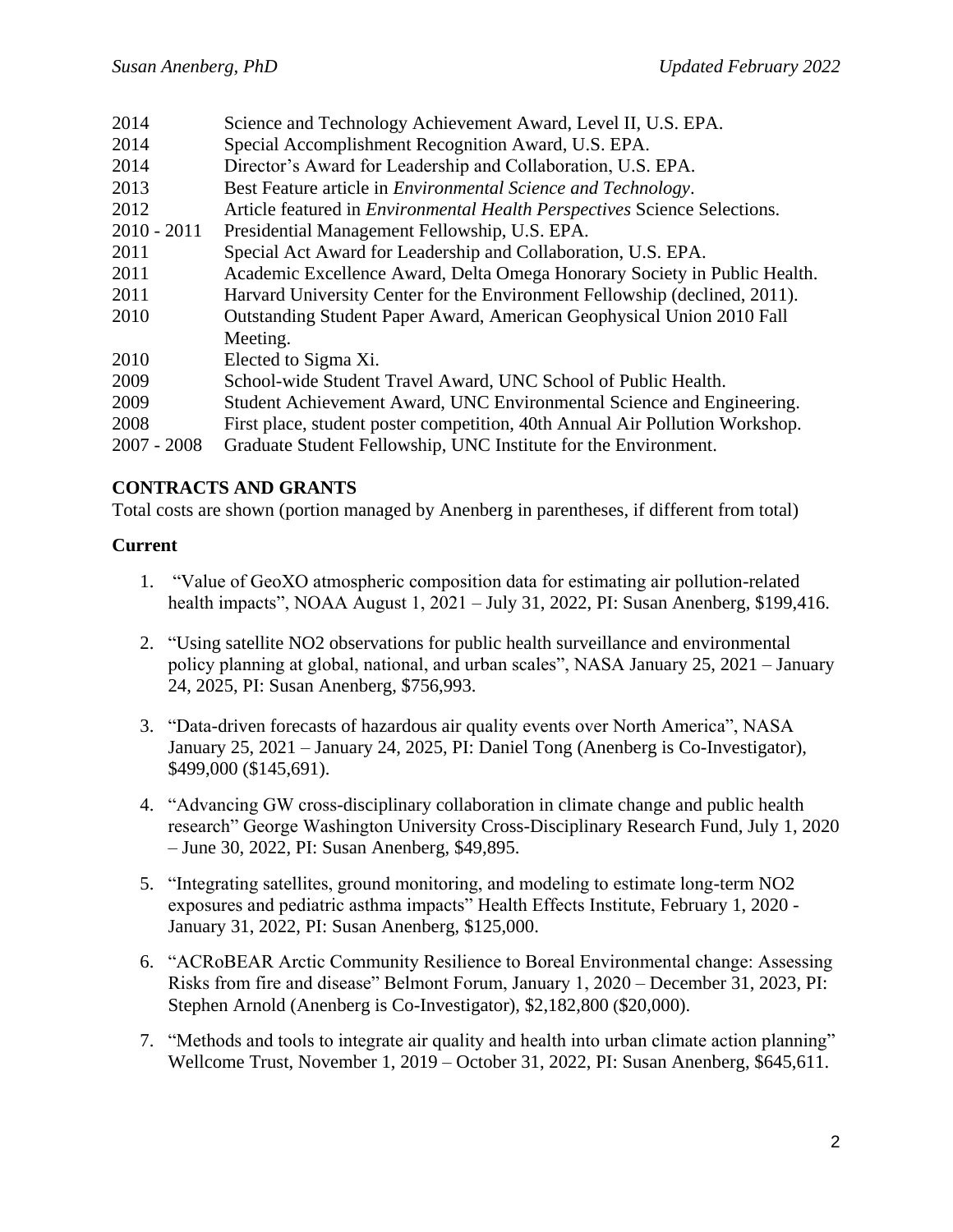8. "Using remote sensing and Earth system models to improve air quality and public health in megacities" NASA Award No. 80NSSC19K0193, September 1, 2018 – August 31, 2022, PI: Susan Anenberg, \$1,179,040.

## **Completed**

- 1. "Inconsistent effects of social distancing on air quality in global cities: lessons for protecting near-term public health and designing longer-term urban transportation policies", NASA Rapid Response and Novel Research in Earth Sciences (RRNES)", June 1, 2020 – May 31, 2022, PI: Susan Anenberg, \$99,804.
- 2. "NASA Health and Air Quality Applied Science Team (HAQAST)", NASA Award No. NNX16AQ26G, August 15, 2016 – August 14, 2021, PI: Daven Henze (Anenberg is Co-Investigator), \$438,143 (\$99,773).
- 3. "Integrating air quality and health impacts into C40 Climate Action Planning" Children's Investment Fund Foundation/Clean Air Fund grant to C40 Cities, May 1, 2019 – March 31, 2021, PI: Susan Anenberg, \$370,000.
- 4. "Local-scale air pollution health impact assessment" Environmental Defense Fund, January 22, 2019 – December 31, 2020, PI: Susan Anenberg, \$147,230.
- 5. "Air quality and public health in urban climate action planning" George Washington University Milken Institute School of Public Health Pilot Grants Program, September 1, 2018 – August 31, 2020, PI: Susan Anenberg, \$49,961.
- 6. "NASA Health and Air Quality Applied Science Team Tiger Team 2 Supplement" NASA Award No. NNX16AQ26G, September 1, 2019 – August 31, 2020, Co-Investigator, PI: Daven Henze (Anenberg is Project PI), \$65,000 (\$65,000).
- 7. "NASA Health and Air Quality Applied Science Team Tiger Team 1 Supplement" NASA Award No. NNX16AQ26G, September 1, 2018 – August 31, 2019, PI: Susan Anenberg, \$110,000 (\$110,000).
- 8. "Further improving the ability of the BenMAP-CE tool to quantify the impacts to human health of aeroallergens and wildfires" Subcontract to Industrial Economics, EPA Contract EP-D-14-031, March 1, 2018 – September 30, 2019, PI: Susan Anenberg, \$76,751.
- 9. "Expert review to Air Pollutions Solutions document" US Agency for International Development/Social Solutions International, Inc., May 9, 2019 – June 7, 2019, PI: Susan Anenberg, \$3,400.
- 10. "Global burden of disease from transportation-related air pollution" Contract from International Council on Clean Transportation, May 1, 2018 – April 30, 2019, PI: Susan Anenberg, \$60,000.
- 11. "Further improving the ability of the BenMAP-CE tool to quantify the impacts to human health of aeroallergens and wildfires" Subcontract to Industrial Economics, EPA Contract EP-D-14-031, October 1, 2017 – May 31, 2018, PI: Susan Anenberg, \$11,470.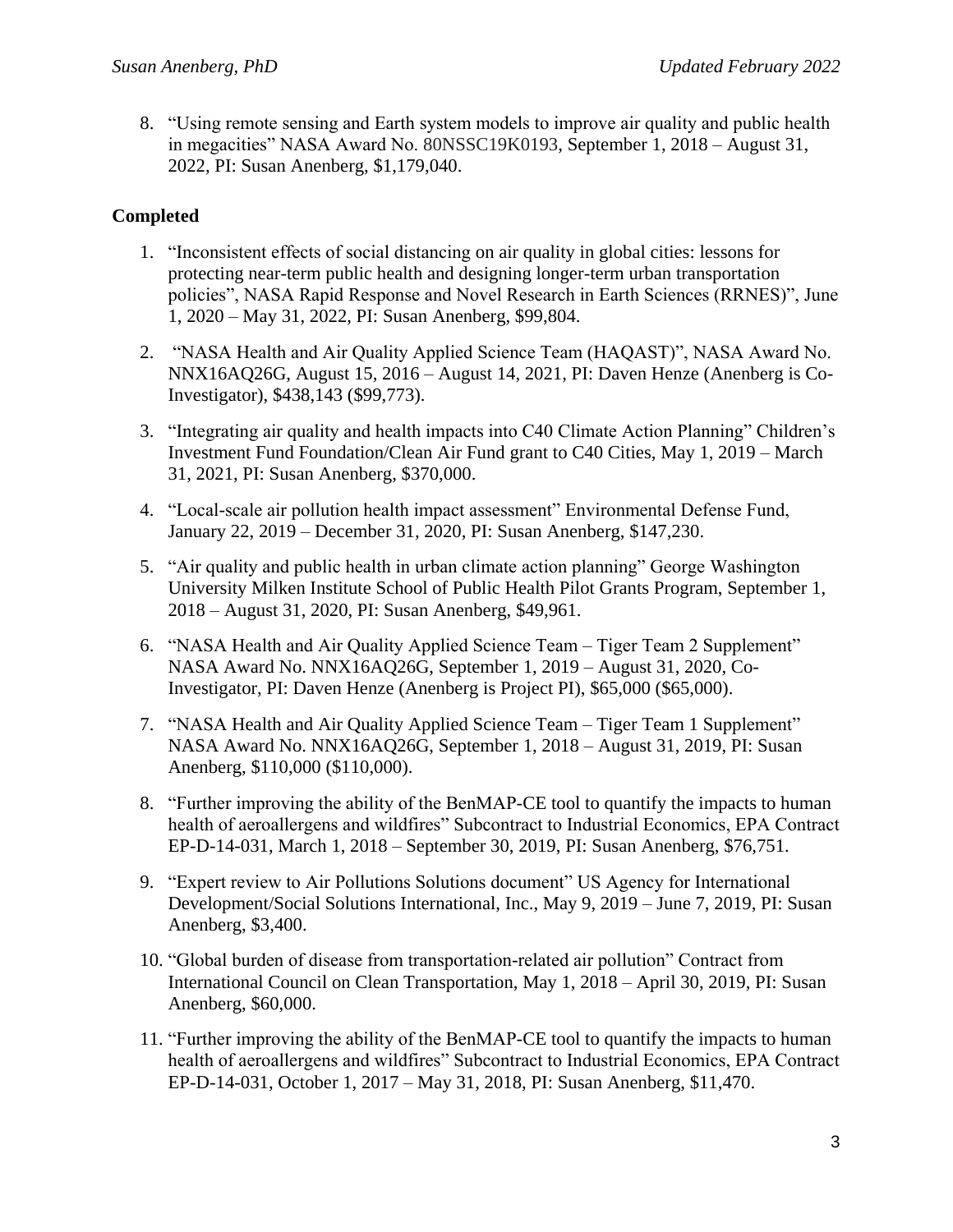- 12. "Synthesize literature on household air pollution impacts on non-communicable diseases for Bloomberg Household Air Pollution Initiative project" Subcontract to Health Effects Institute on Bloomberg Philanthropies contract, April 17, 2017 – April 15, 2018, PI: Susan Anenberg, \$70,000.
- 13. "NASA Health and Air Quality Applied Science Team (HAQAST) Tiger Team Supplement", NASA Award No. NNX16AQ26G, August 15, 2017 – August 14, 2018, PI: Daven Henze (Anenberg is Co-Investigator), \$100,000 (\$10,000).
- 14. "Estimate air pollution, health, climate, and crop impacts of diesel vehicle NOx emissions and their mitigation in 11 major vehicle markets" Contract from the International Council on Clean Transportation, January 1, 2016 – June 30, 2017, PI: Susan Anenberg, \$84,000.
- 15. "Develop a Gold Standard Methodology to estimate and verify averted disability-adjusted life years (ADALYs) from reduced household air pollution exposure achieved by clean cookstove interventions" Contract from the Gold Standard Foundation, February 1, 2016 - December 31, 2016, PI: Susan Anenberg, \$36,625.
- 16. "Develop a proof-of-concept case study that uses EPA's BenMAP-CE model to quantify and monetize impacts of climate-related changes in aeroallergen levels on respiratory health in the U.S." Subcontractor to Industrial Economics, Inc., EPA Contract EP-D-14- 032, July 11, 2016 – September 30, 2017, PI: Susan Anenberg, \$28,420.
- 17. "Review the health, climate, cryosphere, and environmental impacts of residential solid fuel combustion for cooking and heating, and draft white papers to inform the Combined Cooking and Heating/Coalstoves Summit" Subcontractor to International Cryosphere Climate Initiative, sponsored by Climate and Clean Air Coalition, October 1, 2016 – May 31, 2017, PI: Susan Anenberg, \$21,500.
- 18. "Estimate climate and health benefits of clean cookstove programs in Mozambique" Contract from World Bank, Contract No. 7179092, April 22, 2016 – June 30, 2016, PI: Susan Anenberg, \$18,750.
- 19. "Develop and finalize Science and Technical Advisory Panel document intended to assist GEF and implementing agencies incorporate measures that reduce black carbon in climate change mitigation projects and impact to reduce greenhouse gas emissions" Contract from United Nations Environment Programme, Contract No. 25806, November 1, 2014 – April 30, 2015, PI: Susan Anenberg, \$25,000.
- 20. "Develop and finalize publication on general principles for the proper conduct of air pollution health risk assessment" Contract from World Health Organization, Contract No. 201233406, May 15, 2015 – June 15, 2015, PI: Susan Anenberg, \$8,000.
- 21. "Develop a domestic heating component and funding proposal" Contract from the Climate and Clean Air Coalition, April 30, 2015 – September 30, 2015, PI: Susan Anenberg, \$10,200.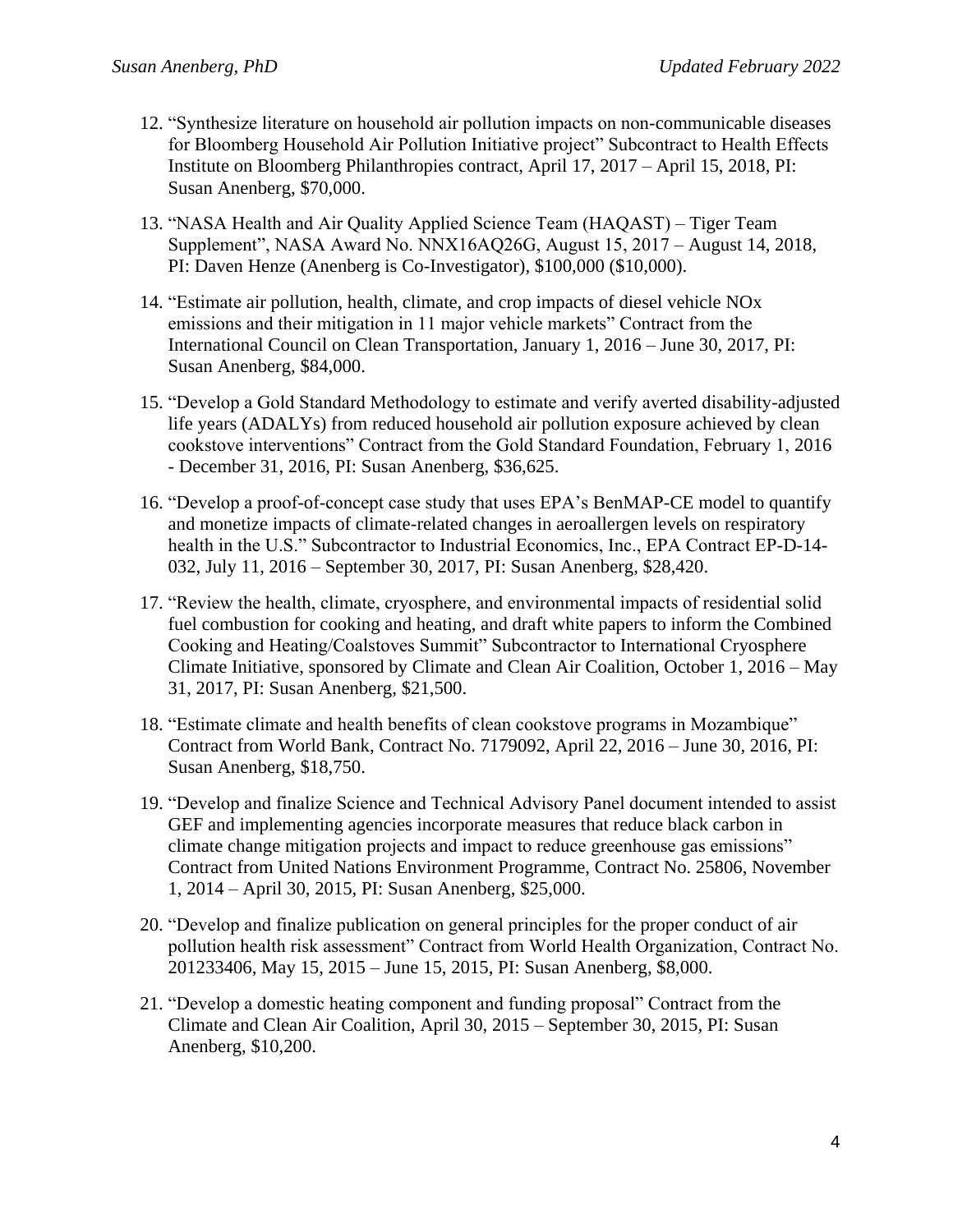## **PUBLICATIONS**

#### **Peer-reviewed journal Articles**

Name underlined = trainee of Dr. Anenberg;  $* = Dr$ . Anenberg is corresponding or senior author

Submitted and in preparation

- Johnson, L., P. Krisko, M. Malik, C. O'Donnell, N. Pendleton, D. Ahn, A. Bizberg, Z. Chafe, D. Kim, S. McCormick, S. Naidoo, S.C. **Anenberg\***. Environmental, health, and equity cobenefits in urban climate action plans: A descriptive analysis for 27 C40 member cities. Under review.
- Kleiman, G., S. **Anenberg**, Z. Chafe, D.C. Appiah, T. Assefa, A. Bizberg, T. Coombes, D. Cuestas, M.I. de Casas, D. Henze, A. Kessler, I. Kheirbek, P. Kinney, M. Mahiatji, J.D. Marshall, S. Naidoo, N. Potwana, A. Rodriguez, C.W. Tessum, C. Thomas. Enhanced integration of health, climate and air quality management planning at the urban-scale. Under review.
- Badr, H.S., B.F. Zaitchik, G.H. Kerr, N.-L.H. Nguyen, Y.-T. Chen, P. Hinson, J.M. Colson, M.N. Kosek, E. Dong, H. Du, A. Mohegh, D.L. Goldberg, S.C. **Anenberg**, L.M. Gardner (2021) Unified real-time environmental-epidemiological data for multiscale modeling of the COVID-19 pandemic. Under review.
- Apte, J.S., S Seraj, S.E. Chambliss, M. Hammer, S.C. **Anenberg**, A. van Donkelaar, R.V. Martin, M. Brauer (2021) Air inequality: Global divergence in urban fine particulate matter. Under review.
- von Salzen, K., C.Hl Whaley, S.C. **Anenberg**, R. van Dingenen, Z. Klimont, R. Mahmood, S.R. Arnold, S. Beagley, R.-Y-Chien, J. Christensen, S. Eckhardt, A.M.L. Ekman, N. Evangeliou, G. Faluvegi, M.G. Flanner, J.S. Fu, M. Gauss, W. Gong, J.L. Hjorth, U. Im, S. Krishnan, K. Kupiainen, T. Kuhn, J. Langner, K.S. Law, L. Marelle, D. Olivie, T. Onishi, N. Oshima, A. D.-L. Palomares, V.-V. Paunu, Y. Peng, D. Plummer, L. Pozzoli, S. Rao-Skirbekk, J.-C. Raut, M. Sand, J. Schmale, M. Sigmond, M.A. Thomas, K. Tsigaridis, S.G. Tsyro, S.T. Turnock, M. Wang, B. Winter. Policies to limit air pollution are key for successfully mitigating Arctic warming. Under review.
- Malashock, D., M. Delang, J. Becker, M. Serre, J. West, K.-L. Chang, O. Cooper, S.C. **Anenberg**\*. Estimates of ozone concentrations and attributable mortality in urban, periurban and rural areas worldwide in 2019. Under review.
- Tessum, M.W., S.C. **Anenberg**, Z. Chafe, D. Henze, G. Kleiman, I. Kheirbek, J.D. Marshall, C.W. Tessum. Sources of ambient PM2.5 in 96 global cities. Under review.
- Kerr, G.H., D.L. Goldberg, K.E. Knowland, C.A. Keller, D. Oladini, I. Kheirbek, L. Mahoney, Z. Lu, S.C. **Anenberg\***. Diesel passenger vehicle shares influenced COVID-19 changes in urban nitrogen dioxide air pollution. Under review.
- Keswani, A., H. Akselrod, S.C. **Anenberg**. Health impacts of air pollution and climate change: What clinicians need to know. Under review. (Invited)
- O'Dell, K., B. Ford, J. Burkhardt, S. Magzamen, S. **Anenberg**, J. Bayham, E.V. Fischer, J.R. Pierce. Influence of wildfire smoke on indoor air quality in several western US cities. Under review.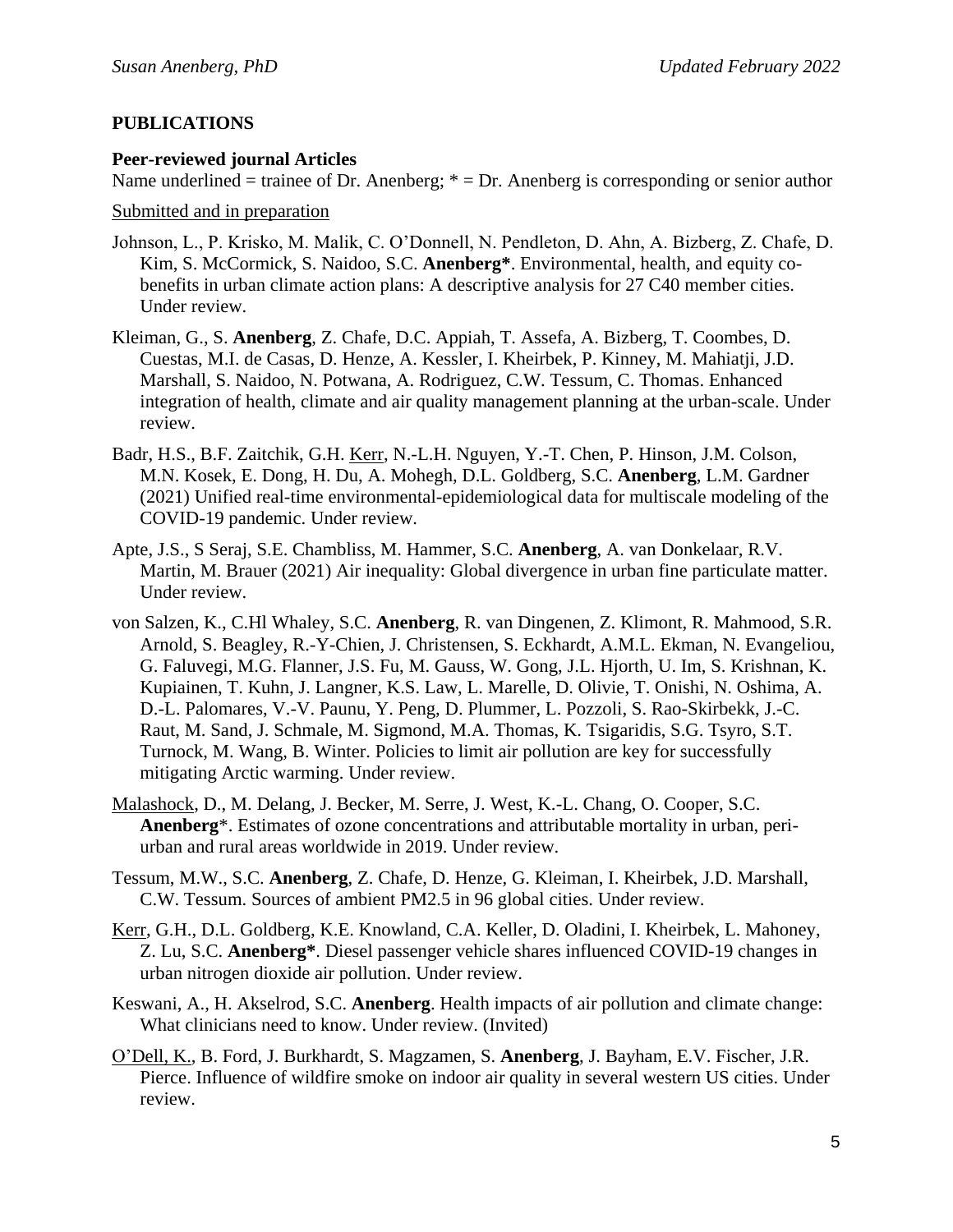- Larkin, A., A. Mohegh, D.L. Goldberg, M. Brauer, S.C. **Anenberg**, P. Hystad. A global spatialtemporal land use regression model for nitrogen dioxide air pollution. In preparation.
- Cheeseman, M., B. Ford, S.C. **Anenberg**, M.J. Cooper, E.V. Fischer, M.S. Hammer, S. Magzamen, R.V. Martin, A. van Donkelaar, J. Vockens, J.R. Pierce. Strong disparities of air pollutants across racial and poverty groups at US public schools. In preparation.

### Published or in press

- 1. Cromar, K.R., S.C. **Anenberg**, J.R. Balmes, A.A. Fawcett, M. Ghazipura, J.M. Gohlke, M. Hashizume, P. Howard, E. Lavigne, K. Levy, J. Madrigano, J.A. Martinich, E.A. Mordecai, M.B. Rice, S. Saha, N.C. Scoronick, F. Sekercioglu, E.R. Svendsen, B.F. Zaitchik, G. Ewart (2022) Global Health Impacts for Economic Models of Climate Change: A Systematic Review and Meta-Analysis. *Annals of the American Thoracic Society,* In press.
- 2. Southerland, V.A., S.C. **Anenberg\***, M. Brauer, A. Mohegh, M. Hammer, R. Martin, A. van Donkelaar, J. Apte (2022) Global urban temporal trends in fine particulate matter (PM2.5) and attributable health burdens: estimates from global datasets. *Lancet Planetary Health,*  https://doi.org/10.1016/S2542-5196(21)00350-8.
- 3. **Anenberg\***, S.C., A. Mohegh, D.L. Goldberg, G.H. Kerr, M. Brauer, K. Burkart, P. Hystad, A. Larkin, S. Wozniak, L. Lamsal (2022) Long-term trends in urban NO2 concentrations and associated pediatric asthma cases: estimates from global datasets. *Lancet Planetary Health*, 6(1): E49-E58, https://doi.org/10.1016/S2542-5196(21)00255-2.
- 4. Nawaz, O., S, **Anenberg**, D. Goldberg, D. Jo, B. Nault, J. Jimenez, H. Cao, C. Harkins, Z. Qu (2021) Impacts of sectoral, regional, species and day-specific emissions on air pollution and public health in Washington DC. *Elementa*, [https://doi.org/10.1525/elementa.2021.00043.](https://doi.org/10.1525/elementa.2021.00043)
- 5. Castillo, M.D., S.C. **Anenberg\***, Z.A. Chafe, R. Huxley, L.S. Johnson, I. Kheirbek, M. Malik, J.D. Marshall, S. Naidoo, M.L. Nelson, N.V. Pendleton, Y. Sun, H. van den Broek d'Obrenan, P.L. Kinney (2021) Quantifying the health benefits of urban climate mitigation actions: Current state of the epidemiological evidence and application in health impact assessments. *Frontiers in Sustainable Cities: Health and Cities*, 3, 768227, [https://doi.org/10.3389/frsc.2021.768227.](https://doi.org/10.3389/frsc.2021.768227)
- 6. Castillo, M.D., P.L. Kinney, V. Southerland, A. Arno, K. Crawford, A. van Donkelaar, M. Hammer, R.V. Martin, S.C. **Anenberg\*** (2021) Estimating intra-urban inequities in PM2.5 attributable health impacts: A case study for Washington, DC. *GeoHealth*, 5, 11, e2021GH000431, [https://doi.org/10.1029/2021GH000431.](https://doi.org/10.1029/2021GH000431)
- 7. Goldberg, D.L., S.C. **Anenberg**, L.N. Lamsal, Z. Lu, E.E. McDuffie, S.J. Smith, D.G. Streets (2021) Urban NOx emissions around the world declined faster than anticipated between 2005 and 2019. *Environmental Research Letters,* 16, 11, [https://doi.org/10.1088/1748-](https://doi.org/10.1088/1748-9326/ac2c34) [9326/ac2c34.](https://doi.org/10.1088/1748-9326/ac2c34)
- 8. Laughner, J.L., J.L. Neu, D.S. Schimel, P.O. Wennberg, K. Barsanti, K.W. Bowman, A. Chtterjee, B. Croes, H. Fitzmaurice, D.K. Henze, J. Kim, E.A. Kort, Z. Liu, K. Miyazaki, A.J. Turner, S. Anenberg, J. Avise, H. Cao, D. Crisp, J.A. de Gouw, A. Eldering, J.C. Fyfe, D.L. Goldberg, K.R. Gurney, S. Hasheminassab, F. Hopkins, C. Ivey, D.B.A. Jones, J. Liu,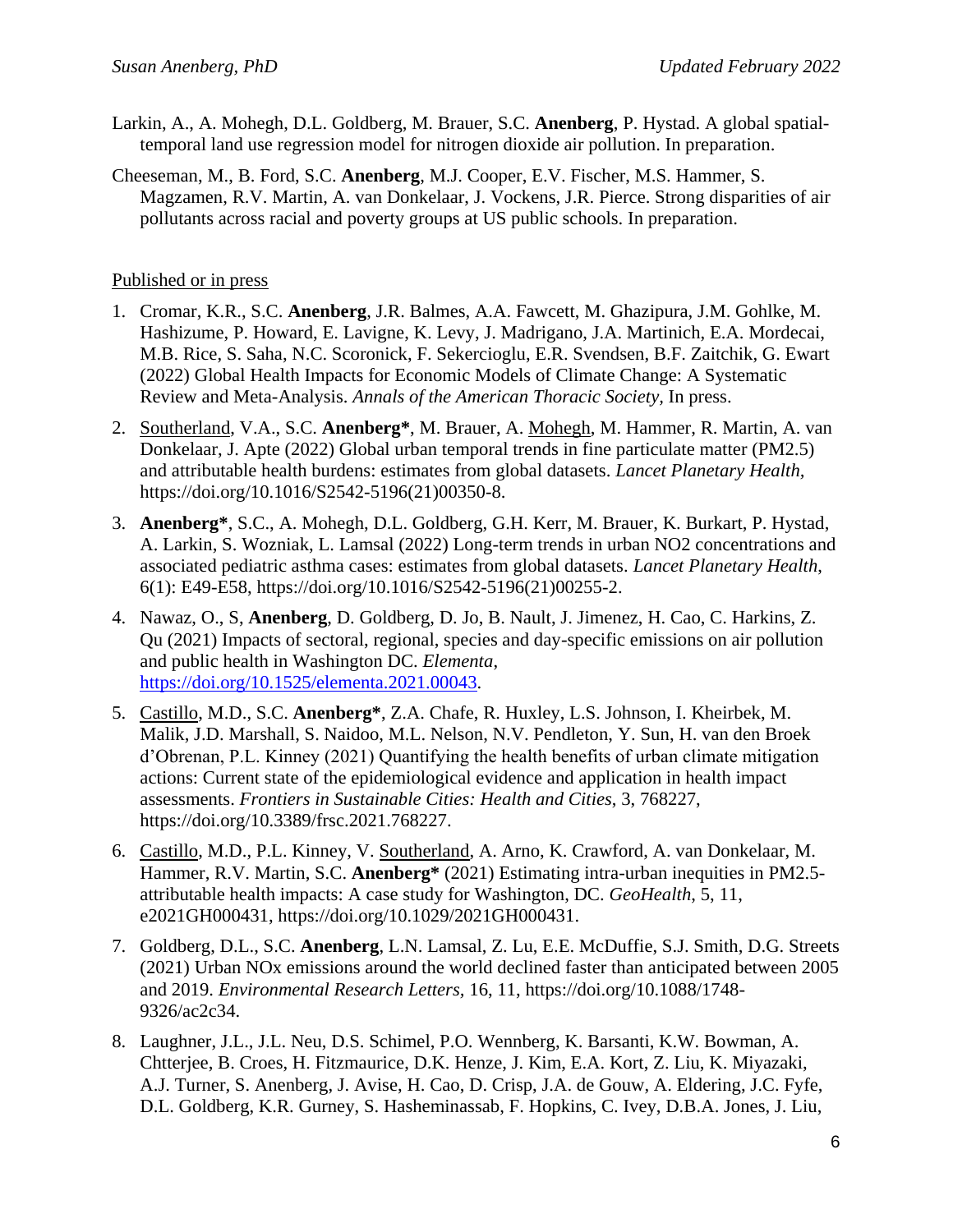N.S. Lovenduski, R.V. Martin, G.A. McKinley, L. Ott, B. Poulter, M. Ru, S.P. Sander, N. Swart, Y.L. Yung, Z.-C. Zeng (2021) Societal shifts due to COVID-19 reveal large-scale complexities and feedbacks between atmospheric chemistry and climate change. *Proceedings of the National Academy of Sciences*, 118 (46) e210948118; [https://doi.org/10.1073/pnas.2109481118.](https://doi.org/10.1073/pnas.2109481118)

- 9. **Anenberg\***, S.C., G.H. Kerr, D.G. Goldberg (2021) Leveraging satellite data to address air pollution inequities. *EM Magazine*, September 2021, https://blogs.gwu.edu/sanenberg/files/2021/10/Anenberg\_EM.pdf.
- 10. Goldberg, D.G., **S.C. Anenberg,** G.H. Kerr, Z. Lu, D.G. Streets (2021) TROPOMI: A revolutionary new satellite instrument measuring NOx air pollution. *EM Magazine*, September, 2021, https://blogs.gwu.edu/sanenberg/files/2021/10/Goldberg\_EM.pdf.
- 11. Kerr, G.H., D.L. Goldberg, S.C. **Anenberg\*** (2021) COVID-19 lockdowns reveal persistent disparities in nitrogen dioxide pollution levels. *Proceedings of the National Academy of Sciences*, [https://doi.org/10.1073/pnas.2022409118.](https://doi.org/10.1073/pnas.2022409118)
- 12. Malley, C.S., W.K. Hicks, J.C.I. Kuylenstierna, E. Michaelopoulou, A. Molotoks, J. Slater, C.G. Heaps, S. Ulloa, J. Veysey, D.T. Shindell, D.K. Henze, O. Nawaz, S.C. **Anenberg**, B. Mantlana, T.P. Robinson (2021) Integrated assessment of global climate, air pollution, and dietary, malnutrition and obesity health impacts of food production and consumption between 2014 and 2018. *Environmental Research Communications*, [https://doi.org/10.1088/2515-7620/ac0af9.](https://doi.org/10.1088/2515-7620/ac0af9)
- 13. Gorris, M.E. S.C. **Anenberg**, D.L. Goldberg, G.H. Kerr, J.D. Stowell, D. Tong, B.F. Zaitchik (2021) Shaping the future of science: COVID-19 highlighting the importance of GeoHealth. *GeoHealth*, [https://doi.org/10.1029/2021GH000412.](https://doi.org/10.1029/2021GH000412)
- 14. Neumann, J.E., M. Amend, S. **Anenberg**, P.L. Kinney, M. Sarofim, J. Martinich, J. Lukens, J. Xu, H. Roman (2021) [Estimating PM2.5-related premature mortality and morbidity](https://iopscience.iop.org/article/10.1088/1748-9326/abe82b/meta)  [associated with future wildfire emissions in the western U.S.](https://iopscience.iop.org/article/10.1088/1748-9326/abe82b/meta) *Environmental Research Letters*, https://doi.org/10.1088/1748-9326/abe82b.
- 15. Goldberg, D., S. **Anenberg**, G.H. Kerr, A. Mohegh, Z. Lu, D.G. Streets (2021) [TROPOMI](https://agupubs.onlinelibrary.wiley.com/doi/abs/10.1029/2020EF001665)  [NO2 in the United States: A detailed look at the annual averages, weekly cycle, effects of](https://agupubs.onlinelibrary.wiley.com/doi/abs/10.1029/2020EF001665)  [temperature, and correlation with surface NO2 concentrations.](https://agupubs.onlinelibrary.wiley.com/doi/abs/10.1029/2020EF001665) *Earth's Future*, https://doi.org/10.1029/2020EF001665.
- 16. Southerland, V.A., S.C. **Anenberg\***, M. Harris, J. Apte, Hystad, A. van Donkelaar, R. Martin, M. Beyers, A. Roy (2021) Assessing the distribution of air pollution health risks within cities: a neighborhood-scale analysis leveraging high resolution datasets in the Bay Area, California. *Environmental Health Perspectives*, [https://doi.org/10.1289/EHP7679.](https://doi.org/10.1289/EHP7679)
- 17. Holloway, T., D. Miller, S. **Anenberg**, M. Diao, B. Duncan, A. Fiore, D. Henze, J. Hess, P. Kinney, Y. Liu, J. Neu, S. O'Neill, R.B. Pierce, A. Russell, D. Tong, J.J. West, M. Zondlo (2021) Satellite monitoring for air quality and health. *Annual Review of Biomedical Data Science,* [https://doi.org/10.1146/annurev-biodatasci-110920-093120.](https://doi.org/10.1146/annurev-biodatasci-110920-093120)
- 18. Mohegh, M., D. Goldberg, P. Achakulwisut, M. Brauer, P. Hystad, S. **Anenberg**\* (2021) Sensitivity of estimated NO2-attributable pediatric asthma incidence to grid resolution and urbanicity. *Environmental Research Letters*, [https://doi.org/10.1088/1748-9326/abce25.](https://doi.org/10.1088/1748-9326/abce25)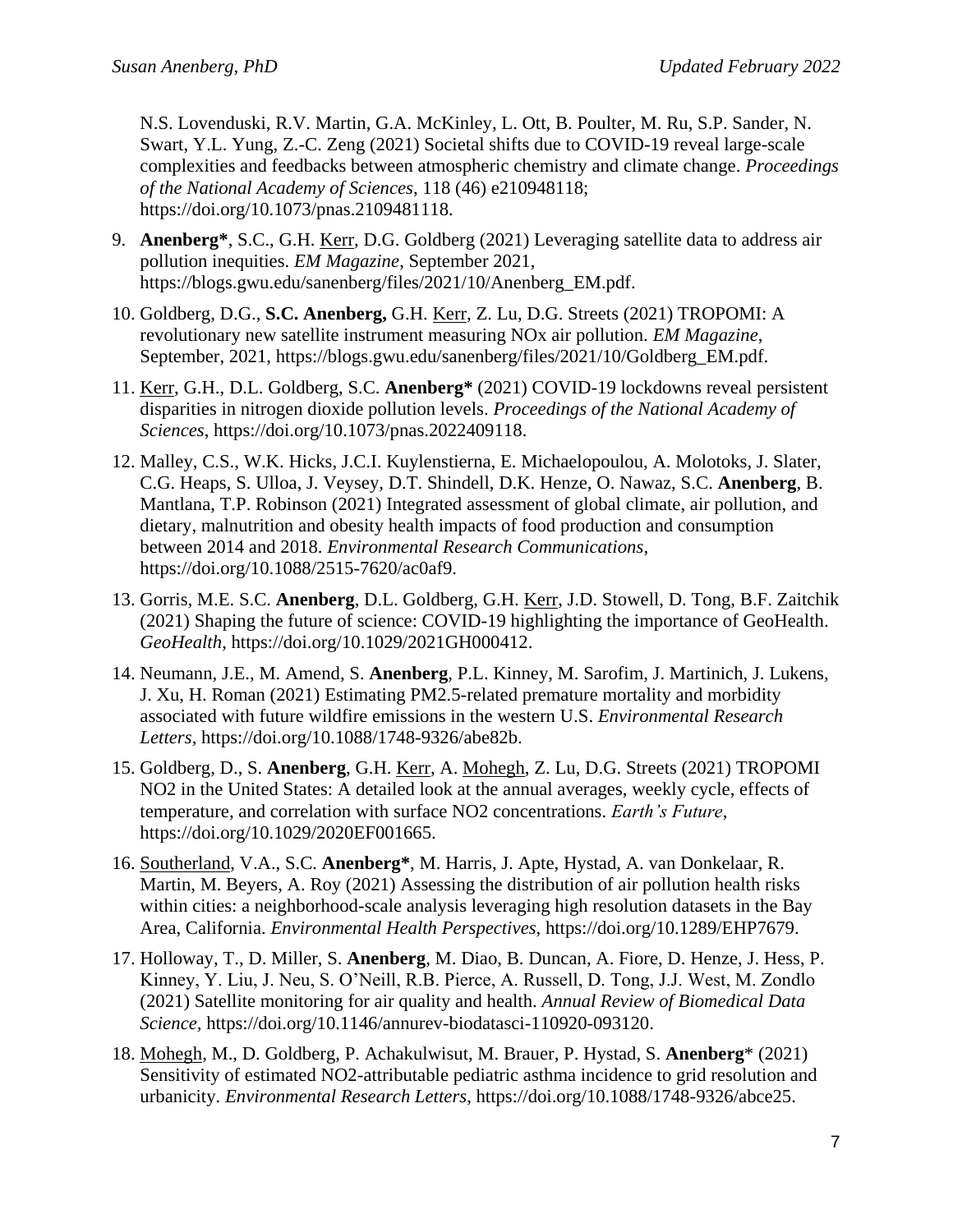- **19. Anenberg\*, S.,** Haines, S., E. Wang, P. Kinney, N. Nassikas (2020) Synergistic health effects of air pollution, temperature, and pollen exposure: A systematic review of epidemiological evidence. *Environmental Health*, [https://doi.org/10.1186/s12940-020-00681](https://doi.org/10.1186/s12940-020-00681-z) [z.](https://doi.org/10.1186/s12940-020-00681-z)
- 20. Hess, J.J., N. Ranadive, C. Boyer, L. Aleksandrowicz, S. **Anenberg**, K. Aunan, K. Belesova, M.L. Bell, S. Bickersteth, K. Bowen, M. Burden, D. Campbell-Lendrum, E. Carlton, G. Cisse, F. Cohen, H. Dai, A. Dangour, P. Dasgupta, H. Frumkin, P. Gong, R.J. Gould, A. Haines, S. Hales, I. Hamilton, T. Hasegawa, M. Hashizume, Y. Honda, D.E. Horton, A. Karambelas, H. Kim, S.E. Kim, P.L. Kinney, I. Kone, K. Knowlton, J. Lelieveld, V.S. Limaye, Q. Liu, L. Madaniyazi, M.E. Martinez, D.L. Mauzerall, J. Milner, T. Neville, M. Nieuwenhuijsen, S. Pachauri, F. Perera, H. Pineo, J.V. Remais, R.K. Saari, J. Sampedro, P. Scheelbeek, J. Schwartz, D. Shindell, P. Shyamsundar, T.J. Taylor, C. Tonne, D. van Vuuren, C. Wang, N. Watts, J.J. West, P. Wilkinson, S.A. Wood, J. Woodcock, A. Woodward, Y. Xie. Y. Zhang, K. Ebi (2020) Guidelines for modeling and reporting health effects of climate change mitigation actions. *Environmental Health Perspectives*, doi:10.1289/EHP6745.
- 21. Kuylenstierna, J.C.I., C.G. Heaps, T. Ahmed, H.W. Vallack, W.K. Hicks, M.R. Ashmore, C.S. Malley, G. Wang, E.N. Lefevre, S.C. **Anenberg**, F. Lacey, D.T. Shindell, U. Bhattacharjee, D.K. Henze (2020) Using the LEAP-IBC tool to assess air quality and climate co-benefits of emission reduction strategies: A case study for Bangladesh. *Environment International,* 145, 106155, doi:10.1016/j.envint.2020.106155.
- 22. Goldberg, D.L., S.C. **Anenberg**, Z. Lu, D.G. Streets, D. Griffin, C.A. McLinden (2020) Disentangling the impact of the COVID-19 lockdowns on urban NO2 from natural variability. *Geophysical Research Letters*, doi:10.1029/2020GL089269.
- 23. **Anenberg\***, S.C., M. Bindl, M. Brauer, J.J. Castillo, B.N. Duncan, A.M. Fiore, R. Fuller, D.L. Goldberg, D.K. Henze, J. Hess, T. Holloway, X. Jin, I. Kheirbek, P. Kinney, Y. Liu, A. Mohegh, J. Patz, M. Pescador-Jimenez, D. Tong, K. Walker, N. Watts, J.J. West (2020) Using satellites to track indicators of global air pollution and climate change impacts: Lessons learned from a NASA-supported science-stakeholder collaborative. *GeoHealth*, doi:10.1029/2020GH000270.
- 24. Filippelli, G., S. **Anenberg**, M. Taylor, A. van Geen, H. Khreis (2020) New approaches to identifying and reducing the global burden of disease from pollution. *GeoHealth*, doi:10.1029/2018GH000167.
- 25. Shaffer, R.M., S.P. Sellers, M.G. Baker, R. deBuen, J. Frostad, M.K. Suter, S.C. **Anenberg**, J. Balbus, D. Bellinger, L. Birnbaum, M. Brauer, A. Cohen, K.L. Ebi, R. Fuller, P. Grandjean, J.J. Hess, P.J. Landrigan, B. Lanphear, S.J. London, A.A. Rooney, E. Setton, J.D. Stanaway, L. Trasande, K. Walker, H. Hu (2019) Improving and expanding estimates of the global burden of disease due to environmental health risk factors. *Environmental Health Perspectives*, 127(10):105001, doi:10.1289/EHP5496.
- 26. **Anenberg\***, S.C., J. Miller, D. Henze, R. Minjares, P. Achakulwisut (2019) The global burden of transportation tailpipe emissions on air pollution-related mortality in 2010 and 2015. *Environmental Research Letters*, 14, 094012, doi:10.1088/1748-9326/ab35fc.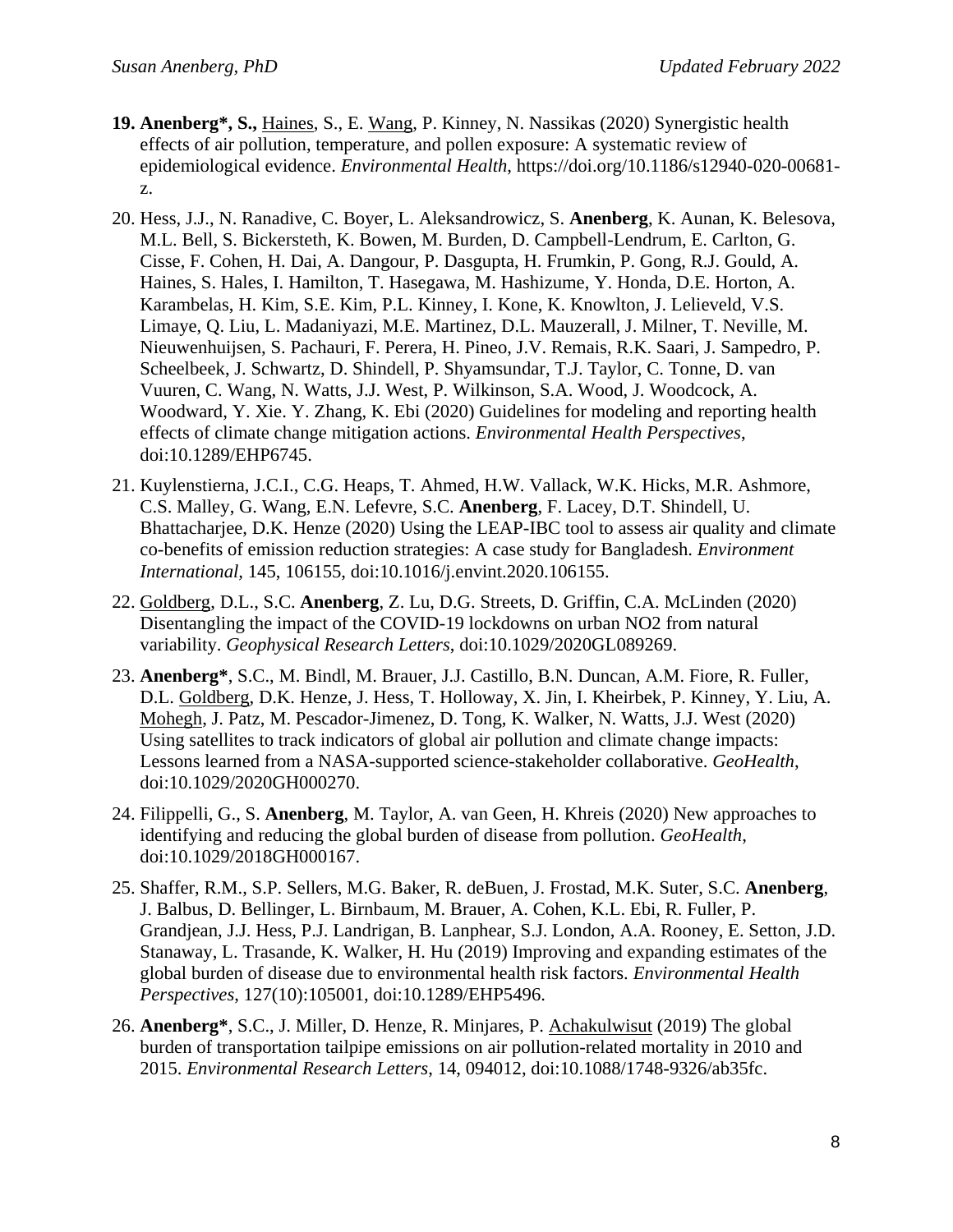- 27. **Anenberg\***, S.C., P. Achakulwisut, M. Brauer, D. Moran, J.S. Apte, D.K. Henze (2019) Particulate matter mortality and relationships with carbon dioxide in 250 urban areas worldwide. *Scientific Reports*, 9(1), 11552, doi:10.1038/s41598-019-48057-9.
- 28. **Anenberg**, S.C., A. Dutton, C. Goulet, D. Swain, B. van der Pluijm (2019) Toward a resilient global society: Air, sea level, earthquakes, and weather. *Earth's Future*, 7, doi:10.1029/2019EF001242. (All authors contributed equally)
- 29. **Anenberg\***, S.C., and C. Kalman (2019) Extreme weather, chemical facilities, and vulnerable communities in the U.S. Gulf Coast: a disastrous combination. *GeoHealth*, doi: [10.1029/2019GH000197.](https://doi.org/10.1029/2019GH000197)
- 30. Achakulwisut, P., S.C. **Anenberg**, J.E. Neumann, S.L. Penn, N. Weiss, A. Crimmins, N. Fann, J. Martinich, H. Roman, L.J. Mickley (2019) Effects of increasing aridity on airborne dust and health in the U.S. Southwest under climate change. *GeoHealth*, doi: 10.1029/2019GH000187.
- 31. Achakulwisut, P., M. Brauer, P. Hystad, S.C. **Anenberg\*** (2019) Global, national, and urban burdens of pediatric asthma incidence attributable to ambient NO2 pollution. *Lancet Planetary Health*, doi: 10.1016/S2542-5196(19)30046-4.
- 32. Neumann, J.E., S.C. **Anenberg**, K. Weinberger, M. Amend, S. Gulati, A. Crimmins, H. Roman, N. Fann (2018) Present and future asthma emergency room visits associated with exposure to oak, birch, and grass pollen in the United States. *GeoHealth*, doi:10.1029/2018GH000153.
- 33. Schmale, J., S. Arnold, K. Law, T. Thorp, S. **Anenberg**, W. Simpson, J. Mao, K. Pratt. (2018) Local Arctic air pollution: A neglected but serious problem. *Earth's Future*, 6, https://doi.org/10.1029/2018EF000952.
- 34. **Anenberg\*, S.C.**, D.K. Henze, V. Tinney, P.L. Kinney, W. Raich, N. Fann, C.S. Malley, H. Roman, L. Lamsal, B. Duncan, R.V. Martin, A. van Donkelaar, M. Brauer, R. Doherty, J.E. Jonson, Y. Davila, K. Sudo, J.C.I. Kuylenstierna (2018) Estimates of the global burden of ambient PM2.5, ozone, and NO2 on asthma incidence and emergency room visits, *Environmental Health Perspectives*, 126(10):17004-1 to 17004-14, [https://doi.org/10.1289/EHP3766.](https://doi.org/10.1289/EHP3766)
- 35. Ford, B., M. Val Martin, S.E. Zelasky, E.V. Fischer, S.C. **Anenberg**, C.L. Heald, J.R. Pierce. (2018) Future fire impacts on smoke concentrations, visibility, and health in the contiguous United States. *GeoHealth*, 2, [https://doi.org/10.1029/2018GH000144.](https://doi.org/10.1029/2018GH000144)
- 36. Achakulwisut, P., L. Mickley, S.C. **Anenberg**. (2018) Increasing airborne dust and health risks in the southwest US under future climate change. *Environmental Research Letters*, 13, 054025, doi:10.1088/1748-9326/aabf20.
- 37. Malley, C.S., D.K. Henze, J.C.I. Kuylenstierna, H.W. Vallack, Y. Davila, **S.C. Anenberg**, M.C. Turner, M.R. Ashmore (2017) Long-term ambient ozone exposure and attributable mortality in adults ≥30 years of age: Updated global estimates for respiratory outcomes. *Environmental Health Perspectives,* 087021.
- 38. **Anenberg\*, S.C.**, J. Miller, R. Minjares, L. Du, D. Henze, F. Lacey, C. Malley, V. Franco, L. Emberson, Z. Klimont, C. Heyes (2017) Impacts and mitigation of excess diesel NOx emissions in 11 major vehicle markets. *Nature*, doi:10.1038/nature22086.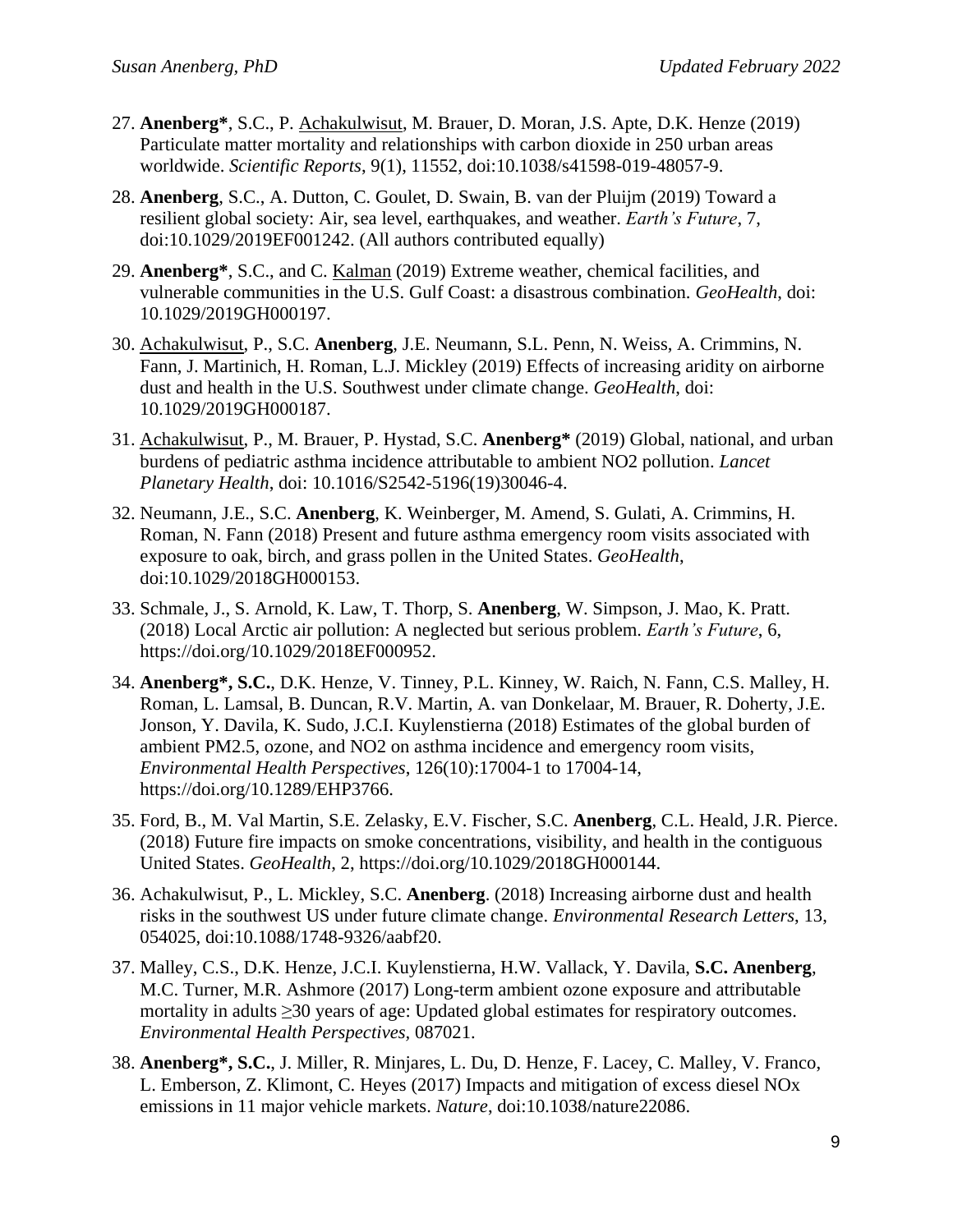- 39. **Anenberg\*, S.C.**, K. Weinberger, H. Roman, J. Neumann, A. Crimmins, N. Fann, J. Martinich, P. Kinney (2017) Impacts of oak pollen on allergic asthma in the United States and potential influence of future climate change. *GeoHealth*, 1, doi:10.1002/2017GH000055.
- 40. **Anenberg\*, S.C.**, D. Henze, F. Lacey, A. Irfan, P. Kinney, G. Kleiman, A. Pillarisetti (2017) Air pollution-related health and climate benefits of clean cookstove programs in Mozambique. *Environmental Research Letters*, 12: 025066.
- 41. Tinney, V., **S.C. Anenberg\***, M. Kaszniak, B. Robinson (2016) Eighteen years of recommendations to prevent industrial chemical incidents: Results and lessons learned of the U.S. Chemical Safety Board, *Public Health*, DOI: 10.1016/j.puhe.2016.04.011.
- 42. **Anenberg\***, S.C., A. Belova, J. Brandt, N. Fann, S. Greco, S. Guttikunda, M.-E. Heroux, F. Hurley, M. Krzyzanowski, S. Medina, B. Miller, K. Pandey, J. Roos, R. Van Dingenen (2015) Survey of ambient air pollution health risk assessment tools, *Risk Analysis*, DOI: 10.1111/risa.12540.
- 43. Sarofim, M., S. Waldhoff, S.C. **Anenberg** (2015) Valuing the ozone-related health cobenefits of methane emission controls, *Environmental and Resource Economics*, DOI: 10.1007/s10640-015-9937-6.
- 44. Fann, N., C. Nolte, P. Dolwick, T. Spero, A. Curry-Brown, S. Phillips, S. **Anenberg** (2014) The geographic distribution and economic value of climate change-related ozone health impacts in the United States, *Journal of Air and Waste Management Association*, 65:5, 570- 580.
- 45. **Anenberg\***, S.C., J.J. West, H. Yu, M. Chin, M. Schulz, D. Bergmann, I. Bey, H. Bian, T. Diehl, A. Fiore, P. Hess, E. Marmer, V. Montanaro, R. Park, D. Shindell, T. Takemura, F. Dentener (2014) Impacts of intercontinental transport of anthropogenic fine particulate matter on human mortality, *Air Quality, Atmosphere, and Health*, 7, 369:379.
- 46. West, J.J., S.J. Smith, R.A. Silva, V. Naik, Y. Zhang, Z. Adelman, M.M. Fry, S. **Anenberg**, L.W. Horowitz, J.-F. Lamarque (2013) Co-benefits of mitigating global greenhouse gas emissions for future air quality and human health, *Nature Climate Change,* 3, 885-889.
- 47. Silva, R.A., J.J. West, Y. Zhang, S.C. **Anenberg**, J.-F. Lamarque, D.T. Shindell, W.J. Collins, S. Dalsoren, G. Faluvegi, G. Folberth, L.W. Horowitz, T. Nagashima, V. Naik, S. Rumbold, R. Skeie, K. Sudo, T. Takemura, D. Bergmann, P. Cameron-Smith, I. Cionni, R. Doherty, V. Eyring, B. Josse, I. MacKenzie, D. Plummer, M. Righi, D. Stevenson, S. Strode, S. Szopa, G. Zeng (2013) Global premature mortality due to anthropogenic outdoor air pollution and the contribution of past climate change, *Environmental Research Letters,* 8, 034005, doi:10.1088/1748-9326/8/3/034005.
- 48. **Anenberg\***, S.C., K. Balakrishnan, J. Jetter, O. Masera, S. Mehta, J. Moss, V. Ramanathan (2013) Cleaner cooking solutions to achieve health, climate, and economic co-benefits, *Environmental Science and Technology*, 47:3944-3952. (Invited).
- 49. **Anenberg\***, S.C., J. Schwartz, D. Shindell, M. Amann, G. Faluvegi, Z. Klimont, G. Maenhout, L. Pozzoli, R. van Dingenen, E. Vignati, L. Emberson, N.Z. Muller, J.J. West, M. Williams, V. Demkine, W.K. Hicks, J. Kuylenstierna, F. Raes, V. Ramanathan (2012) Global air quality and health co-benefits of mitigating near-term climate change through methane and black carbon emission controls, *Environmental Health Perspectives*, 120:831-839.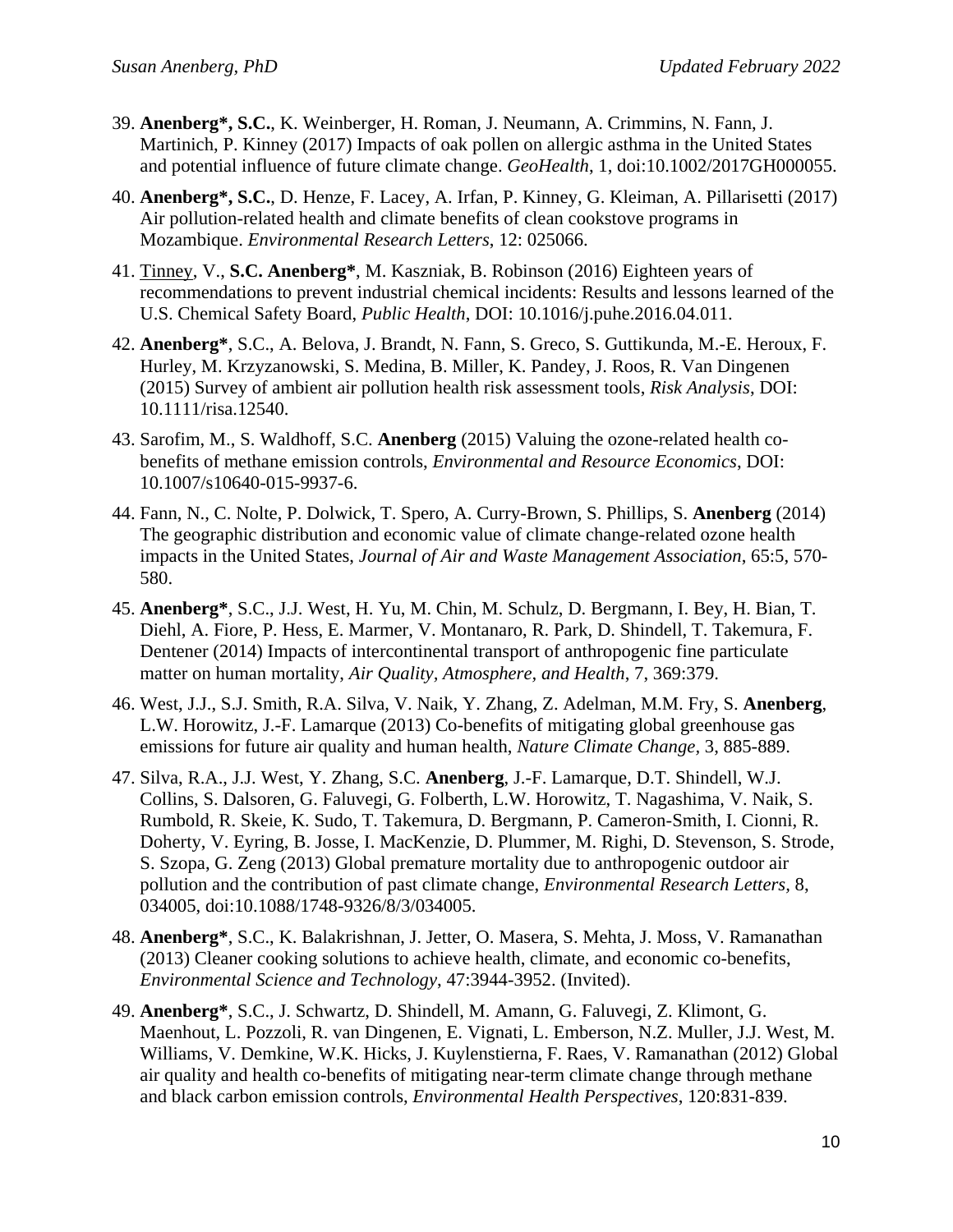- 50. Shindell, D., J.C.I. Kuylenstierna, E. Vignati, R. van Dingenen, M. Amann, Z. Klimont, S.C. **Anenberg**, N. Muller, G. Janssens-Maenhout, F. Raes, J. Schwartz, G. Faluvegi, L. Pozzoli, K. Kupiainen, L. Hoglund-Isakson, L. Emberson, D. Streets, V. Ramanathan, K. Hicks, K. Oanh, G. Milly, M. Williams, V. Demkine, D. Fowler (2012) Simultaneously mitigating near-term climate change and improving human health and food security, *Science*, 335:183- 189.
- 51. **Anenberg**, S.C., K. Talgo, S. Arunachalam, P. Dolwick, C. Jang, J.J. West (2011) Impacts of global, regional, and sectoral black carbon emission reductions on surface air quality and human mortality, *Atmospheric Chemistry and Physics*, 11:7253-7267*.*
- 52. Fann, N., A. Lamson, S.C. **Anenberg,** K. Wesson, D. Risley, B.J. Hubbell (2011) Estimating the national public health burden associated with exposure to ambient PM2.5 and ozone, *Risk Analysis*, 32:81-95.
- 53. Shindell, D., G. Faluvegi, M. Walsh, S.C. **Anenberg**, R. Van Dingenen, N.Z. Muller, J. Austin, D. Koch, G. Milly (2011) Climate, health, agricultural and economic impacts of tighter vehicle emissions standards, *Nature Climate Change*, 1:59-66.
- 54. **Anenberg**, S.C., L.W. Horowitz, D.Q. Tong, J.J. West (2010) An estimate of the global burden of anthropogenic ozone and fine particulate matter on premature human mortality using atmospheric modeling, *Environmental Health Perspectives*, 118(9):1189-1195.
- 55. **Anenberg**, S.C., J.J. West, A.M. Fiore, D.A. Jaffe, M.J. Prather, D. Bergmann, C. Cuvelier, F.J. Dentener, B.N. Duncan, M. Gauss, P. Hess, J.E. Jonson, A. Lupu, I.A. MacKenzie, E. Marmer, R.J. Park, M. Sanderson, M. Schultz, D.T. Shindell, S. Szopa, M. Garcia Vivanco, O. Wild, and G. Zeng (2009) Intercontinental impacts of ozone pollution on human mortality, *Environmental Science and Technology*, 43(17):6482-6487.
- 56. Gomez M., S. **Casper**, E.A. Smith (2007) The CSB Incident Screening Database: Description, summary statistics, and uses, *Journal of Hazardous Materials*, 159(1):119-129.

#### **Other peer-reviewed publications**

United Nations Environment Programme (UNEP), 2022 (contributing author). Air Pollution Series: Actions on Air Quality in North America: Canadian and U.S. Policies and Programmes to Reduce Air Pollution. Nairobi, Kenya. Available at: [https://wedocs.unep.org/bitstream/handle/20.500.11822/37958/NA\\_AAQ.pdf.](https://wedocs.unep.org/bitstream/handle/20.500.11822/37958/NA_AAQ.pdf)

Arctic Monitoring and Assessment Program (AMAP), 2021 (chapter lead author). "Health and Ecosystem Impacts" Chapter 8 in: AMAP 2021 Assessment: Arctic climate, air quality, and health impacts from short-lived climate forcers (SLCFs). Tromsø, Norway.

Anenberg, S.C., J. Miller, D. Henze, R. Minjares, 2019 (lead author). A global snapshot of the air pollution-related health impacts of transportation sector emissions in 2010 and 2015. International Council on Clean Transportation, Washington, DC.

Health Effects Institute, 2018 (lead author). HEI Communication 18: Household air pollution and non-communicable disease. Boston, MA.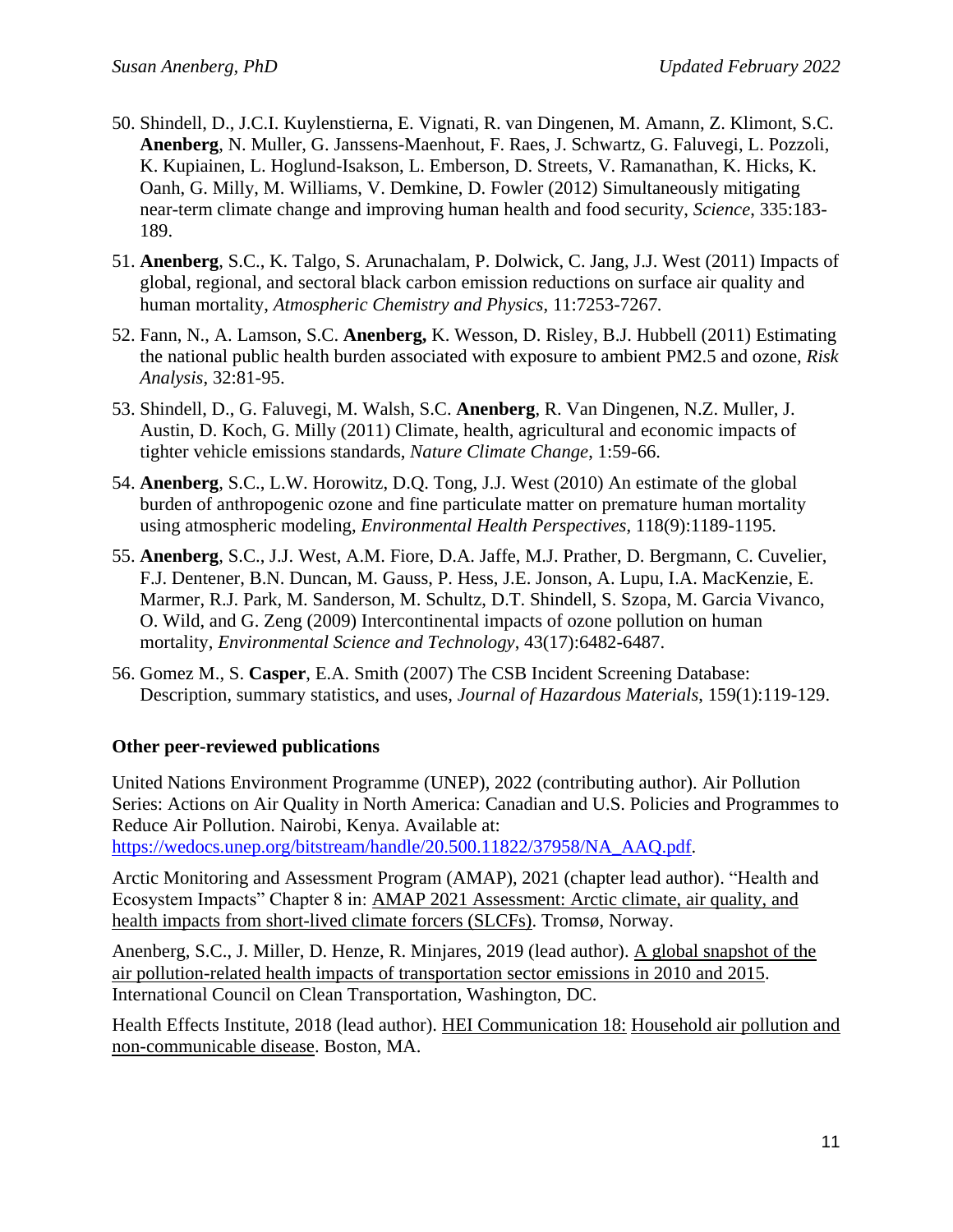U.S. Environmental Protection Agency, 2017 (contributor). Multi-Model Framework for Quantitative Sectoral Impacts Analysis: A Technical Report for the Fourth National Climate Assessment. Washington, DC.

International Council on Clean Transportation, 2017 (contributing author). Shifting gears: The effects of a future decline in diesel market share on tailpipe CO<sub>2</sub> and NO<sub>x</sub> emissions in Europe. Berlin, Germany.

Gold Standard Foundation, 2017 (lead author). Methodology to Estimate and Verify Averted Mortality and Disability Adjusted Life Years (ADALYs) from Cleaner Household Air. Geneva, Switzerland.

World Bank, 2016 (lead author). Air pollution-related health and climate benefits of clean cookstove programs in Mozambique: A scoping analysis. Washington, DC.

World Health Organization, 2016 (lead author). Health risk assessment of air pollution – general principles for policy makers. Bonn, Germany.

Sims, R., V. B. Gorsevski, and S. **Anenberg**, 2015 (lead author). Developing Projects That Address Black Carbon at the Global Environment Facility: A Science and Technical Advisory Panel Advisory Document. United Nations Environment Program, Global Environment Facility, Washington, D.C.

U.S. Global Change Research Program, 2015 (lead author). National Climate Assessment Special Report on Climate Change and Human Health. U.S. Global Change Research Program.

New Climate Economy, 2015 (lead author). Air Pollution Benefits of Climate Policies. The Global Commission on the Economy and Climate.

The World Bank and the International Cryosphere Climate Initiative, 2013 (contributing author). On Thin Ice: How Cutting Pollution Can Slow Warming and Save Lives. The World Bank, Washington, DC.

United Nations Environment Programme (UNEP), 2012 (contributing author). "Atmosphere." Chapter 2, Global Environmental Outlook 5, UNEP, Nairobi.

U.S. EPA, 2012 (lead author). Report to Congress on Black Carbon. U.S. EPA Office of Air Quality Planning and Standards, RTP, NC.

United Nations Environment Programme (UNEP), 2011 (contributing author). Near-Term Climate Protection and Clean Air Benefits: Actions for Controlling Short-Lived Climate Forcers, UNEP, Nairobi.

United Nations Environment Programme (UNEP) and World Meteorological Organization (WMO), 2011 (lead author). Opportunities to Limit Near-Term Climate Change: An Integrated Assessment of Black Carbon and Tropospheric Ozone, and its Precursors, UNEP, Nairobi.

United Nations Economic Commission for Europe (UNECE), 2011 (contributing author). "Impacts on Health, Ecosystems, and Climate." Chapter 5, Hemispheric Transport of Air Pollution 2010, UNECE, Geneva.

## **EPA Regulatory Documents**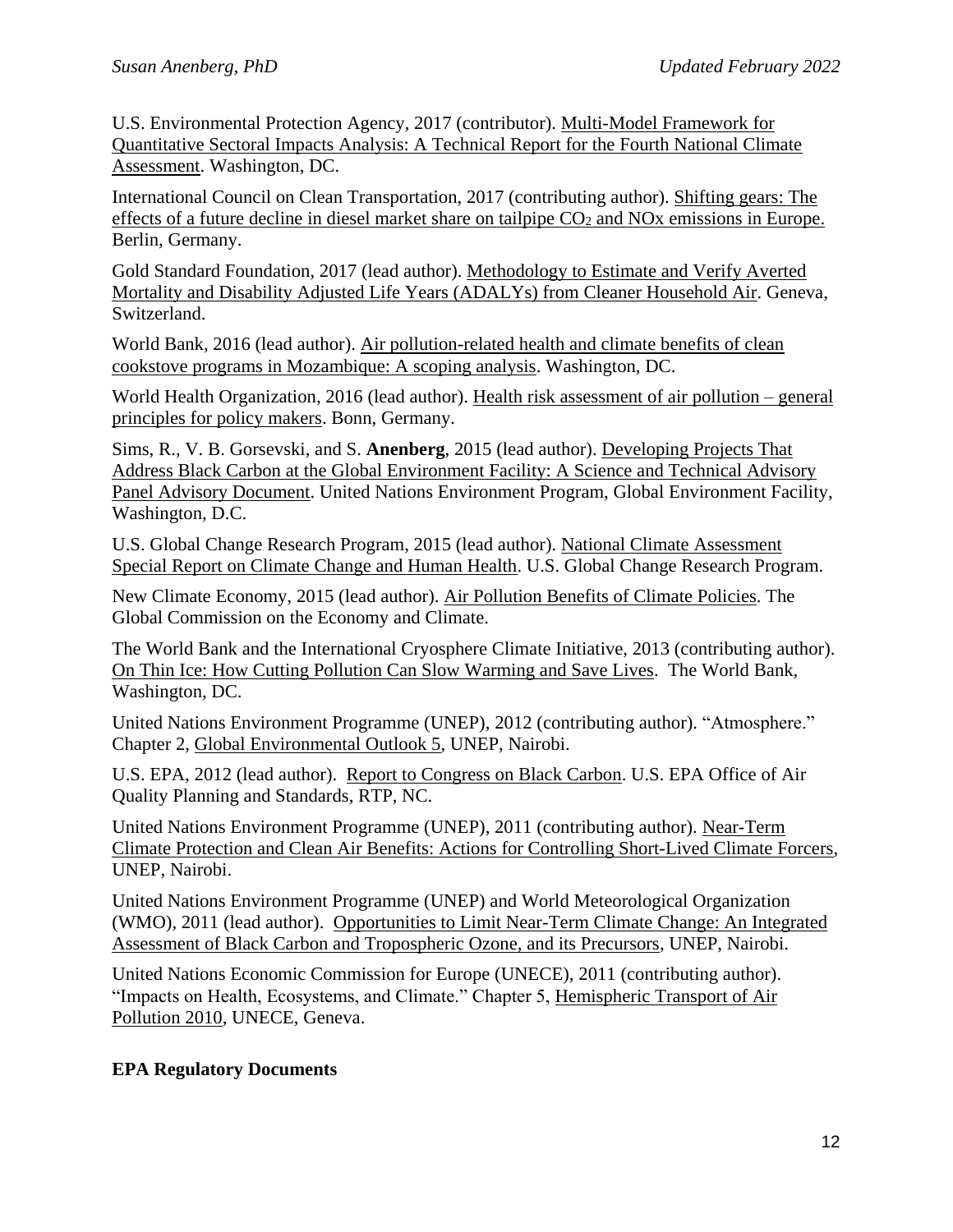U.S. EPA, 2014 (contributing author). Emission Guidelines and Compliance Times for Municipal Solid Waste Landfills. Advanced Notice of Proposed Rule. Office of Air Quality Planning and Standards, RTP, NC.

U.S. EPA, 2014 (contributing author). Standards of Performance for Municipal Solid Waste Landfills. Proposed Rule. Office of Air Quality Planning and Standards, RTP, NC.

U.S. EPA, 2014 (lead author for national risk assessment). Ozone Risk and Exposure Assessment, Second Draft Technical Support Document for 2014 Review of National Ambient Air Quality Standard for Ozone. Office of Air Quality Planning and Standards, RTP, NC.

U.S. EPA, 2012 (contributing author). Regulatory Impact Analysis for Final New Source Performance Standards and Amendments to the National Emissions Standards for Hazardous Air Pollutants for the Oil and Natural Gas Industry. Final Report. Office of Air Quality Planning and Standards, RTP, NC.

U.S. EPA, 2011 (lead author for health benefits assessment). Regulatory Impact Analysis of the Mercury and Air Toxics Standards for Power Plants, Final Report. Office of Air Quality Planning and Standards, RTP, NC.

#### **Correspondence and Commentary**

Brauer, M. and S. Anenberg (2022) Every breath we take: Air pollution is a pernicious threat linked to millions of deaths each year, published by ThinkGlobalHealth, published January 27, 2022, available at: [https://www.thinkglobalhealth.org/article/every-breath-we-take.](https://www.thinkglobalhealth.org/article/every-breath-we-take)

**Anenberg**, S. (2021) Flipping the climate debate from costs to benefits. Opinion article published by Environmental Health News, published November 9, 2021, available at: [https://www.ehn.org/cop26-climate-change-2655521054/cop26.](https://www.ehn.org/cop26-climate-change-2655521054/cop26)

Kerr, G.H. and S. **Anenberg** (2021) The pandemic made clear who gets to breathe clean air. Now what? Opinion article published in StatNews, published August 16, 2021, available at [https://www.statnews.com/2021/08/16/pandemic-air-pollution-health-disparities/.](https://www.statnews.com/2021/08/16/pandemic-air-pollution-health-disparities/)

**Anenberg**, S. and D. Goldberg (2020) The cars are parked. Can we breathe safely now? Blog post on Medium, published May 28, 2020, available at: [https://medium.com/gwpublichealth/the](https://medium.com/gwpublichealth/the-cars-are-parked-can-we-breathe-safely-now-f7bf93e72ce8)[cars-are-parked-can-we-breathe-safely-now-f7bf93e72ce8.](https://medium.com/gwpublichealth/the-cars-are-parked-can-we-breathe-safely-now-f7bf93e72ce8)

Achakulwisut, P., L. Mickley, S. **Anenberg** (2018) Increased deaths and illnesses from inhaling airborne dust: An understudied impact of climate change. The Conversation, June 11, 2018. Available at https://theconversation.com/increased-deaths-and-illnesses-from-inhaling-airbornedust-an-understudied-impact-of-climate-change-96625.

Fann, N., A.D. Lamson, S.C. **Anenberg**, B.J. Hubbell (2013) Letter in response to Fraas & Lutter article: "Uncertain benefits estimates for reductions in fine particle concentrations," *Risk Analysis*, 33:755-756.

**Anenberg**, S.C., J. Moss, J. Jetter, V. Ramanathan (2012) Clean stoves benefit climate and health, *Nature*, 490:343.

Fann, N., A. Lamson, S.C. **Anenberg**, K. Wesson, D. Risley, B.J. Hubbell (2012) Response to Cox letter: "Miscommunicating risk, uncertainty, and causation: Fine particle air pollution and mortality risk as an example", *Risk Analysis*, 32:768-770.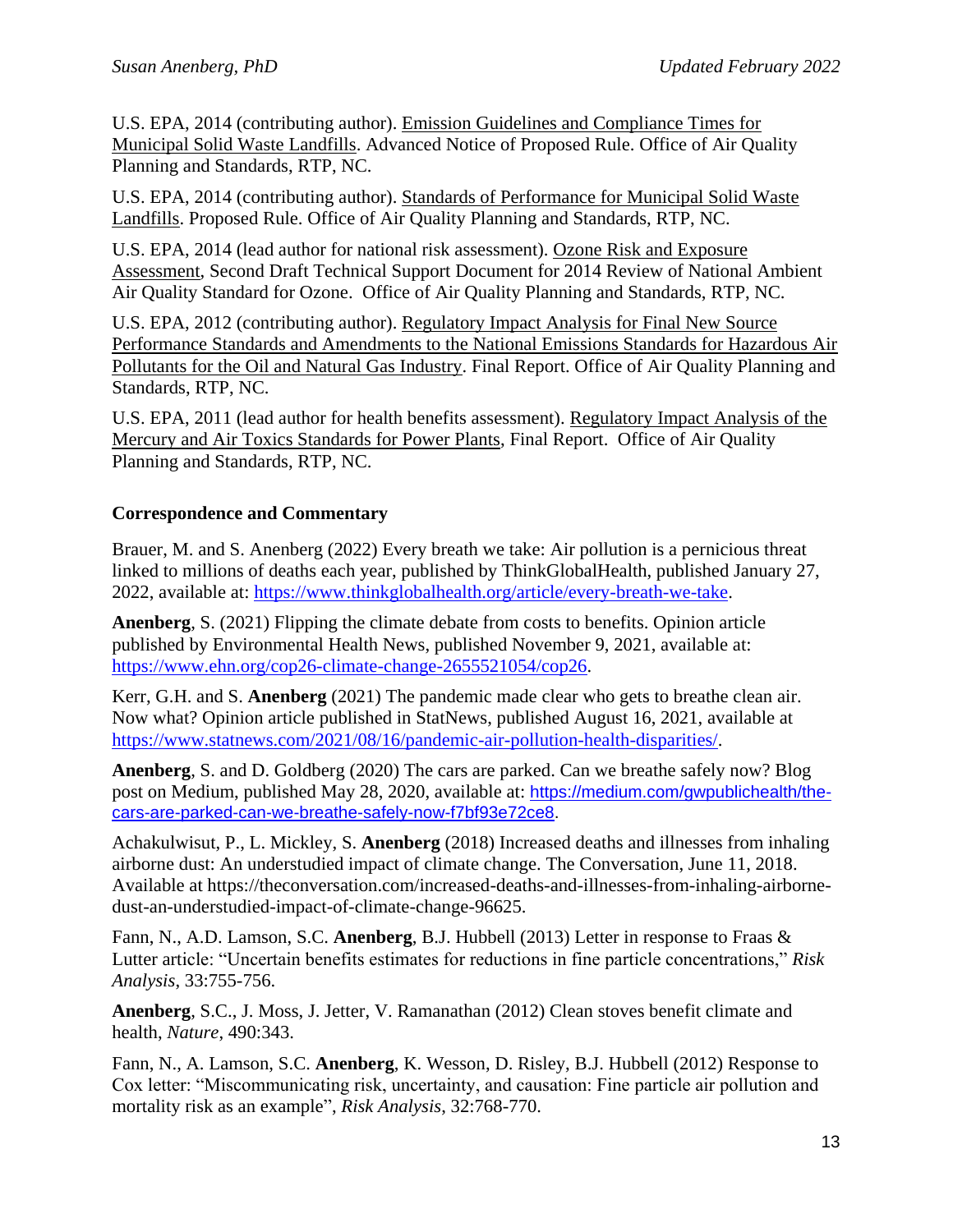**Anenberg**, S.C., J.J. West, L.W. Horowitz, D.Q. Tong (2011) The global burden of air pollution on mortality: Anenberg et al. respond, *Environ Health Perspect*. 119(4):A158-A159.

**Anenberg**, S.C., J.J. West, L.W. Horowitz, D.Q. Tong (2010) The global burden of air pollution on mortality: Anenberg et al. respond, *Environ Health Perspect*. 118(10):A424-A425.

### **Other Publications**

Descari, S. et al. (2019) Alaskan Layered Pollution And Chemical Analysis (ALPACA) White Paper. Available at: [https://alpaca.community.uaf.edu/files/2019/05/ALPACA-whitepaper.pdf.](https://alpaca.community.uaf.edu/files/2019/05/ALPACA-whitepaper.pdf)

**Anenberg**, S.C. (2017) Impacts of oak pollen on allergic asthma in the USA and potential effect of future climate change: a modelling analysis, *Lancet Planetary Health Abstracts*.

West, J.J., Y. Zhang, S. Smith, R. Silva, J. Bowden, V. Naik, Y. Li, D. Gilfillan, Z. Adelman, M. Fry, S. **Anenberg**, L. Horowitz, J.-F. Lamarque (2017) Co-benefits of global and domestic greenhouse gas emissions for air quality and human health, *Lancet Planetary Health Abstracts*.

Climate and Clean Air Coalition (2017) Addressing black carbon and other emissions from combined cooking+heating and coal heating stoves, White Paper #4: Solutions – technological, policy, financing. Paris, France. Available at: [http://warsawstovesummit.org/.](http://warsawstovesummit.org/)

Climate and Clean Air Coalition (2017) Addressing black carbon and other emissions from combined cooking+heating and coal heating stoves, White Paper #3: Health, climate, and environmental impacts. Paris, France. Available at: [http://warsawstovesummit.org/.](http://warsawstovesummit.org/)

Climate and Clean Air Coalition (2017) Addressing black carbon and other emissions from combined cooking+heating and coal heating stoves, White Paper #2: Problem definition – coal heating. Paris, France. Available at: [http://warsawstovesummit.org/.](http://warsawstovesummit.org/)

Climate and Clean Air Coalition (2017) Addressing black carbon and other emissions from combined cooking+heating and coal heating stoves, White Paper #1: Problem definition – combined cooking and heating. Paris, France. Available at: [http://warsawstovesummit.org/.](http://warsawstovesummit.org/)

**Anenberg**, S.C. (2017) Estimating air pollution-related health impacts of future changes in wildfire activity. Memo to the U.S. Environmental Protection Agency Office of Air Quality Planning and Standards, Washington, DC.

**Anenberg**, S.C. (2011) *Using atmospheric models to estimate global air pollution mortality*, Ph.D. Dissertation, University of North Carolina at Chapel Hill, Chapel Hill, NC 27599.

**Casper**, S. (2008) Using EPA's Environmental Benefits and Mapping Analysis Program (BenMAP) for Global Health Impact Analysis, final report for NNEMS Fellowship, available a[t](http://www.epa.gov/air/benmap/docs/BenMAP_Global.pdf) [http://www.epa.gov/air/benmap/docs/BenMAP\\_Global.pdf.](http://www.epa.gov/air/benmap/docs/BenMAP_Global.pdf)

**Casper**, S. (2008) *The global burden of anthropogenic ozone and fine particulate matter on premature human mortality*, M.S. Thesis, University of North Carolina, Chapel Hill, NC 27599.

## **MEDIA HIGHLIGHTS**

2022 [BBC Newshour,](https://www.bbc.co.uk/sounds/play/p0bfr886?at_custom2=twitter&at_custom3=BBC+World+Service&at_medium=custom7&at_custom1=%5Bpost+type%5D&at_custom4=941C7DDC-6F0B-11EC-959E-222A3A982C1E&at_campaign=64) [USA Today,](https://www.usatoday.com/story/news/health/2022/01/06/asthma-kids-nearly-2-m-new-cases-linked-traffic-pollution-year/9103091002/) [Independent,](https://www.independent.co.uk/climate-change/news/air-pollution-global-deaths-cities-b1987396.html) [Chicago Sun-Times,](https://chicago.suntimes.com/2022/1/10/22876432/traffic-pollution-childhood-asthma-respiratory-illness-george-washington-university) [The Hill,](https://thehill.com/policy/equilibrium-sustainability/589051-most-city-residents-breathing-unhealthy-air) [Yahoo News,](https://news.yahoo.com/most-city-residents-breathing-unhealthy-200313947.html) [Washington Post,](https://www.washingtonpost.com/health/2022/02/06/air-pollution-urban/) [WNYC/Gothamist](https://gothamist.com/news/new-york-citys-air-quality-is-improving-but-it-still-isnt-healthy-enough)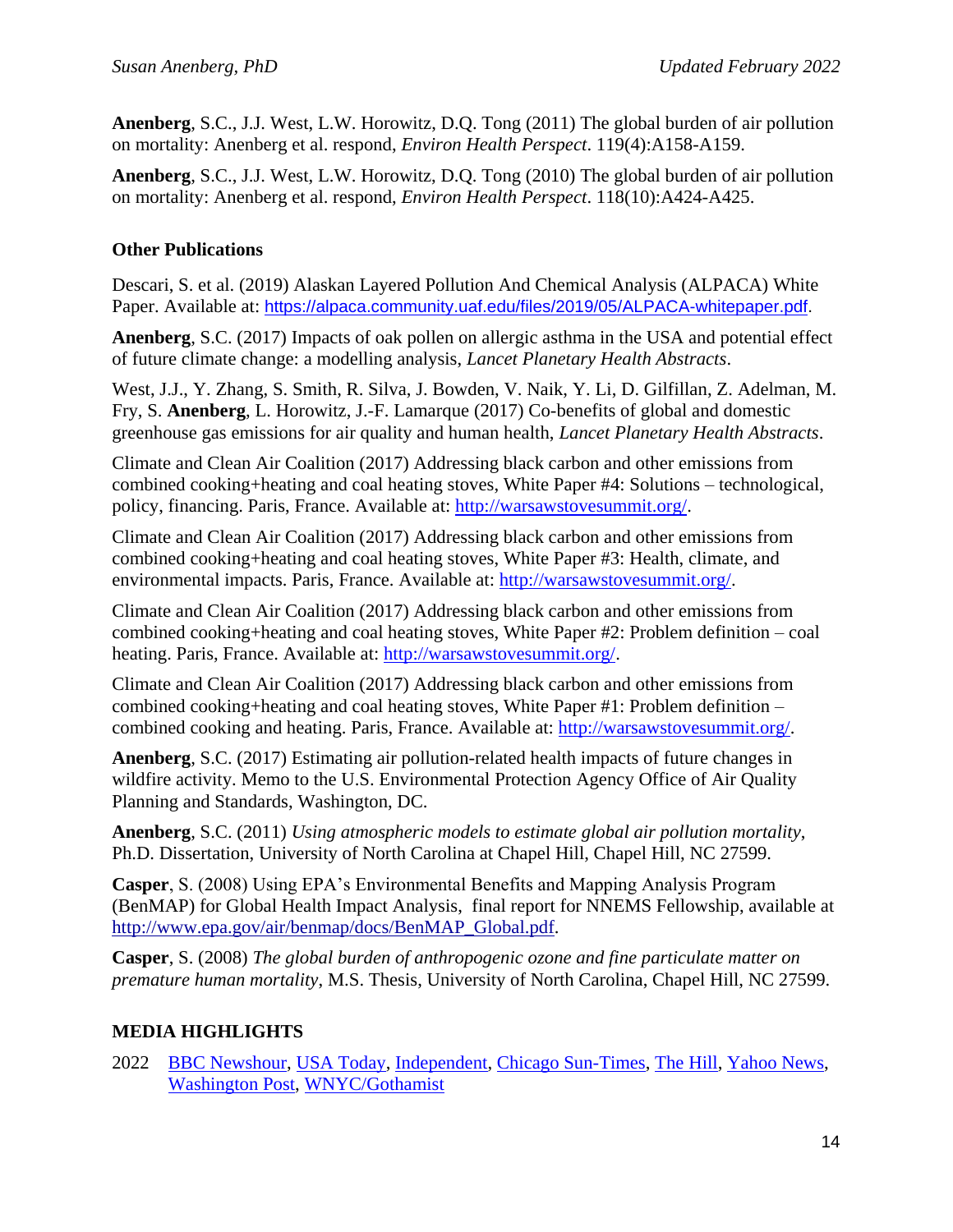- 2021 [WTOP,](https://wtop.com/dc/2021/11/communities-of-color-most-impacted-by-air-pollution-in-dc/) [WAMU/dcist,](https://dcist.com/story/21/11/16/air-pollution-more-deaths-black-neighborhoods-dc/) [NASA Earth Observatory,](https://earthobservatory.nasa.gov/images/149047/an-extra-air-pollution-burden) [Popular Science,](https://www.popsci.com/story/health/california-bay-area-air-pollution-health-effects/) [Chemical and](https://cen.acs.org/environment/pollution/local-air-quality-monitoring-inequalities/99/i23)  [Engineering News](https://cen.acs.org/environment/pollution/local-air-quality-monitoring-inequalities/99/i23)
- 2020 [CityLab,](https://www.bloomberg.com/news/articles/2020-12-21/what-covid-lockdowns-did-for-urban-air-pollution) [Scripps channels,](https://www.turnto23.com/rebound/earth-day-turns-50-as-environment-reaps-benefits-from-covid-19-lockdowns) [WTOP,](https://wtop.com/local/2020/04/despite-telework-stay-at-home-orders-not-much-change-to-air-quality-in-dc-area/) [National Geographic,](https://www.nationalgeographic.com/science/2020/04/pollution-made-the-pandemic-worse-but-lockdowns-clean-the-sky/) [Washington Post,](https://www.washingtonpost.com/weather/2020/04/22/washington-dc-air-quality-coronavirus/) [NPR,](https://thekojonnamdishow.org/audio/#/shows/2020-05-19/reducing-air-pollution-during-the-pandemic/116753/@00:00) [Yale](https://www.yaleclimateconnections.org/2020/05/nearly-900-gulf-coast-hazardous-chemical-facilities-are-vulnerable-to-dangerous-hurricanes/)  [Climate Connections](https://www.yaleclimateconnections.org/2020/05/nearly-900-gulf-coast-hazardous-chemical-facilities-are-vulnerable-to-dangerous-hurricanes/)
- 2019 [Guardian,](https://www.theguardian.com/environment/2019/aug/08/hitting-clean-air-targets-could-stop-67000-child-asthma-cases-a-year) [US News & World Report,](https://www.usnews.com/news/health-news/articles/2019-04-10/study-air-pollution-linked-to-4m-new-cases-of-pediatric-asthma-a-year) [BBC Radio 4,](https://www.bbc.co.uk/sounds/play/m0003zck) [Press Association,](https://www.telegraph.co.uk/news/2019/04/10/30-per-cent-child-asthma-cases-due-pollution-parts-uk/) [Popular Science,](https://www.popsci.com/car-exhaust-asthma-children/) [Le Monde](https://www.lemonde.fr/planete/article/2019/04/11/pollution-le-trafic-automobile-responsable-de-quatre-millions-de-nouveaux-cas-d-asthme-infantile-par-an_5448585_3244.html)
- 2018 [Earth.com,](https://news.google.com/articles/CBMiNmh0dHBzOi8vd3d3LmVhcnRoLmNvbS9uZXdzL2R1c3QtZXhwb3N1cmUtaHVtYW4taGVhbHRoL9IBAA?hl=en-US&gl=US&ceid=US%3Aen) [Smithsonian Magazine,](https://www.smithsonianmag.com/science-nature/climate-change-mega-droughts-human-health-180969299/) [NASA,](https://science.nasa.gov/earth-science/applied-sciences/making-space-for-earth/NASA-satellites-help-scientists-determine-the-global-burden-of-asthma) [Environmental Health News](https://www.ehn.org/air-pollution-asthma-er-visits-2614637338.html)
- 2017 [Guardian,](https://news.google.com/articles/CAIiEEZnEnPduSz49qllcB4e1ecqFggEKg4IACoGCAowl6p7MN-zCTDlkko?hl=en-US&gl=US&ceid=US%3Aen) [Economic Times,](https://news.google.com/articles/CAIiEITYddkugc0N-By5y36GHM4qGQgEKhAIACoHCAow2pqGCzD954MDMPTVigY?hl=en-US&gl=US&ceid=US%3Aen) [LA Daily News,](https://news.google.com/articles/CBMiYWh0dHBzOi8vd3d3LmRhaWx5bmV3cy5jb20vMjAxNy8wNS8xNS9nbG9iYWwtdGFpbHBpcGUtdGVzdHMtdmFzdGx5LXVuZGVyZXN0aW1hdGUtZGllc2VsLXBvbGx1dGlvbi_SAWVodHRwczovL3d3dy5kYWlseW5ld3MuY29tLzIwMTcvMDUvMTUvZ2xvYmFsLXRhaWxwaXBlLXRlc3RzLXZhc3RseS11bmRlcmVzdGltYXRlLWRpZXNlbC1wb2xsdXRpb24vYW1wLw?hl=en-US&gl=US&ceid=US%3Aen) [Scientific American,](https://news.google.com/articles/CBMiYGh0dHBzOi8vd3d3LnNjaWVudGlmaWNhbWVyaWNhbi5jb20vYXJ0aWNsZS9hbGxlcmd5LWFuZC1hc3RobWEtcGF0aWVudHMtZmxvY2stdG8tZW1lcmdlbmN5LXJvb21zL9IBAA?hl=en-US&gl=US&ceid=US%3Aen) [Jakarta Post,](https://www.thejakartapost.com/life/2017/05/16/excess-car-pollution-killed-38000-in-2015-study.html) [New](https://www.newscientist.com/article/2131067-diesel-fumes-lead-to-thousands-more-deaths-than-thought/)  [Scientist](https://www.newscientist.com/article/2131067-diesel-fumes-lead-to-thousands-more-deaths-than-thought/)

#### **PRESENTATIONS**

#### **Conference and Workshop Presentations**

\*presentation by co-author

- 1. Johnson, L., S.C. **Anenberg**, G. Kerr, Q. Xiao (2022) Satellite data for environmental justice: Advancing EJ mapping tools and building a new community of practice. National Environmental Justice Conference, March 11, Washington, DC.
- 2. Malashock, D., S.C. **Anenberg**, M. DeLang, J. Becker, M. Serre, J. West, K.-L. Chang, O. Cooper (2021) Estimates of ozone concentrations and attributable mortality in urban, periurban and rural áreas worldwide in 2019. American Geophysical Union Fall Meeting, December 15, New Orleans.
- 3. Ahn, D., Goldberg, D., T. Oda, S.C. **Anenberg** (2021) Investigating CO2 emissions trends for cities globally: The effectiveness of urban climate actions in reducing greenhouse gas emissions and improving air quality. American Geophysical Union Fall Meeting, December 15, New Orleans.
- 4. O'dell, K., B. Ford, J. Burkhardt, S.C. **Anenberg**, J. Bayham, E. Fischer, J. Pierce (2021) Influence of wildfire smoke on indoor air quality in several western US cities. American Geophysical Union Fall Meeting, December 15, New Orleans.
- 5. Nawaz, M., D. Henze, S.C. **Anenberg**, C. Braun, J. Miller (2021) Comparing domestic and extra-regional contributions to pollutant exposures and health imapcts in G20 countries through a novel adjoint modeling approach. American Geophysical Union Fall Meeting, December 15, New Orleans.
- 6. Kerr, G., D. Goldberg, M. Harris, A. Roy, S.C. **Anenberg** (2021) Nitrogen dioxideattributable pediatric asthma in the United States: Burden trends, and environmental justice concerns. American Geophysical Union Fall Meeting, December 15, New Orleans.
- 7. Martin, G., S.C. **Anenberg**, M. Pescador Jimenez, P. Kinney (2021) Quantifying the public health benefits of expanding green and blue spaces in urban areas. American Geophysical Union Fall Meeting, December 15, New Orleans.
- 8. Goldberg, D., S.C. **Anenberg**, G. Kerr, E. McDuffie, S. Smith, Z. Lu, D. Streets (2021) Reconciling differences between satellite-inferred NOx emissions and inventories in global cities. American Geophysical Union Fall Meeting, December 15, New Orleans.
- 9. Kerr, G. D. Goldberg, I. Kheirbek, L. Mahoney, D. Oladini, S.C. **Anenberg** (2021) The COVID-19 natural experiment: Insights into trends drivers, and impacts of nitrogen dioxide pollution. American Geophysical Union Fall Meeting, December 15, New Orleans.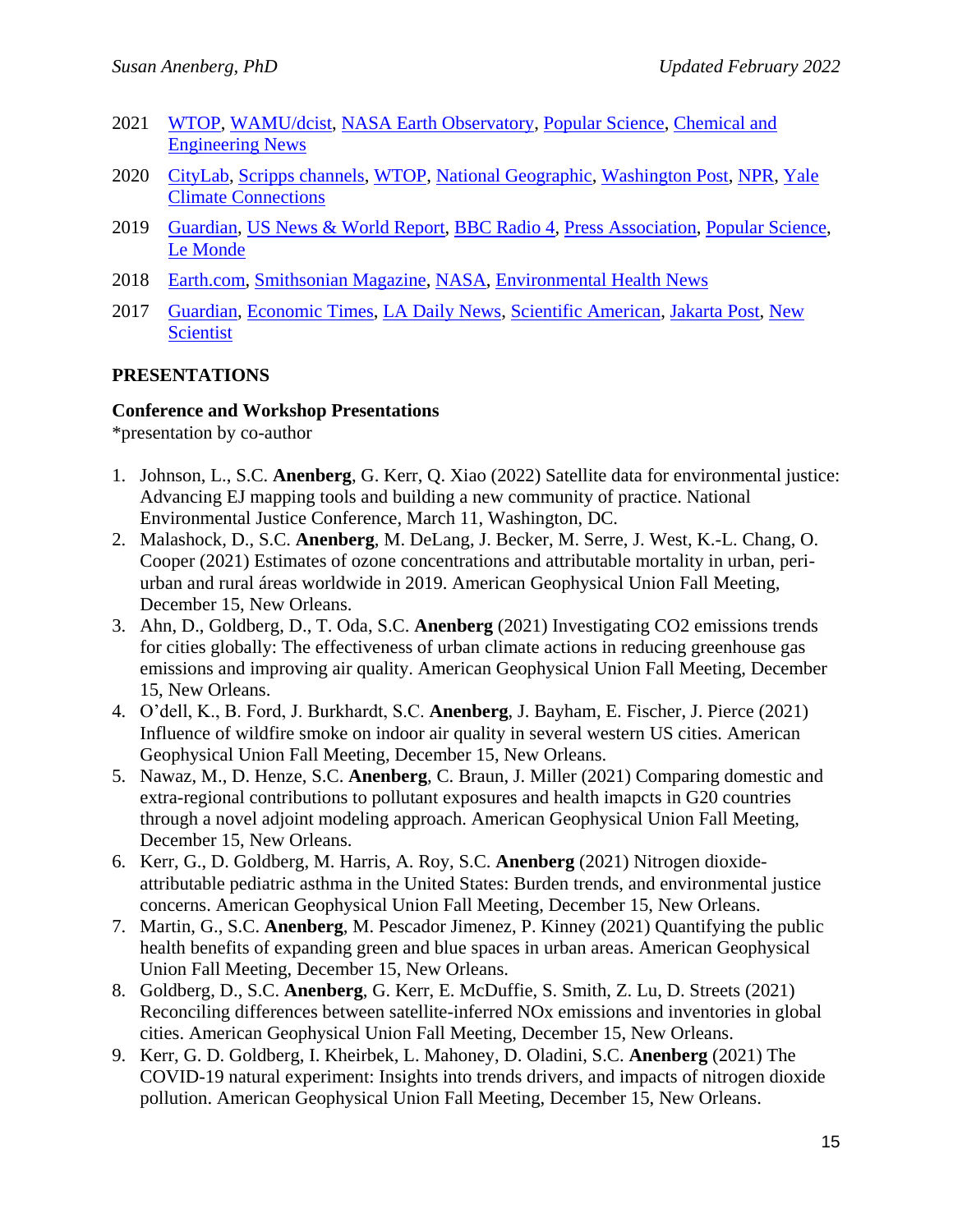- 10. Southerland, V., V. Parasram, S.C. **Anenberg** (2021) Temporal trends in land use and environmental justie near hazardous industrial facilities across the US. American Geophysical Union Fall Meeting, December 15, New Orleans.
- 11. **Anenberg**, S.C. (2021) Temporal trends in urban air pollution and associated disease burdens globally. American Geophysical Union Fall Meeting, December 15, New Orleans.
- 12. **Anenberg**, S.C. (2021) Public health impacts of environmental pollution. International Conference on Sustainable Energy-Water-Environment Nexus in Desert Climate 2021 (ICSEWEN21), November 24.
- 13. **Anenberg**, S.C. (2021) Cambio climático, contaminación atmosférica y salud humana: De la investigación a la política, Calidad del Aire y Salud Pública - CASAP VIII, November 4.
- 14. **Anenberg**, S.C. (2021) Using satellite data to address air pollution and climate change: Bridging science to policy, NASA Plankton, Aerosol, Cloud, ocean Ecosystem (PACE) 2<sup>nd</sup> Applications Workshop, September 15, virtual.
- **15. Anenberg**, S.C. (2021) Climate change, air pollution, and public health impacts: Past, present, and future, Meteorology and Climate – Modeling for Air Quality Conference (MAC-MAQ), September 14.
- 16. **Anenberg**, S.C. (2021) Overview of the NASEM workshop on leveraging advances in remote geospatial technologies to inform precision environmental health decisions, National Institute for Environmental Health Sciences, June 15, virtual.
- 17. **Anenberg**, S.C. and I. Kheirbeck (2021) Methods and tools to integrate air quality and health into urban climate action planning. Wellcome Trust Our Planet Our Health Knowledge Sharing Seminar: Policy Engagement, May 21, virtual.
- 18. **Anenberg,** S.C. (2021) Using satellite remote sensing to estimate air pollution health impacts in cities worldwide. American Thoracic Society Annual Meeting, May 17, virtual.
- 19. Marwah, H., N. Rosseau, S. Mangipudi, C. Ward, H. Akselrod, R. Harold, S. **Anenberg**, A. Keswani (2021) Investigating air pollution as a contributor to health disparities during the COVID-19 pandemic. 2021 Clinical Climate Change Conference, Jan. 8.
- 20. **Anenberg**, S.C., M. Castillo, D. Goldberg, D. Henze, P. Kinney, D. Malashock, J. Marshall, A. Mohegh, O. Nawaz, V. Southerland, C. Tessum, M. Brauer, Z. Chafe, M. Harris, C. Heaps, I. Kheirbek, G. Kleiman, J. Kuylenstierna, C. Malley, A. Roy, C. Thomas (2021) Recent Advances in Integrating Climate Change, Air Quality, and Public Health into Urban Decision-Making. American Meteorological Society, Jan. 15 (Invited Core Science Keynote)
- 21. Kerr, G., D. Goldberg, S.C. **Anenberg** (2021) Impact of Coronavirus Lockdowns on NO2: Successes and Challenges for Environmental Inequality in the United States. American Meteorological Society Annual Meeting, Jan. 11.\*
- 22. Goldberg, D., S.C. **Anenberg**, et al. (2021) Top-down NOx Emissions Estimates for 50 Global Cities during the Last 15 Years. American Meteorological Society Annual Meeting, Jan. 11.\*
- 23. von Salzen, K., S. C. Anenberg, S. Arnold, S. Eckhardt, A. Ekman, M. G. Flanner, M. Gauss, U. Im, Z. Klimont, S. Krishnan, K. Kupiainen, R. Mahmood, D. Olivié, N. Oshima, L. Pozzoli, S. Rao, M. Sand, M. Sigmond, K. Tsigaridis, S. Tsyro, S. Turnock, R. van Dingenen, C. Whaley, and B. Winter (2021) Synergistic and competing influences of air pollutants on air quality and Arctic climate. American Meteorological Society Annual Meeting, Jan. 11. \*
- 24. Bowman, K.W., K. Miyazaki, S. **Anenberg**, et al. (2020) Global air quality responses to the COVID-19 pandemic. American Geophysical Union Fall Meeting, Dec. 8. \*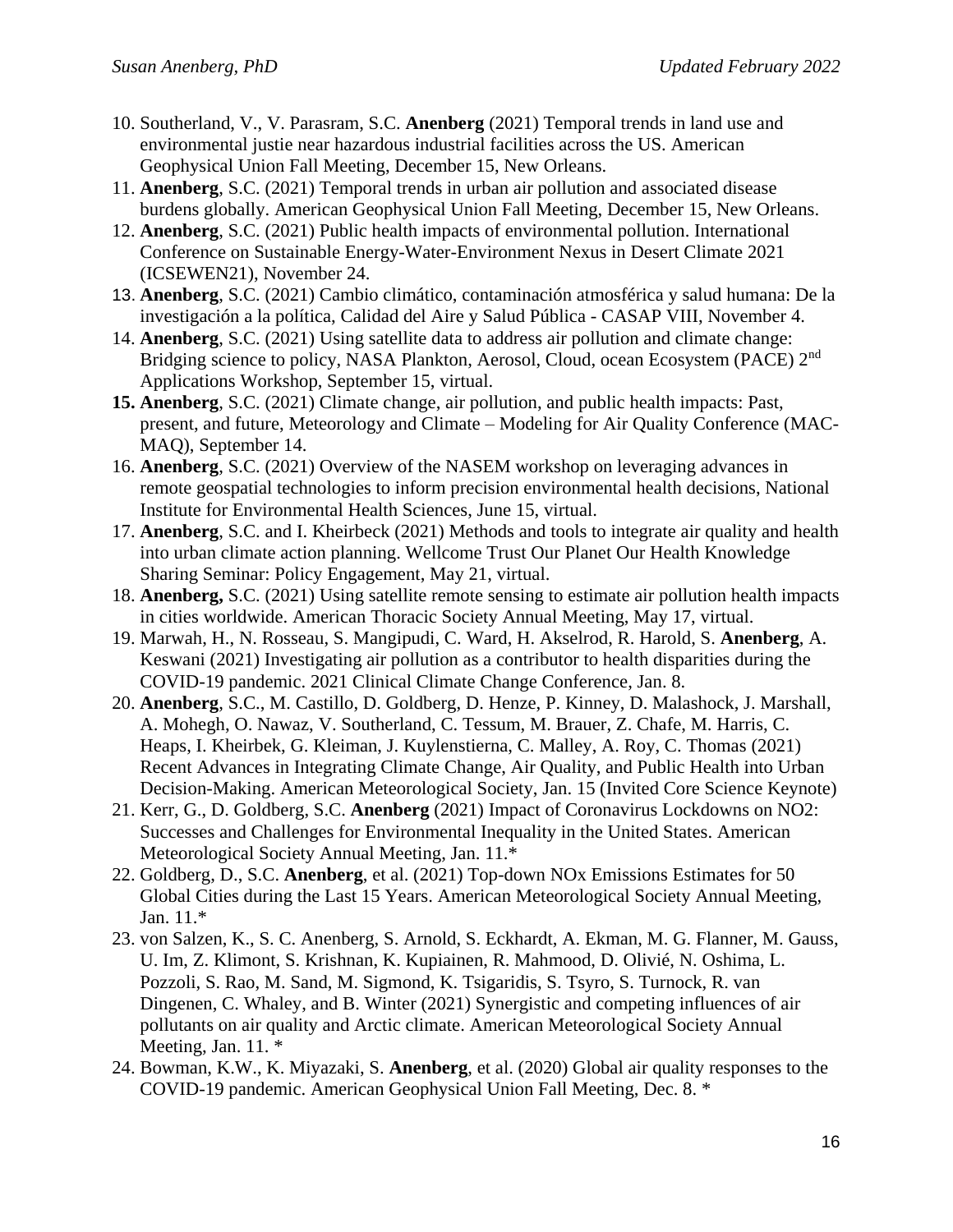- 25. Goldberg, D.L., S. **Anenberg**, D. Griffin, C.A. McLinden, G.H. Kerr, Z. Lu, D.G. Streets (2020) Using TROPOMI and re-analysis meteorology to disentangle the impact of the COVID-19 lockdowns on urban NO2 from natural variability. American Geophysical Union Fall Meeting, Dec. 7. \*
- 26. Castillo, M., P. Kinney, V. Southerland, R. Martin, A. van Donkelaar, S. **Anenberg** (2020) Using satellite remote sensing to estimate intra-urban PM2.5 health-related inequalities and environmental injustices in Washington, DC. American Geophysical Union Fall Meeting, Dec. 16. \*
- 27. Malashock, D., S. **Anenberg**, M. DeLang, J. Becker, M.L. Serre, J.J. West, K-L Chang, O.R. Cooper (2020) Evaluating ozone trends and attributable mortality in urban areas worldwide. American Geophysical Union Fall Meeting, Dec. 16. \*
- 28. **Anenberg**, S., D.L. Goldberg, G.H. Kerr, Z. Lu, D. Griffin, C.A. McLinden, B.N. Duncan, J. Miller, R.J. Minjares, J. Dreessen (2020) Inconsistent NO2 drops during COVID-19 lockdowns: lessons for protecting near-term public health and designing longer-term environmental policies. American Geophysical Union Fall Meeting, December 10. (Invited)
- 29. Nawaz, M.O., D. Henze, D. Goldberg, S. **Anenberg**, D. Jo, B. Nault, J.L. Jimenez, H. Cao, C. Harkins, Z. Qu (2020) Characterizing the regional, sectoral and species-specific sources of pollution exposure and its associated health impacts in urban environments: case studies in Washington, D.C. and Santiago, Chile. American Geophysical Union Fall Meeting, Dec. 14.\*
- 30. Kerr, G.H., D.L. Goldberg, S. **Anenberg** (2020) Environmental injustices associated with coronavirus-related changes in NO2 pollution, American Geophysical Union Fall Meeting, Dec. 14. \*
- 31. **Anenberg**, S.C., D. Goldberg, G. Kerr (2020) NO2 changes during COVID-19 lockdowns in North American, IGAC/AMIGO Workshop: Changes in Atmospheric Composition During the COVID-19 Lockdowns, November 3. (Invited)
- 32. Goldberg, D., S. Anenberg, G. Kerr, Z. Lu, C. McLinden, D. Griffin (2020) Disentangling the impact of COVID-19 lockdowns on urban NO2 from natural variability, Community Modeling and Analysis System (CMAS) Conference, virtual, October 29. \*
- 33. Castillo, M., S. **Anenberg**, V. Southerland, A. Van Donkelaar, R. Martin (2020) Using satellite remote sensing to estimate intra-urban disparities in air pollution health impacts in Washington, DC. International Society for Environmental Epidemiology, virtual, August 24- 27. \*
- 34. Nelson, M., M. Castillo, V. Southerland, S. **Anenberg** (2020) Nature and well-being: Estimating the effects of exposure to green space on health disparities across Washington, DC. International Society for Environmental Epidemiology, virtual, August 24-27. \*
- 35. Rao, S., S. **Anenberg**, R. Van Dingenen, A. Diz-Lois Palomares, Z. Klimont, K. Von Salzen (2020) Air quality and health impacts of integrated global greenhouse gas and air pollution emission scenarios. International Society for Environmental Epidemiology, virtual, August  $24-27.$ \*
- 36. Southerland, V., S. **Anenberg**, A. Roy, M. Harris (2020) Assessing the distribution of air pollution health risks within cities: a neighborhood-scale analysis leveraging high resolution datasets in the Bay Area, California. International Society for Environmental Epidemiology, virtual, August 24-27. \*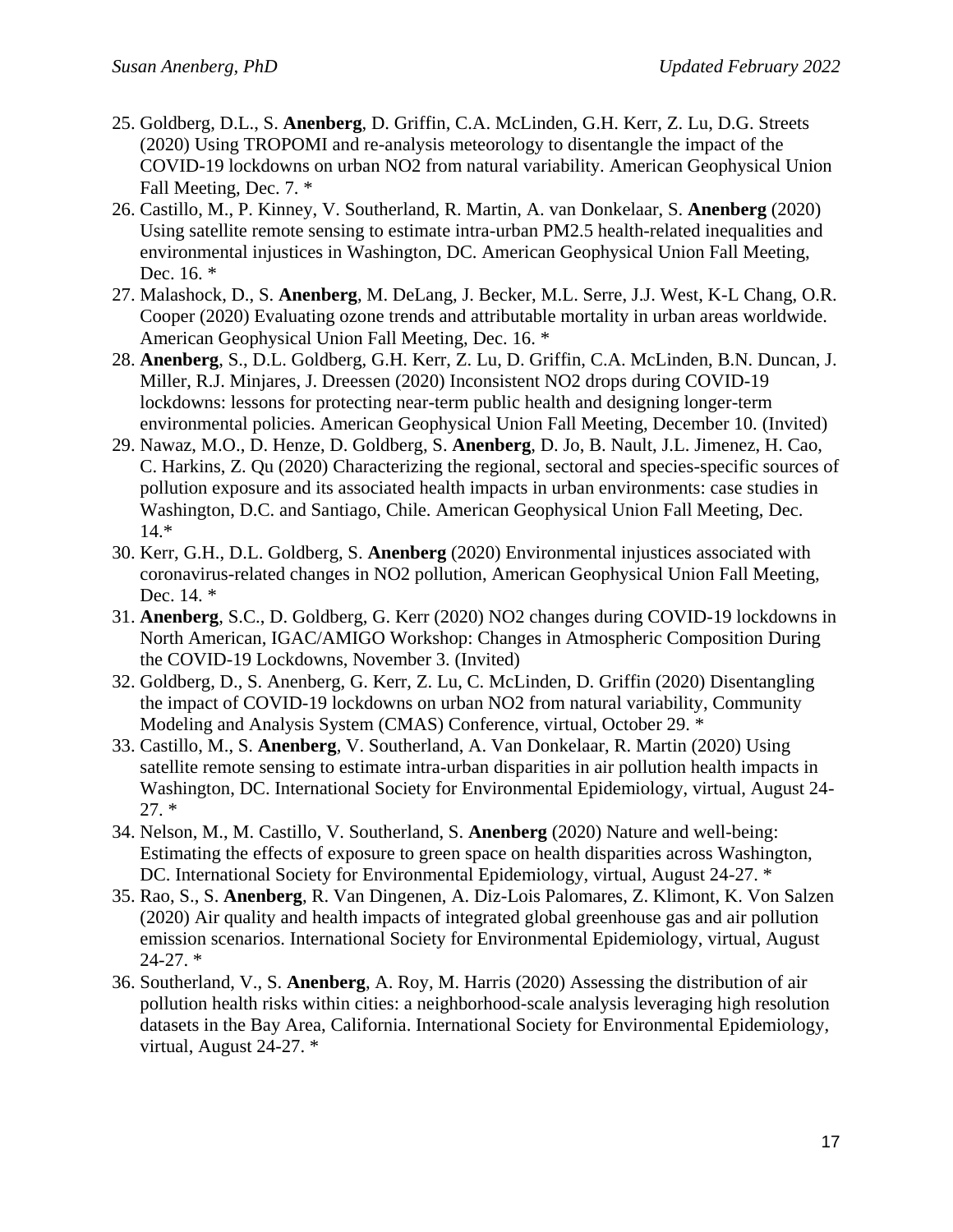- 37. Malashock, D., S. **Anenberg**, K-L Chang, O. Cooper, J. West (2020) Estimates of ozoneattributable burden of disease in urban areas worldwide. International Society for Environmental Epidemiology, virtual, August 24-27. \*
- 38. Mohegh, A., D.L. Goldberg, S. **Anenberg** (2020) The influence of spatial resolution on NO2-attributable pediatric asthma burden estimates at the global, national, and urban scale. International Society for Environmental Epidemiology, virtual, August 24-27. \*
- 39. Burkart, K., S. Wozniak, S.C. **Anenberg**, P. Hystad, D. Goldberg, A. Larkin, A. Mohegh, M. Brauer (2020) Evaluating the strength of evidence between long-term NO2 exposure and pediatric asthma incidence for potential inclusion into the Global Burden of Disease Study. International Society for Environmental Epidemiology, virtual, August 24-27. \*
- 40. **Anenberg**, S., M. Brauer, P. Hystad, K. Burkart, D.L. Goldberg, A. Larkin, A. Mohegh, S. Wozniak, B. Duncan, L. Lamsal (2020) Long-term trends in NO2 exposure and associated pediatric asthma impacts in urban areas worldwide. International Society for Environmental Epidemiology, virtual, August 24-27.
- 41. **Anenberg**, S. (2020) Air pollution, COVID-19, and public health: what we know and don't know. Japan Geophysical Union and American Geophysical Union Joint Meeting, July 13.
- 42. **Anenberg**, S. (2020) Inconsistent effects of COVID-19 lockdowns on NO2 pollution in cities globally: Evidence from satellite remote sensing and chemical transport modeling. National Academies Committee on Seismology and Geodynamics, July 14.
- 43. **Anenberg**, S., M. Brauer, D. Goldberg (2020) Taking a wider view of NO2 pollution: Estimating NO2's health impacts from local to global scales. NASA Health and Air Quality Applied Science Team 2020 Webinar Series, March 3.
- 44. Goldberg, D., S. **Anenberg**, A. Mohegh, Z. Lu, D. Streets (2020) Applications of satellite NO2 data. Air and Waste Management Regional Air Quality Symposium, College Park, MD, Feb. 13. \*
- 45. **Anenberg**, S. (2020) Recent advances in assessing health impacts of air pollution within cities worldwide. American Meteorological Society, Boston, MA, Jan. 15.
- 46. Roy, A., V. Southerland, M. Harris, S. **Anenberg** (2020) Disparities in the health burden of air pollution on the hyperlocal scale: Case study for the California Bay Area. American Meteorological Society, Boston, MA, Jan. 15. \*
- 47. **Anenberg**, S. (2020) The U.S. Clean Air Act: Successes and challenges for air quality and health. National Council on Science and the Environment, Washington, DC, Jan. 6.
- 48. Southerland, V.T., S.C. **Anenberg**, M. Harris, A. Roy, J. Apte, P. Hystad, A. Vodonos, J. Schwartz (2019) Assessing the distribution of air pollution health risks within cities: a neighborhood-scale analysis leveraging high resolution datasets in the Bay area, California. American Geophysical Union, San Francisco, CA, Dec. 19.\*
- 49. Goldberg, D.L., S. **Anenberg**, A. Mohegh, B. de Foy, D. Griffin, C. McLinden, B. Duncan, N. Krotkov, L. Lamsal, F. Liu, O. Nawaz, D. Henze, Z. Lu, D. Streets (2019) High-resolution NO2 exposure estimates and top-down NOx emissions using OMI NO2 and TROPOMI NO2. American Geophysical Union, San Francisco, CA, Dec. 19.\*
- 50. Nawaz, M.O., D.K. Henze, S.C. **Anenberg**, D. Goldberg, Z. Qu (2019) Source attribution of PM2.5 and O3 concentrations and health outcomes from 2010 and 2011 in Washington D.C. using sensitivity analyses in the GEOS-Chem adjoint model. American Geophysical Union, San Francisco, CA, Dec. 19.\*
- 51. Xu, J., R.V. Martin, A. White, X. Yue, L.J. Mickley, D. Henze, J. Luken, M. Amend, H. Roman, J. Neumann, S.C. **Anenberg**, A. Crimmins (2019) Uncertainties in future western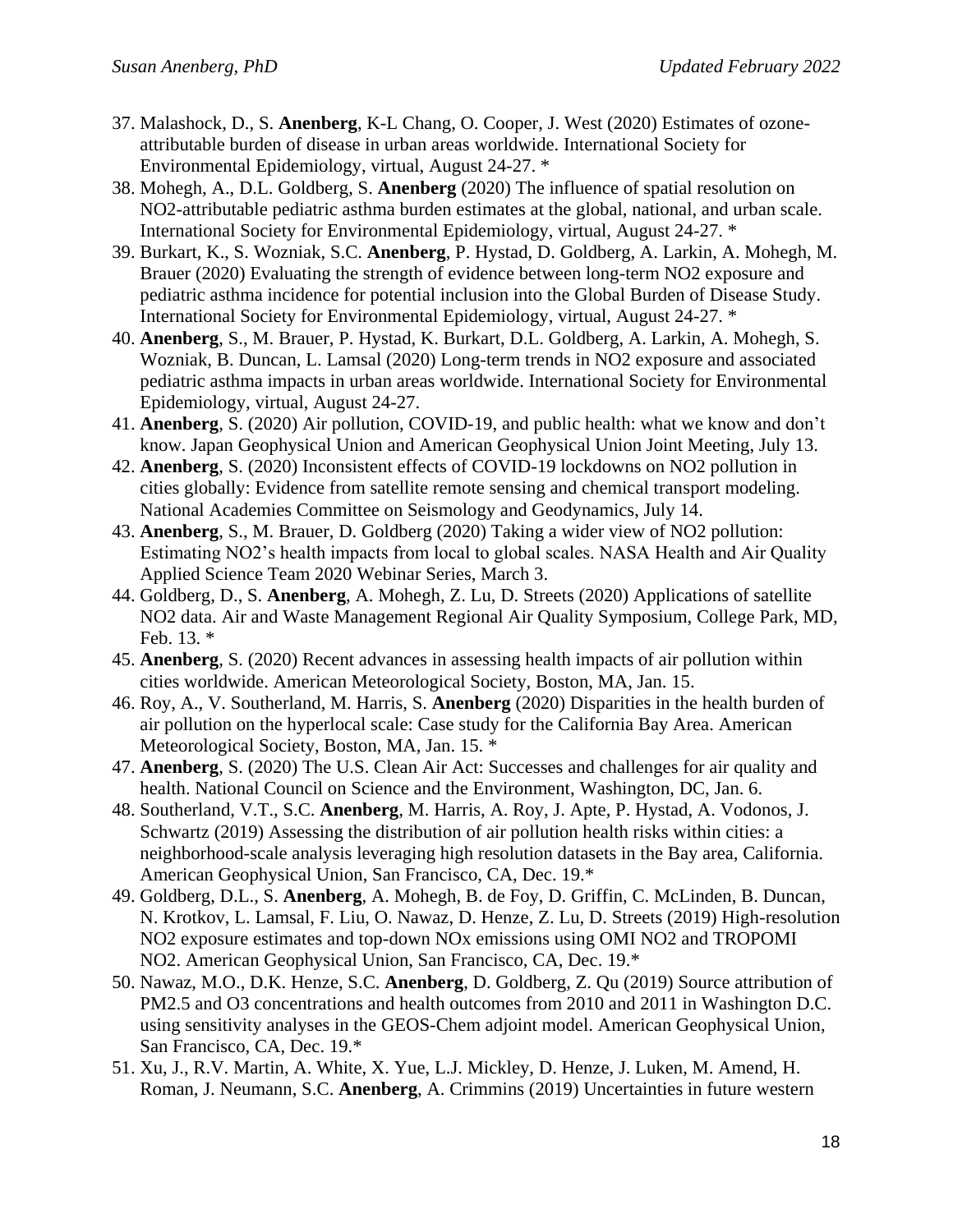U.S. wildfires and their impacts on air quality. American Geophysical Union, San Francisco, CA, Dec. 19.\*

- 52. Mohegh, A., S. **Anenberg**, D. Goldberg (2019) Influence of spatial resolution on NO2 attributable asthma incidence. American Geophysical Union, San Francisco, CA, Dec. 19.\*
- 53. **Anenberg**, S. (2019) Health impacts of transportation-related air pollution. EDF Emerging Issues Workshop – Leveraging High-Resolution Transportation Data to Create Healthier Cities, New York, NY, Nov. 21.
- 54. **Anenberg**, S. (2019) Nexus of extreme heat, air quality, climate, and health. National Oceanic and Atmospheric Administration Annual Earth System Science and Modeling Community Workshop, Silver Spring MD, Nov. 19.
- 55. Goldberg, G., Z. Lu, D. Streets. S. **Anenberg**, P. Achakulwisut, A. Mohegh, V. Southerland, B. Duncan, L. Lamsal, N. Krotkov, F. Liu, D. Griffin, C. McLinden, B. de Foy (2019) Estimating air pollution emissions, exposures, and public health impacts in cities worldwide. New Applications in the Use of Satellite Data Monitoring for Population Health, Huntsville, AL, October 10.\*
- 56. Goldberg, G., Z. Lu, D. Streets. S. **Anenberg**, P. Achakulwisut, A. Mohegh, V. Southerland, B. Duncan, L. Lamsal, N. Krotkov, F. Liu, D. Griffin, C. McLinden, B. de Foy (2019) Policy-relevant applications of satellite data: Estimating air pollution emissions, exposures, and public health impacts in cities worldwide. NASA Health and Air Quality Applied Science Team  $6<sup>th</sup>$  Meeting, Pasadena, CA, July 10. $*$
- 57. Nawaz, O., D.K. Henze, C.S. Malley, J.C.I. Kuylenstierna, H.W. Vallack, Y. Davila, S.C. **Anenberg**, S. Terry, A. Curry-Brown, N. Fann, E. Lefevre, C. Heaps, S. Penn, H. Roman, J. Neumann (2019) Source attribution of climate and health impacts from aerosols.  $9<sup>th</sup>$ International GEOS-Chem Meeting, Cambridge, MA, May 6.\*
- 58. Achakluwisut, P., M. Brauer, P. Hystad, S.C. **Anenberg** (2019) Global, national, and urban burdens of pediatric asthma incidence attributable to ambient NO2 pollution. Health Effects Institute Annual Meeting, Seattle, Washington, May 6.\*
- 59. Achakulwisut, P., S.C. **Anenberg**, J.E. Neumann, S.L. Penn, A. Crimmins, N. Fann, J. Martinich, L.J. Mickley (2019) Sensitivity of airborne dust to drought in the US Southwest: what are the implications for public health under future climate change? American Meteorological Society, Phoenix, Arizona, Jan. 9.\*
- 60. Achakulwisut, P., S.C. **Anenberg**, M. Brauer, D. Moran, P. Hystad, C. Kalman, D. Henze, J. Apte (2019) Using satellite-derived data to estimate the burden of disease from ambient air pollution in cities worldwide, American Meteorological Society, Phoenix, Arizona, Jan. 8.\*
- 61. **Anenberg**, S.C. (2019) The HAQAST Indicators Tiger Team: Using remote sensing to track air quality and climate change effects, NASA Health and Air Quality Applied Science Team 5<sup>th</sup> Meeting, Phoenix, Arizona, Jan. 3.
- 62. Henze, D.K., C. Malley, J.C.I. Kuylenstierna, R.W. Pinder, S. Terry, H. Vallack, C. Heaps, E. Lefevre, S. **Anenberg**, S.L. Penn, A. Curry-Brown, N. Fann, J. Neumann, H. Roman, K. Hicks, Y. Davila, E.A. Marais, F. Lacey (2018) Linking global-scale and urban-scale integrated assessment tools, American Geophysical Union Fall Meeting, Washington, DC, Dec. 12.\*
- 63. Kinney, P., Y. Liu, S. **Anenberg**, M.Z. Al-Hamdan, F. Freedman, M. Castillo (2018) Developing high resolution particulate matter surfaces for use in community health assessments, American Geophysical Union Fall Meeting, Washington, DC, Dec. 14.\*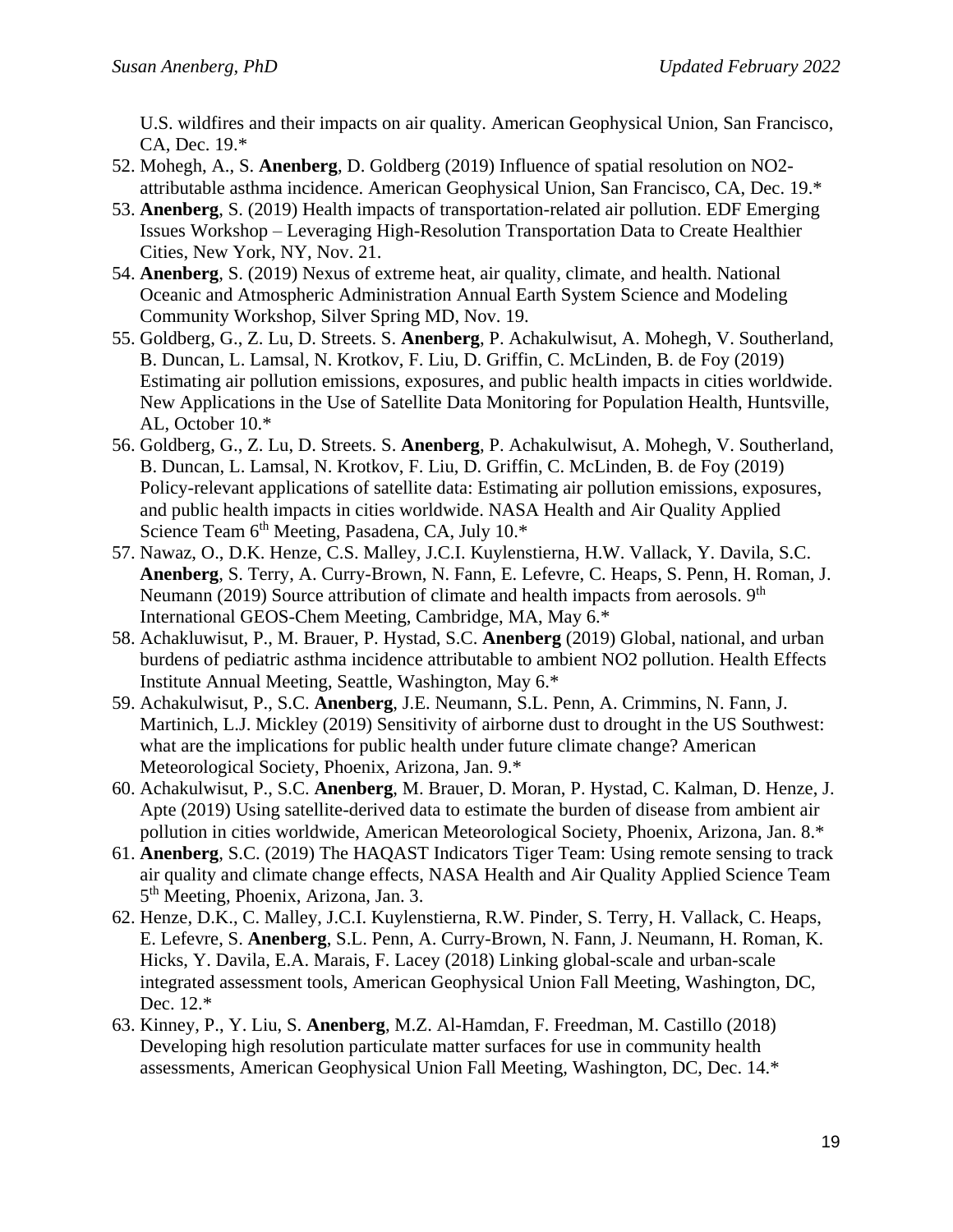- 64. Achakulwisut, P., S.C. **Anenberg**, J.E. Neumann, S.L. Penn, A. Crimmins, N. Fann, J. Martinich, L.J. Mickley (2018) Linkages between drought and dust in the US Southwest: Implications for air quality and public health under future climate change, American Geophysical Union Fall Meeting, Washington, DC, Dec. 10.\*
- 65. Neumann, J.E., S. **Anenberg**, K.R. Weinberger, M. Amend, S. Gulati, A. Crimmins, H. Roman, N. Fann, P.L. Kinney (2018) Estimates of the present and future asthma emergency department visits associated with exposure to oak, birch, and grass pollen in the United States, American Geophysical Union Fall Meeting, Washington, DC, Dec. 13.\*
- 66. **Anenberg**, S., P. Achakulwisut, M. Brauer, D. Henze, P. Kinney, C. Kalman (2018) Using satellite-derived surface concentrations to estimate the mortality associated with ambient air pollution in cities worldwide, American Geophysical Union Fall Meeting, Washington, DC, Dec 12.
- 67. **Anenberg**, S. (2018) From science to policy: Estimating the health impacts of air pollution to inform decision-making. American Geophysical Union Fall Meeting, Washington, DC, Dec 11.
- 68. Achakulwisut, P. and S. **Anenberg** (2018) Linkages between drought and dust in the US Southwest: Implications for air quality and public health under future climate change, U.S. Air Quality Seminars and Discussion, Washington, DC, Oct 9.\*
- 69. **Anenberg**, S. (2018) NASA HAQAST Hi-Res Tiger Team: Neighborhood-scale air pollution health impact assessment, NASA Health and Air Quality Applied Science Team webinar, Washington, DC, Sept. 28.
- 70. **Anenberg**, S., H.A. Roman, M. Amend (2018) Future wildfires and air pollution-related health damages, International Society for Environmental Epidemiology, Ottawa, Canada, August 27.\*
- 71. **Anenberg,** S. and A. Lindahl (2018) Neighborhood scale health impacts from PM2.5 in four United States metropolitan areas, International Society for Environmental Epidemiology, Ottawa, Canada, August 27.\*
- 72. **Anenberg**, S. (2018) Using satellite-derived PM2.5 to estimate neighborhood scale health impacts, NASA Health and Air Quality Applied Science Team 4, Madison, WI, July 17.
- 73. **Anenberg,** S. (2018) Alaskan Pollution and Chemical Analysis workshop: Approaches to atmospheric health effect/impact studies, Alaskan Pollution and Chemical Analysis workshop, Fairbanks, AK, May 14.
- 74. Schmale, J., K. Law, S. Arnold, T. Thorp, K. Pratt, W. Simpson, J. Mao, S. **Anenberg**, A. Evgrafova, P. Tejsner, A. Rautio (2018) Impacts of future Arctic air pollution: Designing a transdisciplinary research agenda for sustainable development, Polar 2018 Conference, Davos, Switzerland, June 15-26.\*
- 75. **Anenberg**, S. and R. Doherty (2018) The global burden of ambient air pollution on asthma. Planetary Health Annual Meeting, Edinburgh, UK, May 29.\*
- 76. **Anenberg**, S., H.A. Roman, M. Amend (2018) Future wildfires and air pollution-related health damages, Planetary Health Annual Meeting, Edinburgh, UK, May 29.\*
- 77. Bangoura, A. and S. **Anenberg** (2018) Impact of water, sanitation, and hygiene interventions on environmental enteric dysfunction in children in developing countries: A systematic review, George Washington University Research Days, Washington, DC, April 11.\*
- 78. **Anenberg,** S. and A. Lindahl (2018) Neighborhood scale health impacts from PM2.5 in four United States metropolitan areas, George Washington University Research Days, Washington, DC, April 11.\* *Awarded best poster in Sustainability category*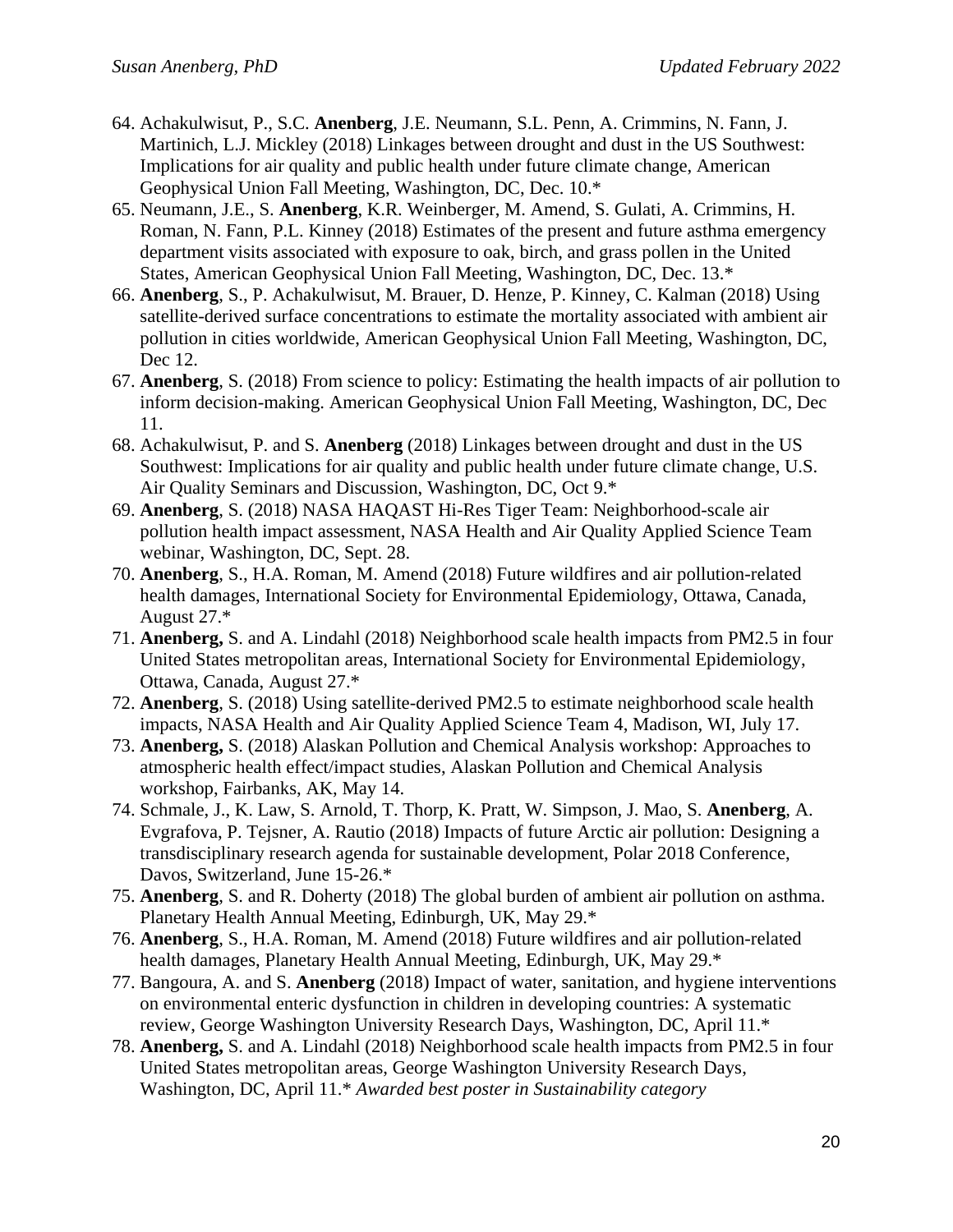- 79. Koziomko, J. and S. **Anenberg** (2018) Recycled tire crumb rubber playgrounds or athletic fields and air pollution hazards to children: A systematic review, George Washington University Research Days, Washington, DC, April 11.\*
- 80. Val Martin, M., B. Ford, S. Zelinsky, C.L. Heald, F. Li, D.M. Lawrence, S. **Anenberg**, E.V. Fischer, J.R. Pierce (2017) Quantifying future US PM2.5 and associated health effects due to changes in wildfires, American Geophysical Union Fall Meeting, New Orleans, LA, Dec. 11- 15.\*
- 81. Chafe, Z., S. **Anenberg**, Z. Klimont, K. Kupiainen, J. Lewis, J. Metcalfe, P. Pearson (2017) Mitigation of short-lived climate pollutants from residential coal heating and combined heating/cooking stoves: Impacts on the cryosphere, policy options, and co-benefits, American Geophysical Union Fall Meeting, New Orleans, LA, Dec. 11-15.\*
- 82. Law, K., J. Schmale, S. **Anenberg**, S. Arnold, W.R. Simpson, J. Mao, S. Starkweather (2017) Local air pollution in the Arctic: Knowledge gaps, challenges, and future directions, American Geophysical Union Fall Meeting, New Orleans, LA, Dec. 11-15.\*
- 83. Achakulwisut, P., L.J. Mickley, L. Shen, S. **Anenberg** (2017) What controls springtime fine dust variability in the western United States? Implications for air quality and public health risks under future climate change, American Geophysical Union Fall Meeting, New Orleans, LA, Dec. 11-15.\*
- 84. Henze, D.K., Y. Davila, S. **Anenberg**, C. Malley, J.C.I. Kuylenstierna, H. Vallack, M.R. Ashmore, M. Turner, K. Sudo, J.E. Jonson, M. Chin, R.M. Doherty (2017) Is ozone, rather than PM2.5, actually the largest contributor to premature deaths associated with transcontinental transport of air pollution? American Geophysical Union Fall Meeting, New Orleans, LA, Dec. 11-15.\*
- 85. Kupiainen, K., N. Karvosenoja, S. **Anenberg** (2017) Workshop on Climate change, air pollution and health: Strengthening the evidence base for policy making in Nordic countries, Oslo, Norway, Dec. 1.\*
- 86. **Anenberg,** S. (2017) Estimating the global burden of ambient air pollution on asthma using satellite-derived exposure estimates, NASA Health and Air Quality Applied Science Team Meeting, Palisades, NY, Nov. 28, 2017.
- 87. **Anenberg**, S. (2017) Climate and respiratory health the health implications of air pollution and climate change, Climate and Respiratory Health – Focus Asthma Workshop at The Collider, Asheville, NC, Nov. 9. *(Invited keynote)*
- 88. **Anenberg**, S. (2017) Air pollution health impact assessment: Previous work and considerations for Arctic-specific analyses, air Pollution in the Arctic: Climate, Environment and Societies (PACES) 2<sup>nd</sup> Workshop, Victoria, Canada, June 27.
- *89.* **Anenberg**, S.C., J. Miller, R. Minjares, L. Du, D. Henze, F. Lacey, C. Malley, L. Emberson, V. Franco, Z. Klimont, C. Heyes (2017) Impacts and mitigation of excess diesel NOx emissions in 11 major vehicle markets, Health Effects Institute Annual Meeting, Alexandria, VA, Apr. 29 – May 2. *(Invited)*
- *90.* **Anenberg**, S.C. (2017) Global ICCT scenarios for road transport… and other ongoing activities, UNECE Convention on Long-Range Transboundary Air Pollution, Task Force on Integrated Assessment Modeling, Geneva, Switzerland, May 2. *(Invited)*
- 91. Lacey, F., C. Weidinmyer, S. **Anenberg**, D. Henze (2017) Arctic temperature impacts from regional and national home heating emissions, Climate and Clean Air Coalition Summit on Black Carbon and Other Emissions from Residential Coal Heating Stoves and Combined Cooking + Heating Stoves, Warsaw, Poland, May 30.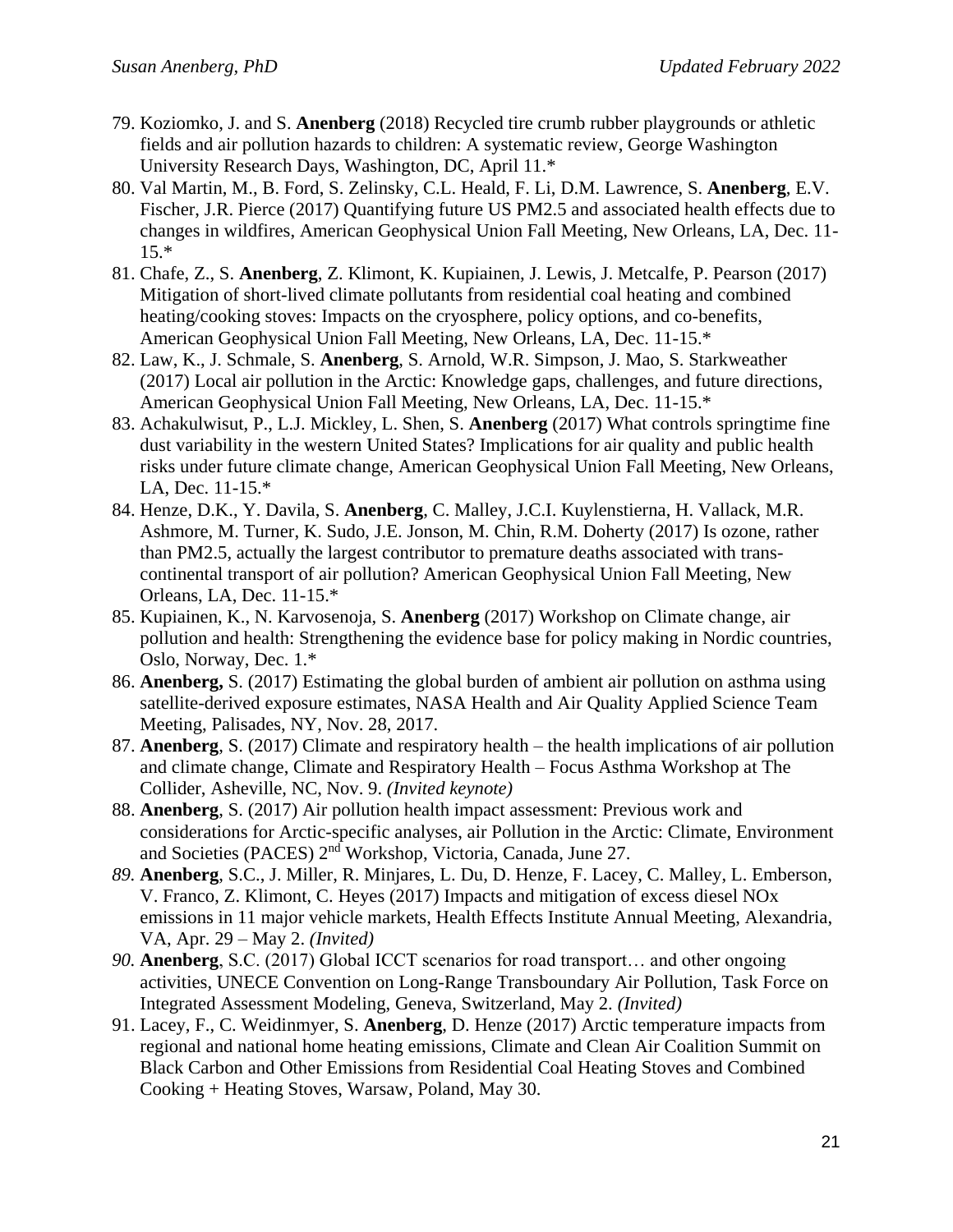- 92. **Anenberg**, S.C., K. Weinberger, H. Roman, J. Neumann, A. Crimmins, N. Fann, J. Martinich, P. Kinney (2017) Impacts of oak pollen on allergic asthma in the United States and potential influence of future climate change, Planetary Health Annual Meeting, Boston, MA, Apr. 26.\*
- 93. **Anenberg**, S.C., E. Carter, Z. Chafe, Z. Klimont, F. Lacey, J. Metcalfe, P. Pearson (2017) Combined heating and cooking stoves and coal heating stoves: Global air quality, health, climate, cryosphere, and environmental impacts, International Conference on Arctic Science: Bringing Knowledge to Action, Washington, DC, Apr. 25.
- *94.* **Anenberg**, S.C. (2017) Metrics for accounting for the health impacts of black carbon and methane interventions, Climate and Clean Air Coalition Workshop on Metrics for Evaluating and Reporting on Black Carbon and Methane Emissions, Ottawa, Canada, Mar. 16. *(Invited)*
- 95. **Anenberg**, S.C. (2017) Estimating the global health benefits of emissions mitigation: Example of diesel NOx, NASA Health and Air Quality Applied Science Team 2<sup>nd</sup> meeting, Seattle, WA, Feb. 28.
- 96. Henze, D.K., S. **Anenberg**, J. Miller, V. Franco, L. Du, L. Emberson, F. Lacey, C. Malley, R. Minjares (2016) Integrated assessment of health, crop, and climate impacts of mitigating excess diesel NOx emissions in 11 major vehicle markets, American Geophysical Union Fall Meeting, San Francisco, CA, Dec. 11-16.\*
- 97. **Anenberg**, S., J. Miller, F. Lacey, D. Henze, V. Franco, L. Du, R. Minjares, C. Malley, L. Emberson (2016) Health and climate impacts in and from selected G-20 countries using realistic diesel emissions under present and future scenarios, International Global Atmospheric Chemistry Project Science Conference, Breckenridge, CO, Sept. 26-30.\*
- 98. **Anenberg**, S., J. Miller, V. Franco, L. Du, F. Lacy, D. Henze, C. Malley, R. Minjares (2016) Impacts and mitigation of excess diesel NOx emissions in 11 major vehicle markets,  $17<sup>th</sup>$ IUAPPA World Clean Air Congress and 9th CAA Better Air Quality Conference, Busan, South Korea, Aug. 29 – Sept. 2.
- 99. Fann, N., S. **Anenberg**, J. Kuylenstierna, H. Vallack (2014) New tools for estimating the human health benefits of reducing short-lived climate pollutants, Better Air Quality Conference, Oral presentation, Colombo, Sri Lanka, Nov. 19-21.\*
- 100. West, J., S.J. Smith, R. Silva, V. Naik, Z. Adelman, M.M. Fry, S. **Anenberg**, Y. Zhang, L.W. Horowitz, J.-F. Lamarque, L.K. Emmons (2012) Co-benefits of Global Greenhouse Gas Mitigation for Future Air Quality and Human Health via Two Mechanisms, American Geophysical Union (AGU) Fall Meeting 2012, Oral presentation, San Francisco, CA, Dec. 3- 7.\*
- 101. Silva, R.A., S.C. **Anenberg**, J.J. West, J.-F. Lamarque, D. Shindell, D. Bergmann, T.K. Bernsten, P. Cameron-Smith, W.J. Collins, S.J. Ghan, B. Josse, T. Nagashima, V. Naik, D. Plummer, J.M. Rodriguez, S. Szopa, G. Zeng (2012) The impact of projected future air pollutant emissions on global human mortality, American Geophysical Union (AGU) Fall Meeting 2012, Oral presentation, San Francisco, CA, Dec. 3-7.\*
- 102. Akhtar, F., B. Henderson, S. Napelenok, D. Henze, S. **Anenberg**, J. Langstaff, R. Pinder (2012) Quantifying the sensitivity of U.S. ozone concentrations to domestic vs. international emissions through coupled GEOS-Chem Adjoint and CMAQ DDM source-receptor modeling, Community Modeling and Analysis System (CMAS) Conference, Oral presentation, Durham, NC, Oct. 15-17.\*
- 103. Silva, R.A., S.C. **Anenberg**, J.J. West, J.-F. Lamarque, D. Shindell, D. Bergmann, T.K. Bernsten, P. Cameron-Smith, W.J. Collins, S.J. Ghan, B. Josse, T. Nagashima, V. Naik, D.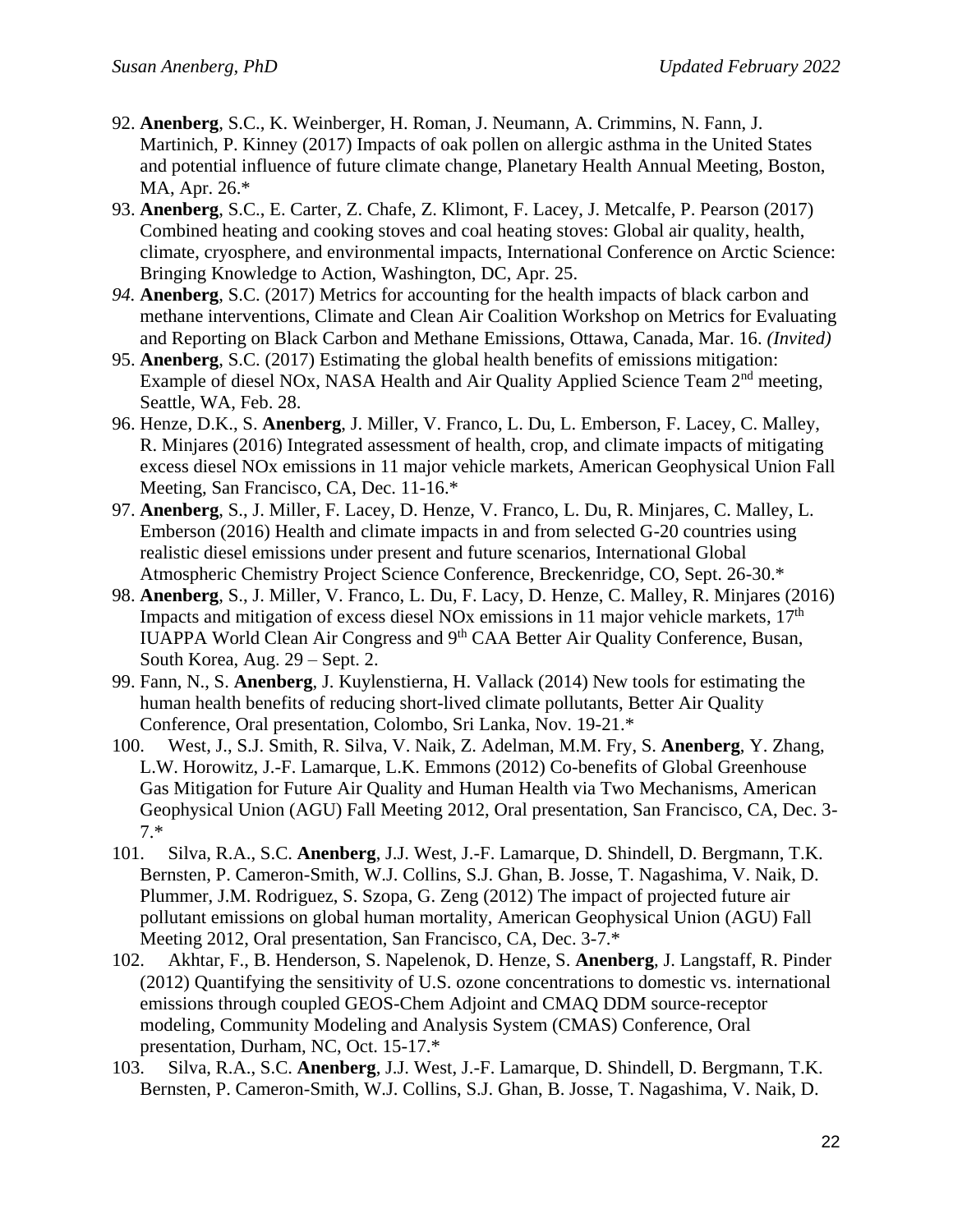Plummer, J.M. Rodriguez, S. Szopa, G. Zeng (2012) The impact of projected future air pollutant emissions on global human mortality, Community Modeling and Analysis System (CMAS) Conference, Poster presentation, Durham, NC, Oct. 15-17.\*

- 104. Zhang, Y., J.J. West, M. Fry, Z. Adelman, R. Silva, S. Smith, V. Naik, S. **Anenberg**, L.W. Horowitz, J.-F. Lamarque (2012) Effects of changes in emissions and climate change on global air quality: a study of the air quality co-benefits of GHGs mitigation, Community Modeling and Analysis System (CMAS) Conference, Poster presentation, Durham, NC, Oct. 15-17.\*
- 105. Silva, R.A., S.C. **Anenberg**, J.J. West, J.-F. Lamarque, D. Shindell, D. Bergmann, T.K. Bernsten, P. Cameron-Smith, W.J. Collins, S.J. Ghan, B. Josse, T. Nagashima, V. Naik, D. Plummer, J.M. Rodriguez, S. Szopa, G. Zeng (2012) The impact of projected future air pollutant emissions on global human mortality, International Society for Environmental Epidemiology, Poster presentation, Columbia, SC, August 27-30.\*
- 106. West, J.J., S.J. Smith, R.A. Silva, V. Naik, Z. Adelman, M.M. Fry, S. **Anenberg**, Y. Zhang, L.W. Horowitz, J.-F. Lamarque, L. Emmons (2012) Co-benefits of global greenhouse gas mitigation for future air quality and human health via two mechanisms, International Society for Environmental Epidemiology, Poster presentation, Columbia, SC, August 27- 30.\*
- 107. **Anenberg**, S.C., B. Henderson, C. Fulcher, J. Langstaff, K. Wesson, S. Dutton, F. Akhtar, Z. Pekar, N. Fann, P. Dolwick, B. Hubbell, L. Zhang (2012) Contributions of international anthropogenic emissions to ozone-related mortality in the United States, International Society for Environmental Epidemiology, Poster presentation, Columbia, SC, August 27-30.
- 108. Kuylenstierna, J.C.I., D. Shindell, Z. Klimont, R. van Dingenen, M. Amann, S. **Anenberg**, E. Vignati, F. Raes, H. Vallack, K. Hicks, L. Emberson, D. Streets, M. Williams, R. Mills, K. Oanh, L. Cifuentes, V. Ramanathan (2012) Achieving multiple climate and clean air benefits: Mitigating short-lived climate forcers, Planet Under Pressure Conference, Poster presentation, London, UK, March 26-29.\*
- **109. Anenberg**, S.C., with UNEP/WMO Black Carbon and Tropospheric Ozone Assessment Team (2011) Health co-benefits of mitigating short-lived climate forcers, AGU Fall Meeting, Oral presentation, San Francisco, CA, December 4-9. *(Invited).*
- **110. Anenberg**, S.C., J.J. West, M. Schulz, H. Bian, T. Diehl, R. Doherty, A. Fiore, P. Hess, J.E. Jonson, R. Park, D. Shindell, T. Takemura (2011) Impacts of intercontinental transport of aerosols on human mortality, AGU Fall Meeting, Poster presentation, San Francisco, CA, December 4-9.\*
- 111. West, J.J. S.J. Smith, R.G. Silva, Z. Adelman, M. Fry, S. **Anenberg**, L.W. Horowitz, J.- F. Lamarque, L. Emmons (2011) Co-benefits of global greenhouse gas mitigation for air quality and human health via two mechanisms, AGU Fall Meeting, Poster presentation, San Francisco, CA, December 4-9.\*
- 112. Silva, R., Z. Adelman, M. Fry, S.C. **Anenberg**, J.J. West (2011) The contribution of anthropogenic emissions sectors to the global burden of human mortality due to ozone and particulate matter air pollution, 10th Annual Community Modeling and Analysis System (CMAS) Conference, Poster presentation, Durham, NC, Oct. 24-26.\*
- **113. Anenberg,** S.C., K. Talgo, P. Dolwick, C. Jang, S. Arunachalam, J.J. West (2010) Sensitivity of surface air quality and global mortality to global, regional, and sectoral black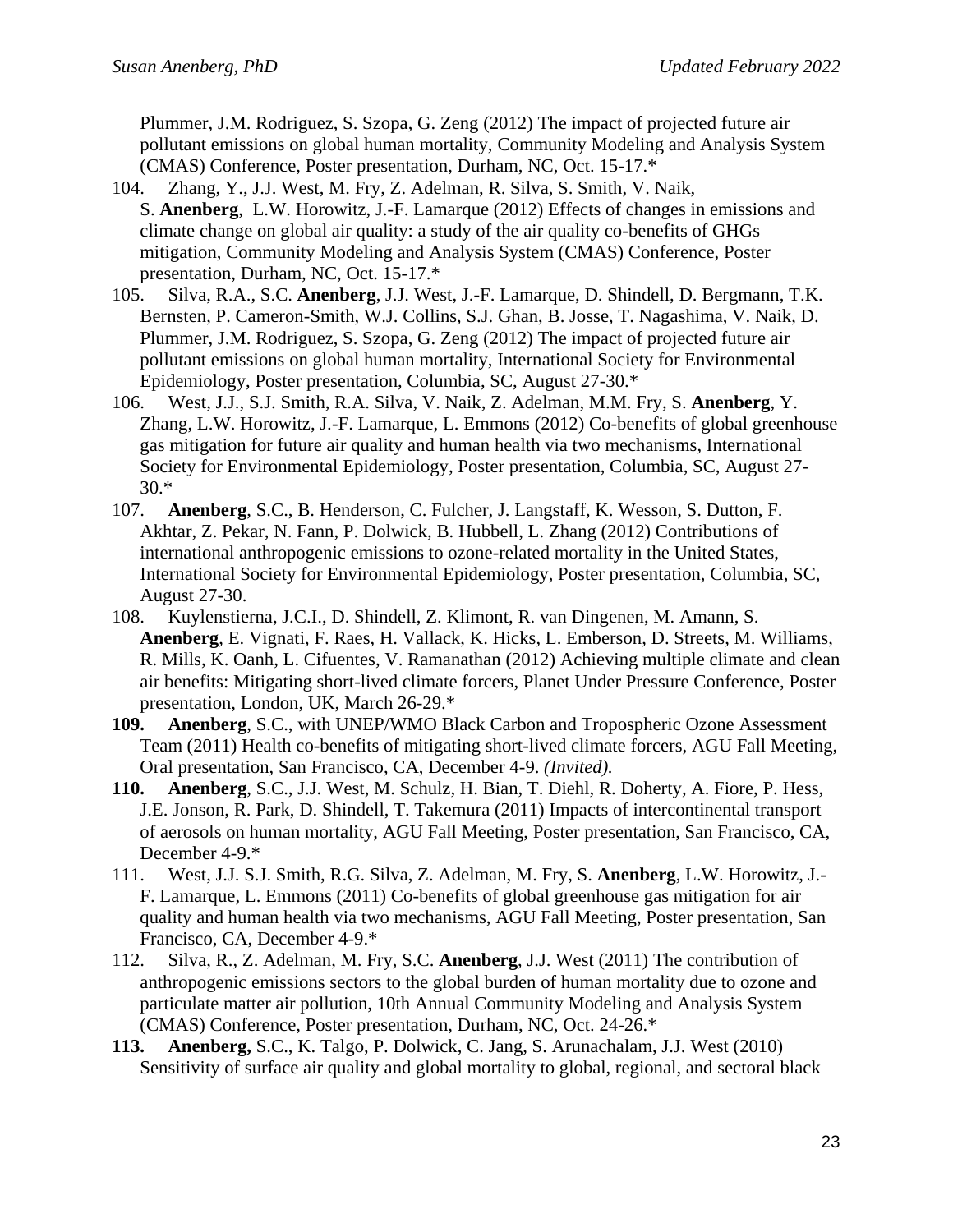carbon emission reductions, AGU Fall Meeting, Oral presentation, San Francisco, CA, December 13-17. (*Outstanding Student Paper Award).*

- **114. Anenberg**, S.C., K. Talgo, P. Dolwick, C. Jang, S. Arunachalam, J.J. West (2010) Sensitivity of surface air quality and global mortality to global, regional, and sectoral black carbon emission reductions, 9th Annual CMAS Conference, Poster presentation, Durham, NC, October 11-13.
- **115. Anenberg**, S.C., K. Talgo, J.J. West (2010) Impacts of global and US black carbon emission reductions on human mortality, AAAR Specialty Conference on Air Pollution and Health, Poster presentation, San Diego, CA, March 22-26.
- **116. Anenberg**, S.C., L.W. Horowitz, D.Q. Tong, J.J. West (2010) Estimating the global burden of mortality due to outdoor air pollution using atmospheric modeling, AAAR Specialty Conference on Air Pollution and Health, Oral presentation, San Diego, CA, March 22-26.
- **117. Anenberg**, S.C., J.J. West, A.M. Fiore, D.A. Jaffe, M.J. Prather, D. Bergmann, C. Cuvelier, F.J. Dentener, B.N. Duncan, M. Gauss, P. Hess, J.E. Jonson, A. Lupu, I.A. MacKenzie, E. Marmer, R.J. Park, M. Sanderson, M. Schultz, D.T. Shindell, S. Szopa, M. Garcia Vivanco, O. Wild, and G. Zeng (2010) Impacts of intercontinental ozone pollution on human mortality, HTAP 2010 Assessment Workshop, Poster presentation, Chapel Hill, NC, March 1-2.
- **118. Anenberg**, S.C., J.J. West, A.M. Fiore, D.A. Jaffe, M.J. Prather, D. Bergmann, C. Cuvelier, F.J. Dentener, B.N. Duncan, M. Gauss, P. Hess, J.E. Jonson, A. Lupu, I.A. MacKenzie, E. Marmer, R.J. Park, M. Sanderson, M. Schultz, D.T. Shindell, S. Szopa, M. Garcia Vivanco, O. Wild, and G. Zeng (2009) Impacts of intercontinental ozone pollution on human mortality, 8th Annual CMAS Conference, Poster presentation, Durham, NC, October 19-21.
- **119. Casper**, S., J.J. West, L.W. Horowitz, D.Q. Tong (2008) The global burden of anthropogenic ozone and particulate matter air pollution on premature human mortality, Joint ISEE/ISEA Conference, Poster presentation, Pasadena, CA, October 12-16.
- **120. Casper**, S., J.J. West, L.W. Horowitz, D.Q. Tong (2008) The global burden of anthropogenic ozone and particulate matter air pollution on premature human mortality, 7th Annual CMAS Conference, Oral presentation, Raleigh, NC, October 6-8.
- **121. Casper**, S., J.J. West, L.W. Horowitz, D.Q. Tong (2008) The global burden of anthropogenic ozone and particulate matter air pollution on premature human mortality, LRTAP Task Force on Hemispheric Transport of Air Pollution, Atmospheric Chemistry, Climate, and Transboundary Air Pollution Workshop, Poster presentation, Washington, DC, June 9.
- **122. Casper**, S. J.J., West, L.W. Horowitz, D.Q. Tong (2008) The global burden of anthropogenic ozone and particulate matter air pollution on premature human mortality, 40th Annual Air Pollution Workshop, Poster presentation, Raleigh, NC, April 8. (*First place award for best student poster*).

## **Other Invited Presentations**

123. **Anenberg,** S.C. (2022) Mitigating climate change, urban air pollution, and associated health inequities: Challenges and opportunities. Boston University School of Public Health, March 3.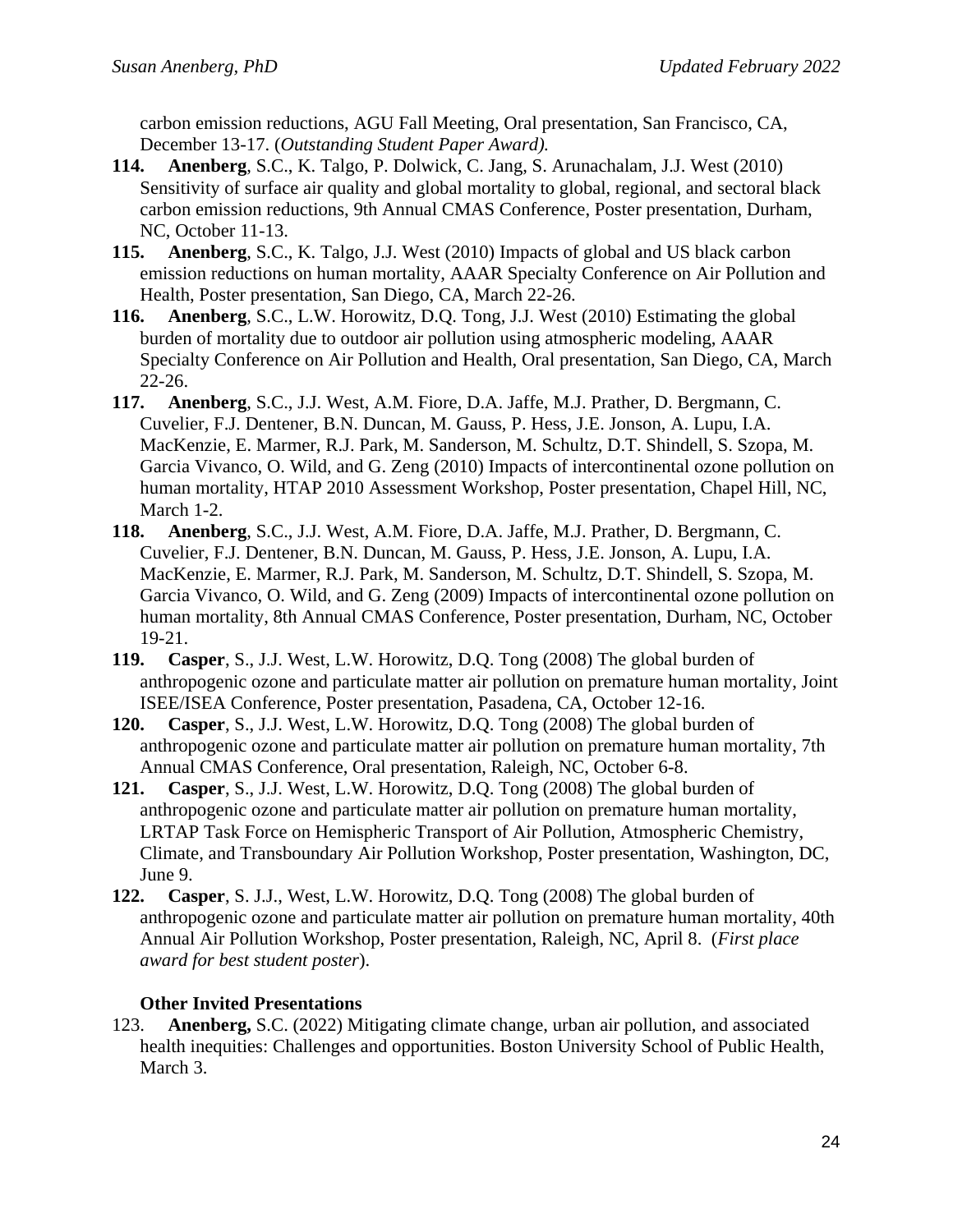- 124. **Anenberg**, S.C. (2022) Climate change, air pollution, and public health: Bridging science to policy, Part 2, Data to inform decision-making. Grand Rounds in Environmental Health and Engineering. Johns Hopkins University, March 11.
- 125. **Anenberg**, S.C. (2022) Climate change, air pollution, and public health: Bridging science to policy, Part 1. John C. and Susan S.G. Wierman Lecture Series in Air Quality Data Analysis. Johns Hopkins University, February 10.
- 126. **Anenberg**, S.C. (2022) Air quality, health, and equity in the Washington, DC region. Clean Air Partners, February 9.
- 127. **Anenberg**, S.C. (2021) Using satellite data to address air pollution and climate change: Bridging science to policy. George Washington University Geography Department, Dec. 10.
- 128. **Anenberg**, S.C. (2021) Inconsistent NO2 drops during COVID-19 lockdowns: Lessons for protecting near-term public health and designing longer-term environmental policies. CDC Zoonoses and One Health Update calls, November 18.
- 129. **Anenberg**, S.C. (2021) Inconsistent NO2 drops during COVID-19 lockdowns: Lessons for protecting near-term public health and designing longer-term environmental policies. Royal Meteorological Society, November 18.
- 130. **Anenberg**, S.C. (2021) Air quality, health, and equity in the Washington, DC region. Metropolitan Washington Air Quality Committee, Air and Climate Public Advisory Committee, November 15.
- 131. **Anenberg**, S.C. (2021) Air quality, health, and equity in the Washington, DC region. Metropolitan Washington Air Quality Committee, October 27.
- 132. **Anenberg**, S.C. (2021) Air pollution and health in Arctic Council Member and Observer Countries. AMAP Side Event at COP26, Glasgow, UK, November 3.
- 133. **Anenberg**, S.C. (2021) Methods and tools to integrate air quality and health into urban climate action planning. InterMET webinar, October 27.
- 134. **Anenberg**, S.C. (2021) Climate change, air pollution, and public health impacts: From science to policy. Boston University Environmental Health seminar series, October 22.
- 135. **Anenberg**, S.C. (2021) Climate change, air pollution, and public health impacts: From science to policy. University of Maryland, September 23.
- 136. **Anenberg**, S.C. (2021) Climate change, air pollution, and public health impacts: Past, present, and future. National Institute of Allergy and Infectious Disease Grand Rounds, September 18.
- 137. Southerland, V.A., S.C. **Anenberg**, M. Harris, J. Apte, P. Hystad, A. van Donkelaar, R.V. Martin, M. Beyers, A. Roy (2021) Assessing the distribution of air pollution health risks within cities: a neighborhood-scale analysis leveraging high resolution datasets in the Bay Area, California. NCAR, June 25.
- 138. **Anenberg**, S. (2021) NOAA GeoXO Atmospheric Composition Town Hall, April 29.
- 139. **Anenberg**, S. (2021) Climate change, air pollution, and public health: Past, present, and future. Georgia Tech, April 8.
- 140. **Anenberg**, S., D. Goldberg, G. Kerr (2021) Inconsistent NO2 drops during COVID-19 lockdowns: lessons for protecting near-term public health and designing longer-term environmental policies. American Geophysical Union Fall Meeting, March 16.
- 141. **Anenberg**, S. (2021) Leveraging satellite-derived air quality datasets for environmental health applications NASA ACCP Air Quality and Health Workshop, March 16.
- 142. **Anenberg**, S. (2021) George Washington University Milken Institute School of Public Health Dean's Seminar Series, March 22.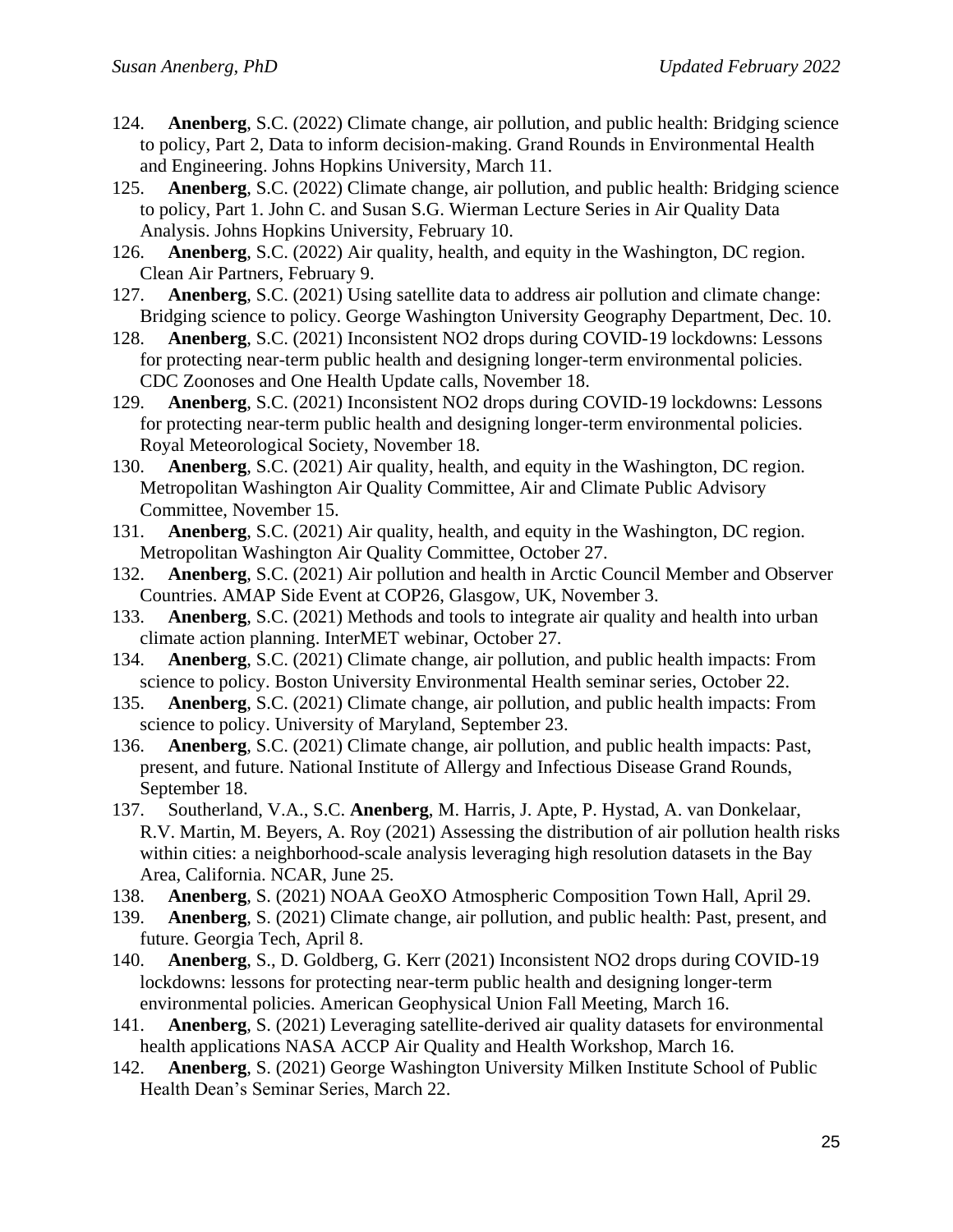- 143. **Anenberg**, S. (2021) Air pollution and health in cities: Recent advances and lessons from COVID-19 lockdowns. Air and Waste Management Association Mid-Atlantic Region, February 24.
- 144. **Anenberg**, S. (2021) Climate change, air pollution, and public health: Past, present, and future. Frontiers in Atmospheric Chemistry Seminar Series, January 26.
- 145. **Anenberg**, S. (2020) Climate change, air quality, and public health in cities. Urban Land Institute, December 18.
- 146. **Anenberg**, S., and D. Goldberg (2020) Air quality and health in U.S. cities: Lessons from COVID-19 restrictions. Ozone Transport Commission, November 18.
- 147. **Anenberg**, S. (2020) Air pollution and health in cities: Recent advances and lessons from COVID-19 lockdowns. Maryland Department of Environment, November 5.
- 148. **Anenberg**, S. (2020) Clean Air for All: 50 Years of the Clean Air Act, virtual, September 29.
- 149. Filippelli, G. and S. **Anenberg** (2020) GeoHealth: The impact of climate change on health and society, Wiley Science talks with the American Geophysical Union, virtual, September 22.
- 150. **Anenberg**, S. (2020) Methods and tools to assess air pollution health impacts in cities. Environmental Defense Fund Workshop "Air Pollution Health Risk Assessments for Decision Making: A Focus on Cities", virtual, September 8.
- 151. **Anenberg**, S. (2019) Extreme weather, chemical facilities, and vulnerable communities in the U.S. Gulf Coast: A disastrous combination; Sensitivity of Airborne Dust to Drought in the US Southwest: What Are the Implications for Public Health under Climate Change? The Collaborative on Health and the Environment, virtual, Nov. 20.
- 152. Southerland, V, S. **Anenberg** A. Roy, M. Harris (2019) Hyper-local health impact assessment of NO2, PM2.5, and BC in the Bay Area, California. Environmental Defense Fund, Nov. 14.
- 153. **Anenberg**, S. (2019) Mitigating global ozone air pollution: challenges and opportunities. World Resources Institute Greening Governance Seminar Series, Washington DC, October 30.
- 154. Achakulwisut, P., M. Brauer, P. Hystad, S. **Anenberg** (2019) Global, national, and urban burdens of pediatric asthma incidence attributable to ambient NO2 pollution, Health Effects Institute, Washington, DC, April 5.
- 155. **Anenberg**, S. (2019) Using satellite-derived pollution concentrations to estimate the health impacts of air pollution worldwide, NASA Goddard, College Park, MD, April 22.
- 156. **Anenberg**, S., J. Miller, D. Henze, R. Minjares (2019) A global snapshot of the air pollution-related health impacts of transportation sector emissions in 2010 and 2015, Health Effects Institute, Washington, DC, March 1.
- 157. **Anenberg**, S. (2018) Global health impacts of ambient air pollution: Integrating atmospheric science, public health, and environmental policy, Dalhousie University, Halifax, Canada, Sept. 26.
- 158. **Anenberg**, S. (2018) Using satellite remote sensing to estimate the global burden of ambient air pollution on asthma, NASA Goddard, Greenbelt, MD, Feb. 8.
- 159. **Anenberg**, S. (2017) The global burden of ambient air pollution on asthma, George Washington University, Milken Institute School of Public Health, Washington, DC, Oct. 16.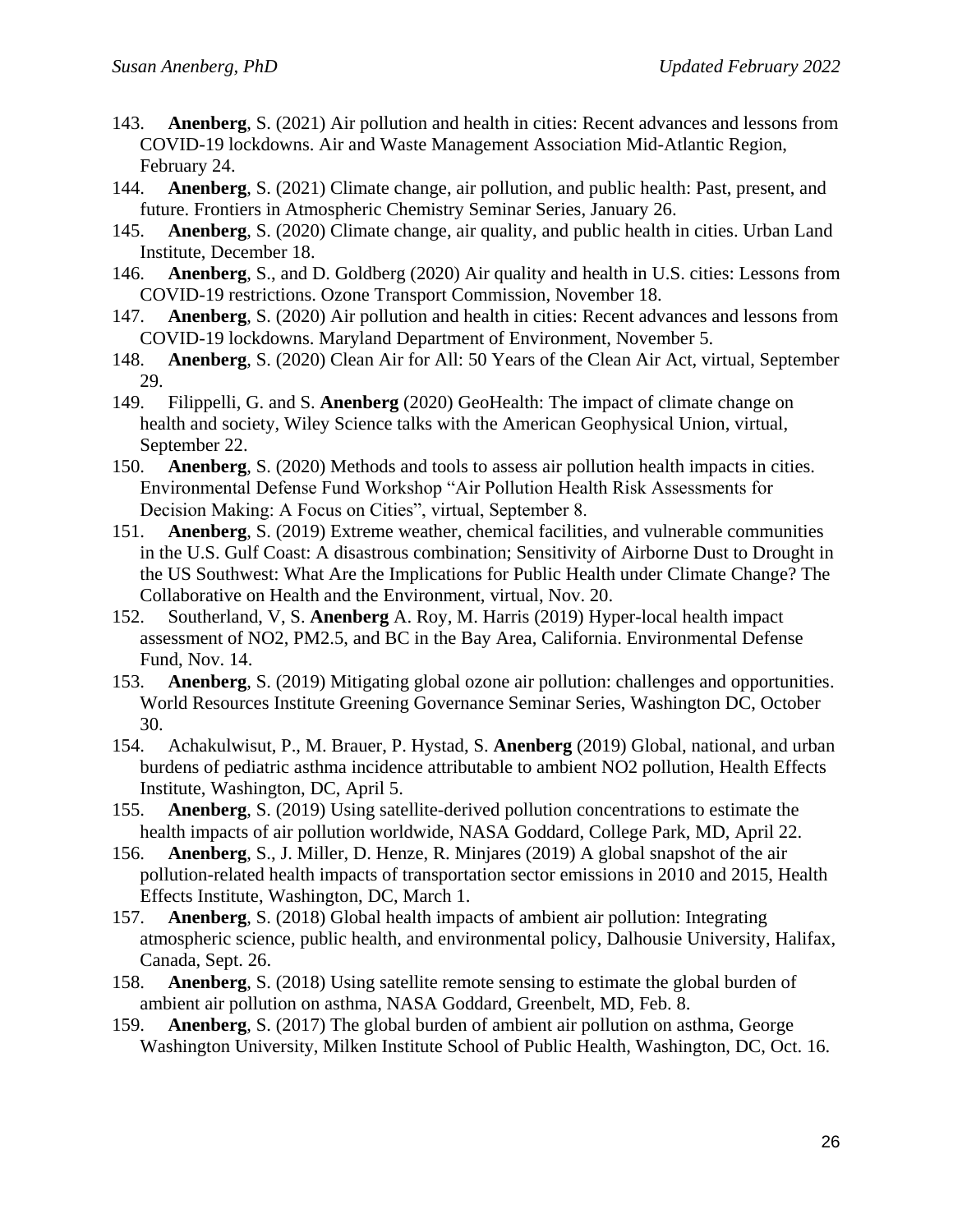- 160. **Anenberg**, S. (2017) Global public health benefits of mitigating air pollution and climate change, George Washington University, Milken Institute School of Public Health, Washington, DC, Mar. 29.
- 161. Kleiman, G., S. **Anenberg** (2017) The multiple benefits of clean cooking in Mozambique, World Bank, Washington, DC, Mar. 9.
- 162. **Anenberg**, S. (2016) Estimating the global health benefits of air pollution mitigation, Health Effects Institute, Boston, MA, Feb. 17.
- 163. **Anenberg**, S.C. (2016) Impacts and mitigation of excess diesel NOx emissions in 11 major vehicle markets, International Council on Clean Transportation, Washington, DC.
- 164. **Anenberg**, S.C. (2016) Estimating the global health benefits of air pollution mitigation, National Center for Atmospheric Research (NCAR) Advanced Study Program Summer Colloquium, Boulder, CO, Jul. 25.
- 165. **Anenberg**, S. (2014) What tools/models are available to assess the health risks of air pollution at various scales (local, national, regional, global)? United Nations Economic Commission for Europe Convention on Long Range Transboundary Air Pollution Task Force on Health, Bonn, Germany, May 14.
- 166. **Anenberg**, S. (2014) What tools/models are available to assess the health risks of air pollution at various scales (local, national, regional, global)? World Health Organization Expert Meeting on Health Risk Assessment, Bonn, Germany, May 12.
- 167. **Anenberg**, S.C. (2012) Using atmospheric models to estimate air pollution mortality, University of Maryland, Earth System Science Interdisciplinary Center, Washington, DC, Oct. 15.
- 168. **Anenberg**, S.C. (2012) Health co-benefits of mitigating near-term climate change through black carbon and methane emission controls, Woodrow Wilson International Center for Scholars, China Environment Forum, Washington, DC, Mar. 14.
- 169. **Anenberg**, S.C. (2012) Health co-benefits of mitigating near-term climate change, Pacific Northwest National Laboratory, Joint Global Change Research Institute, Washington, DC, Mar. 8.
- 170. **Anenberg**, S.C. (2012) Health co-benefits of mitigating near-term climate change, Science and Technology Policy Institute, Washington, DC, Mar. 2.
- 171. **Anenberg**, S.C. (2012) Health co-benefits of mitigating short-lived climate forcers, University of Maryland, Dept. of Atmospheric and Oceanic Sciences, Washington, DC, Feb. 24.
- 172. **Anenberg**, S.C. (2012) The role of science in the EPA Air Program, American Association for the Advancement of Science, Washington, DC, Sept. 18.
- 173. **Anenberg**, S.C. (2012) Opportunities for interagency collaboration to move U.S. cookstove research forward, National Science and Technology Council, Air Quality Research Subcommittee, Washington, DC, Nov. 15.
- 174. **Anenberg**, S.C. (2011) Health impacts of air pollution: thinking globally, U.S. Environmental Protection Agency Office of Air Quality Planning and Standards International Seminar, Research Triangle Park, NC, Apr. 5.
- 175. **Anenberg**, S.C. (2011) Health impacts of black carbon mitigation, Project Surya Briefing Meeting, Washington, DC, Jun. 14.

## **SERVICE AND PROFESSIONAL ACTIVITIES**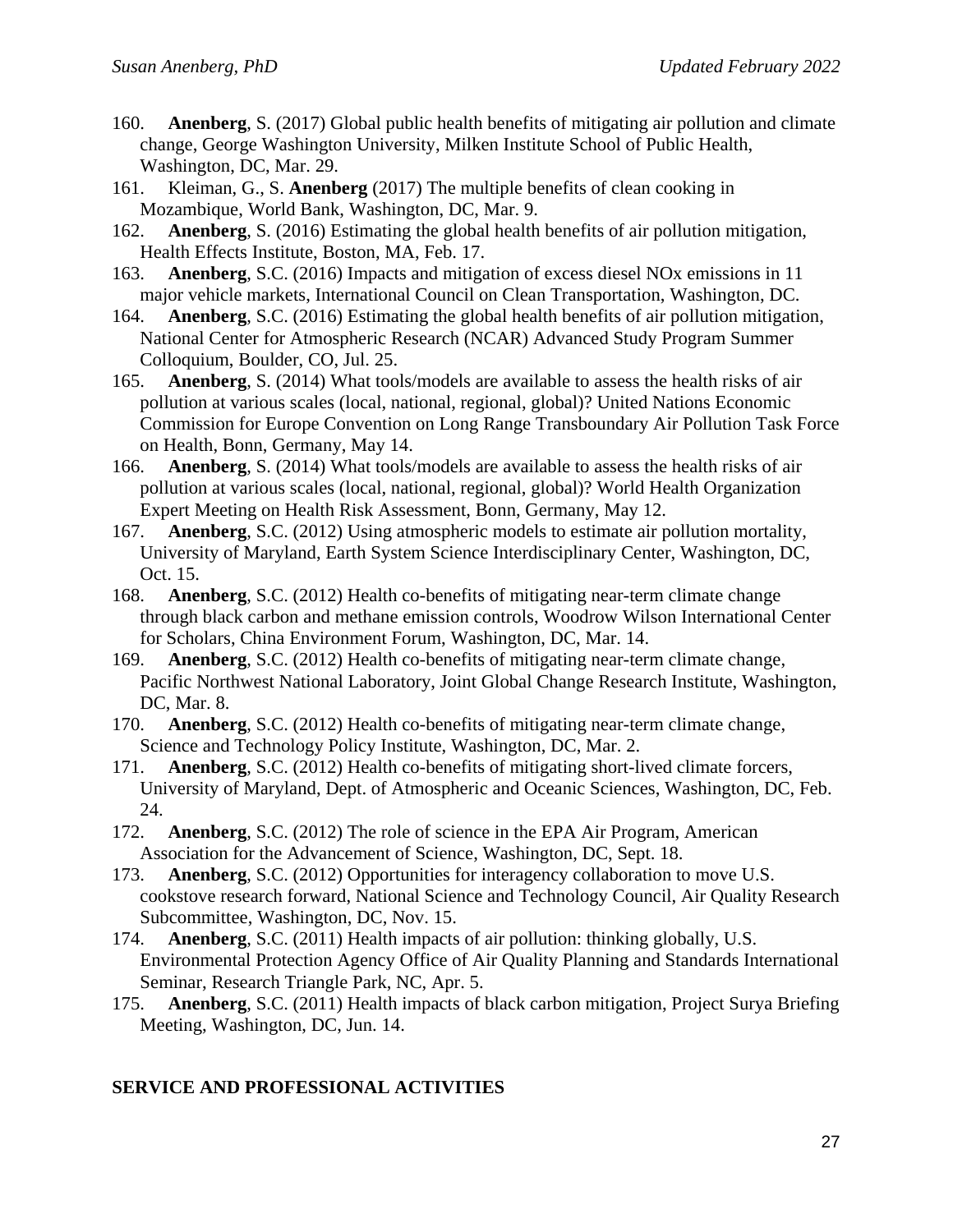### **University service**

|               | George Washington University                                    |
|---------------|-----------------------------------------------------------------|
| $2022 -$      | <b>Elected Senator, Faculty Senate</b>                          |
| $2022 -$      | Member, GWU Faculty Senate Fiscal Planning and Budget Committee |
| $2020 - 2022$ | Member, Advisory Council on Research                            |

### *GWU School of Public Health*

| $2017 -$ | Member, Admissions Committee                                              |
|----------|---------------------------------------------------------------------------|
|          | 2018 – 2021 Co-Chair, Admissions Committee                                |
|          | 2019 - 2020 Member, Research Committee                                    |
| 2019     | Member, Search Committee for Director of Admissions                       |
| 2018     | Member, Global Health Initiatives Working Group of SPH Strategic Planning |
|          | <b>Task Force</b>                                                         |

#### *GWSPH Environmental and Occupational Health Department*

- 2020 Member, PhD Admissions Committee
- 2022 Member and Diversity Advocate, Search Committee for tenure-track faculty member
- 2019 2020 Chair, Search Committee for non-tenure track faculty member

### **Leadership in profession**

| $2022 -$ | President-Elect, GeoHealth section of the American Geophysical Union       |
|----------|----------------------------------------------------------------------------|
|          | 2020 – 2021 Secretary, GeoHealth section of the American Geophysical Union |

#### **Professional societies**

American Geophysical Union American Meteorological Society International Society for Environmental Epidemiology Earth Science Women's Network

## **Editorial peer review activities**

2018 - Editor, *GeoHealth*

2019 - 2020 Guest Editor, *Proceedings of the National Academy of Sciences* (two papers)

2019 - Founding Associate Editor, *Frontiers in Sustainable Cities: Health and Cities*

2009 - Ad-hoc peer reviewer for academic journals: *Science; Nature; Nature Climate Change; Nature Geoscience; Lancet Planetary Health; Proceedings of the National Academy of Sciences; Aerosol and Air Quality Research; American Journal of Public Health; Atmosphere; Atmospheric Chemistry and Physics; Atmospheric Environment; Atmospheric Science Letters; Challenges in Sustainability; Climate Change Letters; Energy Policy; Energy, Sustainability, and Society; Environment International; Environmental Health Insights; Environmental Health Perspectives; Environmental Modelling and Software; Environmental Monitoring and Assessment; Environmental Pollution; Environmental Research; Environmental Research Letters; Environmental Science and Pollution Research; Environmental Science and Technology; Environmental Science and Technology Letters; Frontiers: Health and Cities;*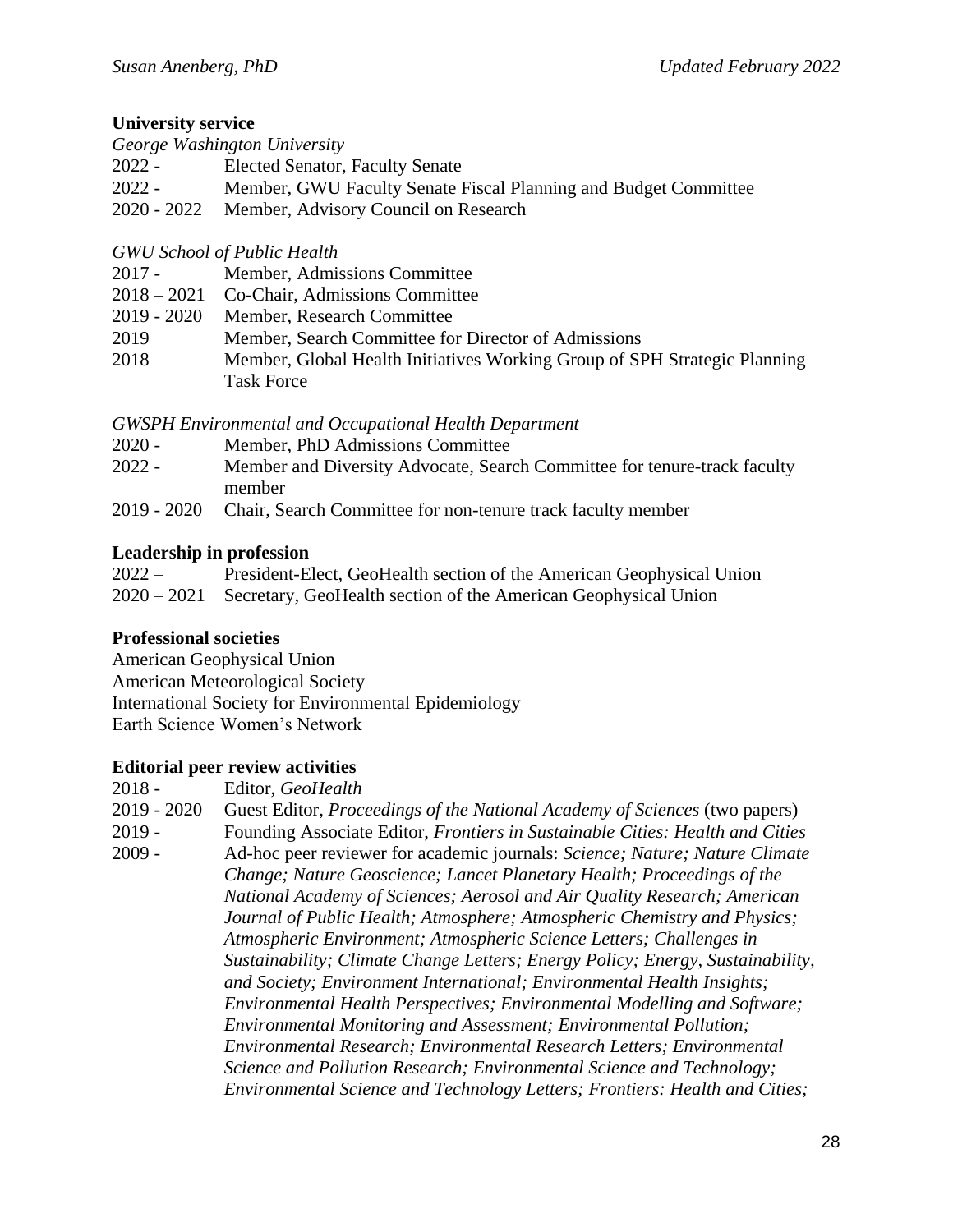*GeoHealth; Geophysical Research Letters; Global Environmental Change; International Journal of Environmental Research and Public Health; Israel Journal of Health Policy Research; Journal of Building Engineering; Journal of Exposure Science and Environmental Epidemiology; Journal of Pollution Effects and Control; Journal of Renewable and Sustainable Energy; Journal of Research Reports in Clinical Cardiology; Journal of Urban Climate; North Carolina Medical Journal; PLOS Medicine; PLOS ONE; Risk Analysis; Science of the Total Environment; Sustainability; Trials*

- 2011 Ad-hoc peer reviewer for research grants: Government of the Hong Kong Special Administrative Region (2011), Carolinas Integrated Sciences and Assessments (2012), Canada Foundation for Innovation (2016), Research Council of Norway grant review panel (2016), National Science Foundation grant review panel (2017), Academia Sinica (2017), French National Research Agency (2018), NASA ROSES Disasters-18 (2018), NOAA Climate Program Office (2020), UK Research and Innovation Strategic Priorities Fund (2020), Vienna Science and Technology Fund (2020), NSF ad-hoc proposal review (2021).
- 2016 Ad-hoc peer reviewer for books and reports: Intergovernmental Panel on Climate Change (2013), Heinz Endowments (2016), Climate and Clean Air Coalition (2018), United Nations Environment Programme (2018), Johns Hopkins University Press (2018), U.S. Environmental Protection Agency (2018).

#### **National and international scientific advisory committees**

| $2021 -$      | Author, Transportation chapter of the 5 <sup>th</sup> National Climate Assessment |
|---------------|-----------------------------------------------------------------------------------|
| $2021 -$      | Member, U.S. EPA Science Advisory Board, Climate Change Science Committee         |
| $2021 -$      | Member, U.S. EPA Clean Air Act Advisory Committee                                 |
| $2021 -$      | Member, National Academies Committee to Advise the U.S. Global Change             |
|               | Research Program (USGCRP)                                                         |
| $2021 -$      | Member, World Health Organization Global Air Pollution and Health Technical       |
|               | <b>Advisory Group</b>                                                             |
|               | <b>Expert Working Group on Exposure Assessment</b>                                |
|               | Expert Working Group on Climate Change and Air Pollution                          |
| $2018 - 2021$ | Member, U.S. EPA Clean Air Act Advisory Committee's Mobile Source                 |
|               | <b>Technical Review Subcommittee</b>                                              |
| 2021          | Chair, National Academies Planning Committee for "Leveraging Advances in          |
|               | Remote Geospatial Technologies to Inform Precision Environmental Health           |
|               | Decisions - A Workshop", April 14-15, 2021                                        |
| 2020          | Member, National Academies Board on Atmospheric Sciences and Climate,             |
|               | Planning Committee for "Wildland Fires: Towards Improved Understanding and        |
|               | Forecasting of Air Quality Impacts Workshop", September 23-25, 2020               |
| $2018 - 2021$ | Member, U.S. Representative, and Chapter Lead Author, Arctic Council's Arctic     |
|               | Monitoring and Assessment Programme Expert Group on Short-Lived Climate           |
|               | Forcers                                                                           |
|               |                                                                                   |

#### **Leadership in organizing scientific workshops and conferences**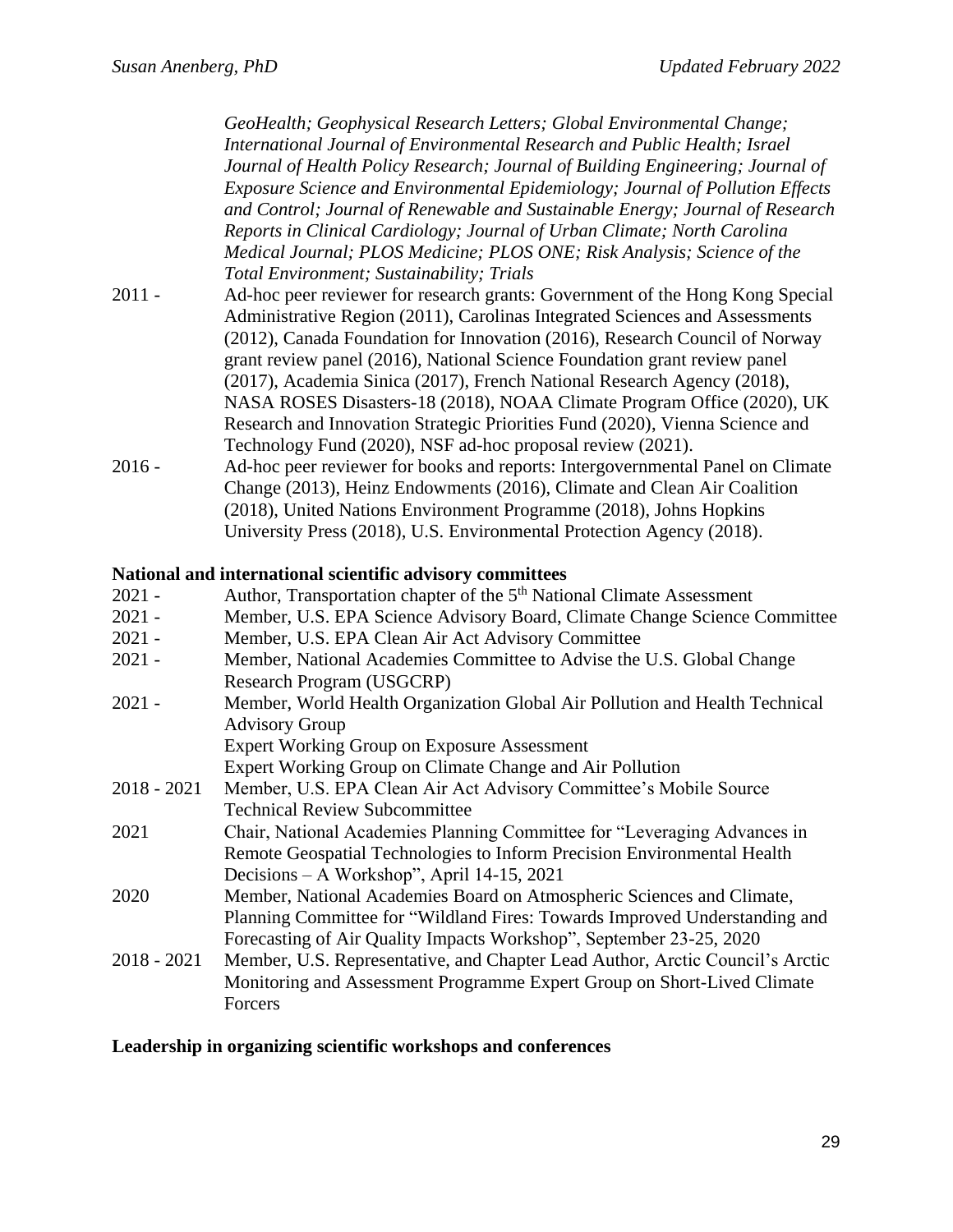| 2021 | Session Co-chair, Geospatial Data for Exposure and Risk Modeling: Approaches |
|------|------------------------------------------------------------------------------|
|      | and Applications, American Geophysical Union Fall Meeting 2021 (w/Kyle       |
|      | Messier, John Balbus, Ben Zaitchik)                                          |

- 2021 Session Co-chair, Climate change and health equity: Action at the intersection of social justice and health disparities (w/ Morgan Gorris, Heidi Roop)
- 2020 Session chair, late breaking session on COVID-19 and Earth and Space Science, American Geophysical Union Fall Meeting 2020
- 2020 Organizer, International Society for Environmental Epidemiology Symposium: Beyond Temperature: Assessing the global burden of disease from climate change, ISEE Annual Meeting, Virtual, 2020 (w/ Kris Ebi and John Balbus).
- 2019 Organizer and Host, Science to Action Roundtable to Advance Joint Air Quality and Climate Change Mitigation in Cities Worldwide, Washington, DC
- 2016 2017 Organizer, Steering Committee, Climate and Clean Air Coalition summit on combined cooking and heating stoves, May 2017, Warsaw, Poland
- 2014 Organizer, Steering Committee, World Health Organization workshop: "*Methods and tools for assessing the health risks of air pollution at local, national and international level*"
- 2014 Moderator, President's Task Force Climate Change and Children's Health Expert Consultation, Washington, DC

#### **Participation in expert panels and other professional service**

| $2019 -$      | Member, Lancet Countdown U.S. Working Group                                    |
|---------------|--------------------------------------------------------------------------------|
| $2016 -$      | Member, Climate and Clean Air Coalition Roster of Experts                      |
| $2016 -$      | Collaborator, Institute for Health Metrics and Evaluation, Global Burden of    |
|               | Disease Study                                                                  |
| 2018          | Judge, Outstanding Student Presentation Awards, American Geophysical Union     |
|               | <b>Fall Meeting</b>                                                            |
| 2017          | Invited Participant, Climate and Clean Air Coalition Science Advisory Panel    |
|               | Expert Workshop on "Metrics for Evaluation and Reporting on Black Carbon and   |
|               | Methane Interventions" Ottawa, Canada                                          |
| $2014 - 2015$ | Member, Black Carbon Expert Panel, Gold Standard Foundation                    |
| $2011 - 2014$ | RFP author/reviewer, EPA Science to Achieve Results (STAR) Research Grants     |
| 2012          | Invited expert panelist, U.S. EPA National Center for Environmental Assessment |
|               | <b>Consultation for a Multipollutant Science Assessment on Climate</b>         |
| 2011          | Member, Global Alliance for Clean Cookstoves Monitoring and Evaluation         |
|               | Working Group, Climate Working Group, Health Working Group                     |

#### **Community service**

- 2021 Maryland Responds Medical Reserve Corps
- 2018 Board Member, Clean Air Partners, Washington DC

#### **TEACHING AND MENTORING**

**Teaching**

**Courses taught (all at GWU)**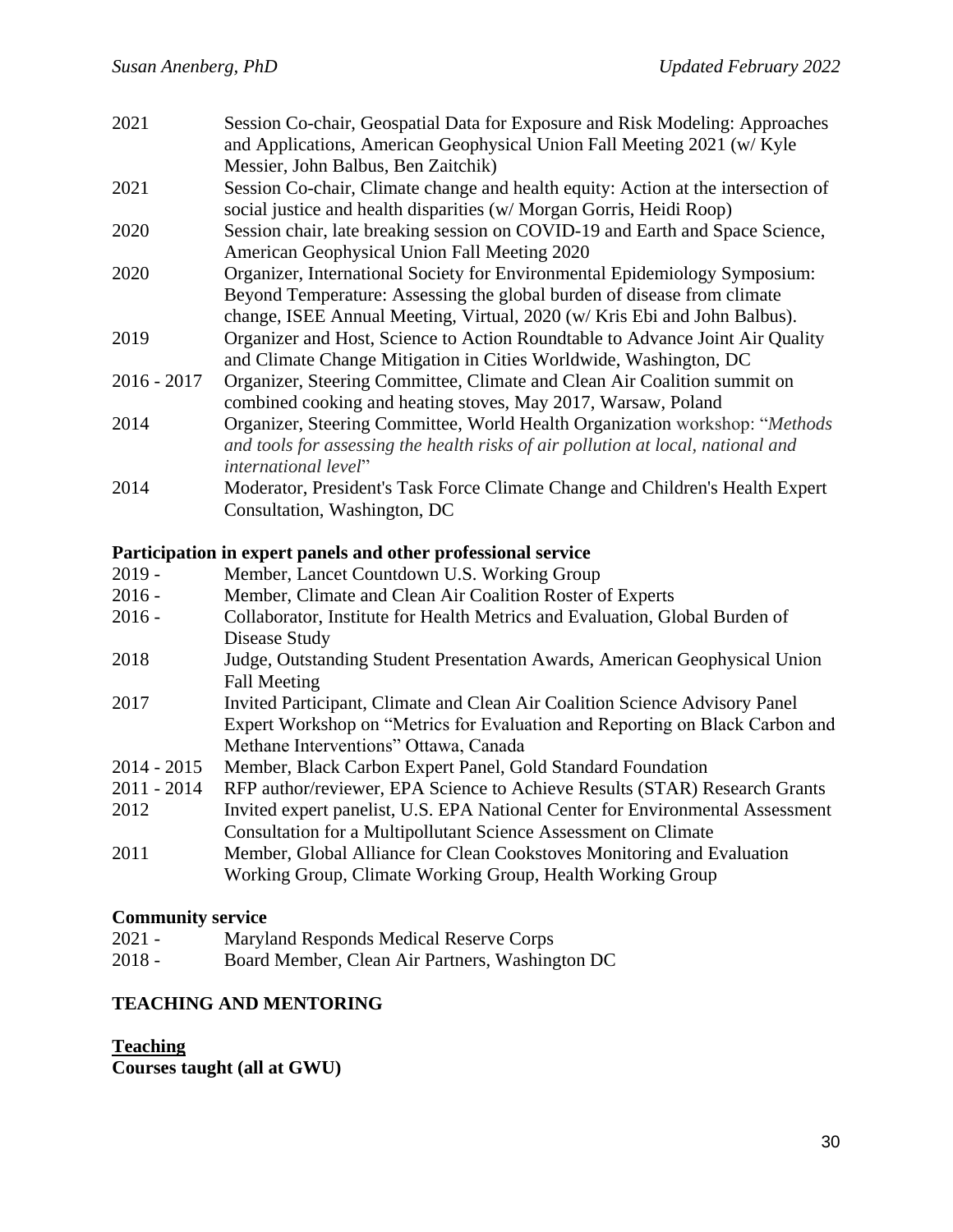| $2018 -$      | Course Director, PubH 6140, Global Climate Change and Air Pollution: Science,<br>Impacts, and Solutions (2 credits) |
|---------------|---------------------------------------------------------------------------------------------------------------------|
|               | Summer 2018 (5 students), Summer 2019 (12 students), Summer 2020 (7<br>students), Summer 2021 (14 students)         |
| 2017          | Course Instructor, PubH 6128, Global Environmental and Occupational Health (2)<br>credits)                          |
|               | Session leader Spring I 2017 (14 students)                                                                          |
| $2016 - 2017$ | Course Instructor PubH 6004, Environmental and Occupational Health in a<br>Sustainable World (2 credits)            |
|               | Session leader Spring II (14 students), Summer (14 students), Fall 2016 (14                                         |
|               | students); Spring I (14 students), Spring II (14 students), Summer 2017 (14<br>students)                            |
|               | Guest lectures and panels in undergraduate and graduate courses (at GWU unless noted)                               |
| 2021          | PubH 8406, Advanced Topics in Global Health: Doctoral Seminar Part 1                                                |
| 2021          | PubH 8412, Environmental and Occupational Health Research and Practice                                              |
| 2021          | Introduction to Environmental and Occupational Health, Univ. of Washington                                          |
|               | Guest lecture on air pollution and climate change                                                                   |
|               | 2020 - current PubH 3131: Epidemiology: Measuring Health and Disease                                                |
|               | Guest lecture on environmental health and climate change                                                            |
| 2019          | School of Medicine & Health Sciences PPS-1: Fundamentals of Patients,                                               |
|               | Populations, and Systems                                                                                            |
|               | Guest panel on climate change and health                                                                            |
| 2019          | Elliott School of International Affairs IAFF 6138, Climate Change and                                               |
|               | Sustainable Development                                                                                             |
|               | Guest lecture on climate change and health                                                                          |
| 2019          | PubH 6121, Environmental and Occupational Epidemiology                                                              |
|               | Guest lecture on air pollution exposure science                                                                     |
|               |                                                                                                                     |
|               | Guest lecture recordings for online MPH courses (all at GWU)                                                        |

| 2019 | PubH 6011, Environmental and Biological Foundations of Public Health |
|------|----------------------------------------------------------------------|
|      | Recorded three video lectures                                        |
| 2019 | PubH 6136, Environmental and Occupational Epidemiology               |
|      | Recorded video lecture                                               |
| 2017 | PubH 6128, Global Environmental and Occupational Health              |
|      | Recorded two video lectures                                          |
|      |                                                                      |

## **Advising and Mentoring**

## **Research Scientist**

Dan Goldberg (2019-2021, now Research Assistant Professor), Gaige Kerr (postdoc 2020-2021, research scientist 2021-current)

# **Post-doctoral**

Pattanun (Ploy) Achakulwisut (2017-2019), Arash Mohegh (2018-2021), Kate O'Dell (2021 current), Doyeon Ahn (2021-current)